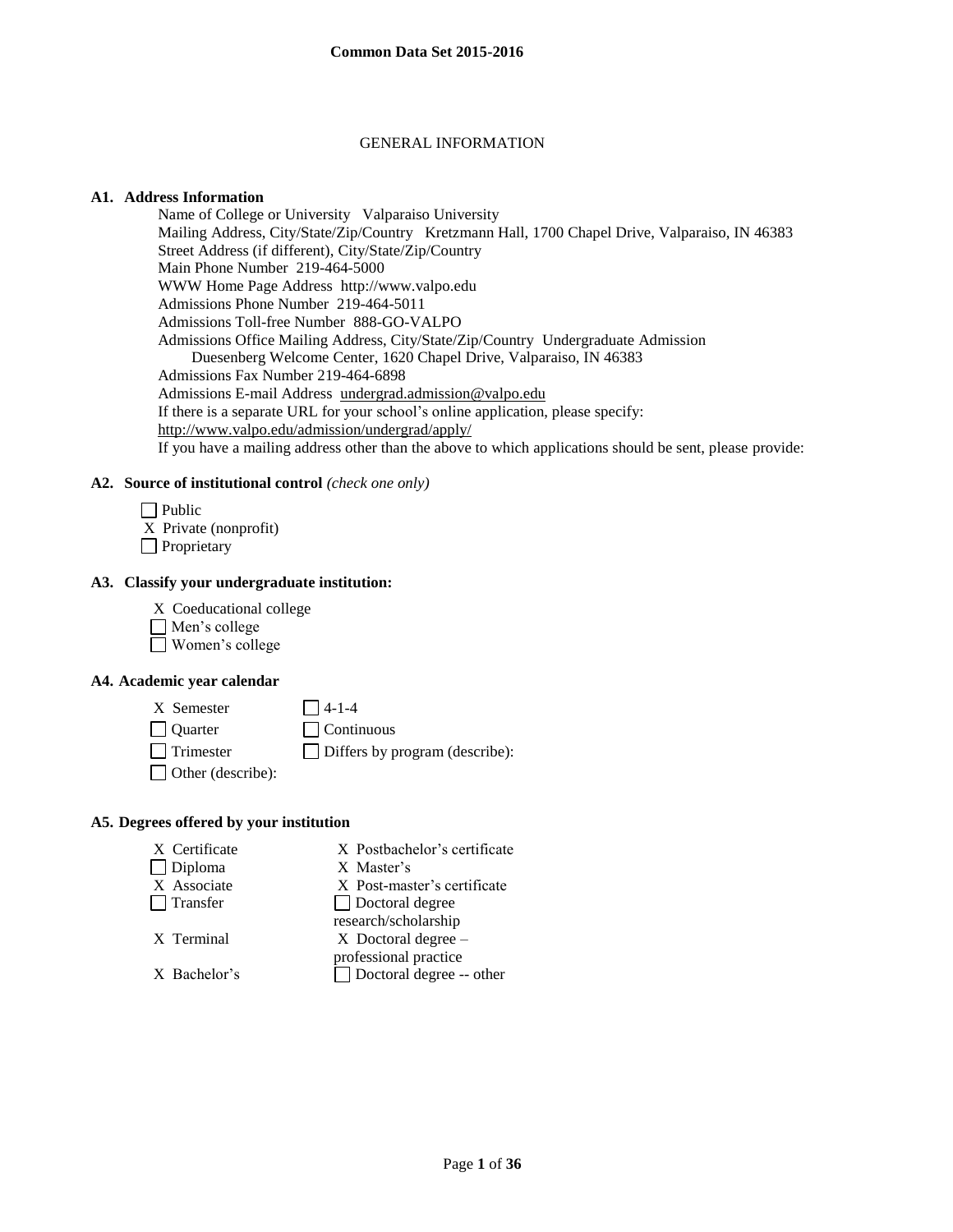## **B. ENROLLMENT AND PERSISTENCE**

**B1. Institutional Enrollment—Men and Women** Provide numbers of students for each of the following categories as of the institution's official fall reporting date or as of October 15, 2015. Note: Report students formerly designated as "first professional" in the graduate cells.

|                                                        |                | <b>FULL-TIME</b> |                | <b>PART-TIME</b> |
|--------------------------------------------------------|----------------|------------------|----------------|------------------|
|                                                        | Men            | Women            | Men            | Women            |
| <b>Undergraduates</b>                                  |                |                  |                |                  |
| Degree-seeking, first-time<br>freshmen                 | 363            | 379              | $\theta$       | $\theta$         |
| Other first-year, degree-<br>seeking                   | 26             | 15               | $\overline{2}$ | $\mathbf{1}$     |
| All other degree-seeking                               | 1099           | 1192             | 31             | 33               |
| Total degree-seeking                                   | 1488           | 1586             | 33             | 34               |
| All other undergraduates<br>enrolled in credit courses | 12             | 12               | 6              | 8                |
| Total undergraduates                                   | 1500           | 1598             | 39             | 42               |
| <b>Graduate</b>                                        |                |                  |                |                  |
| Degree-seeking, first-time                             | 223            | 157              | 29             | 40               |
| All other degree-seeking                               | 289            | 282              | 156            | 162              |
| All other graduates enrolled<br>in credit courses      | $\overline{3}$ | $\mathbf{0}$     | 7              | 13               |
| Total graduate                                         | 515            | 439              | 192            | 215              |

Total all undergraduates: 3179

Total all graduate: 1361

GRAND TOTAL ALL STUDENTS: 4540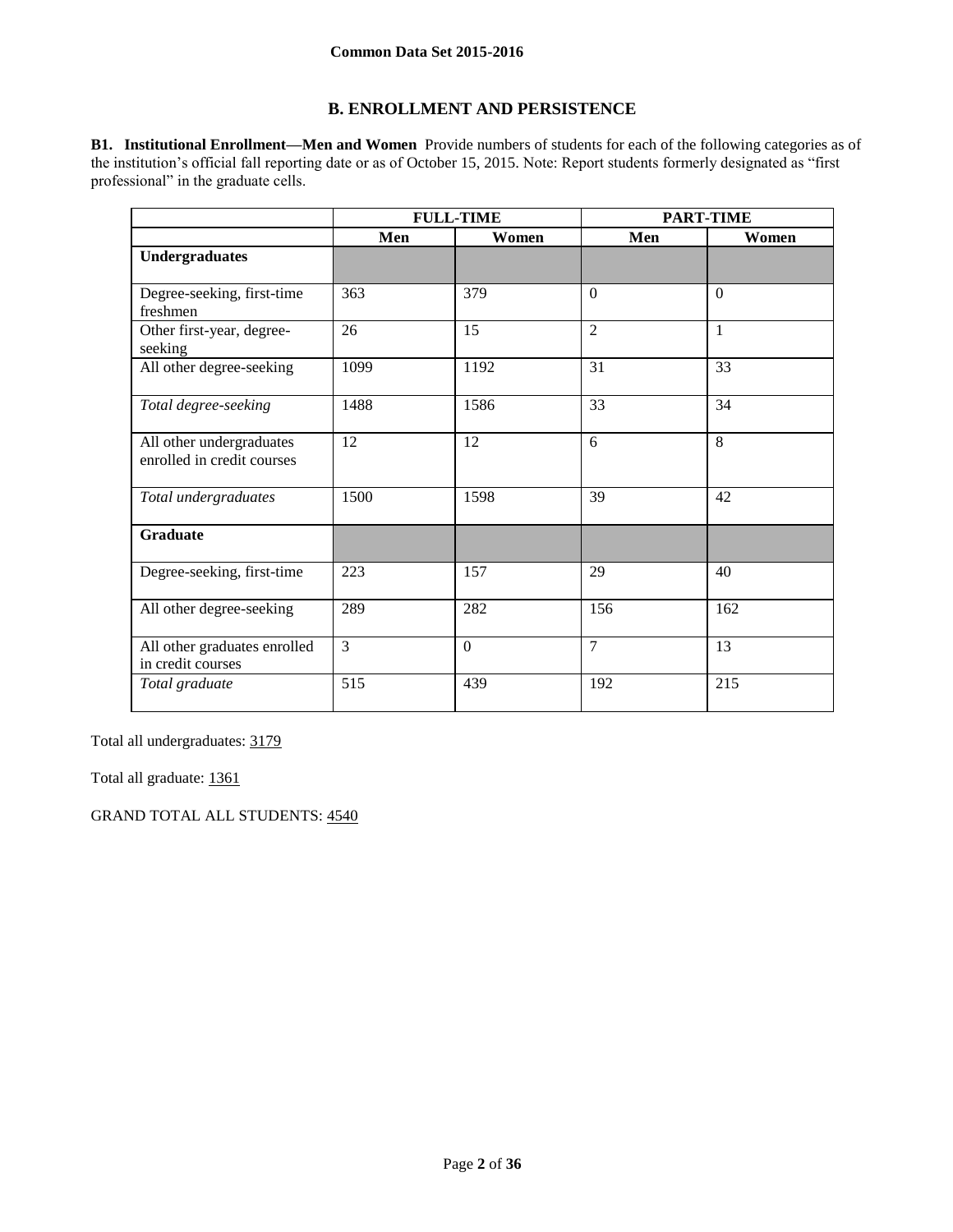**B2. Enrollment by Racial/Ethnic Category.** Provide numbers of undergraduate students for each of the following categories as of the institution's official fall reporting date or as of October 15, 2015. Include international students only in the category "Nonresident aliens." Complete the "Total Undergraduates" column only if you cannot provide data for the first two columns. Report as your institution reports to IPEDS: persons who are Hispanic should be reported only on the Hispanic line, not under any race, and persons who are non-Hispanic multi-racial should be reported only under "Two or more races."

|                                                            | Degree-seeking<br><b>First-time First year</b> | Degree-seeking<br><b>Undergraduates</b><br>(include first-time<br>first-year) | <b>Total</b><br><b>Undergraduates</b><br>(both degree- and non-<br>degree-seeking) |
|------------------------------------------------------------|------------------------------------------------|-------------------------------------------------------------------------------|------------------------------------------------------------------------------------|
| Nonresident aliens                                         | 17                                             | 212                                                                           |                                                                                    |
| Hispanic/Latino                                            | 66                                             | 251                                                                           |                                                                                    |
| Black or African American, non-<br>Hispanic                | 48                                             | 194                                                                           |                                                                                    |
| White, non-Hispanic                                        | 538                                            | 2266                                                                          |                                                                                    |
| American Indian or Alaska Native, non-<br>Hispanic         | $\theta$                                       | 6                                                                             |                                                                                    |
| Asian, non-Hispanic                                        | 19                                             | 67                                                                            |                                                                                    |
| Native Hawaiian or other Pacific<br>Islander, non-Hispanic |                                                |                                                                               |                                                                                    |
| Two or more races, non-Hispanic                            | 27                                             | 86                                                                            |                                                                                    |
| Race and/or ethnicity unknown                              | 26                                             | 58                                                                            |                                                                                    |
| Total                                                      | 742                                            | 3141                                                                          |                                                                                    |

## **Persistence**

## **B3. Number of degrees awarded by your institution from July 1, 2014, to June 30, 2015.**

| Certificate/diploma                      |           |
|------------------------------------------|-----------|
| Associate degrees                        |           |
| Bachelor's degrees                       | 710       |
| Postbachelor's certificates              | $\Box$ 11 |
| Master's degrees                         | 373       |
| Post-master's certificates               |           |
| Doctoral degrees – research/scholarship  |           |
| Doctoral degrees – professional practice | 147       |
| Doctoral degrees – other                 |           |

## **Graduation Rates**

The items in this section correspond to data elements collected by the IPEDS Web-based Data Collection System's Graduation Rate Survey (GRS). For complete instructions and definitions of data elements, see the IPEDS GRS instructions and glossary on the 2015 Web-based survey.

## **For Bachelor's or Equivalent Programs**

Please provide data for the Fall 2009 cohort if available. If Fall 2009 cohort data are not available, provide data for the Fall 2008 cohort.

**Fall 2008 Cohort Fall 2009 Cohort**

| 1 411 2000 COMOI V                                                                                                                                                                                                                                        | 1 411 8002 COMOL                                                                                                                                                                                                                                          |
|-----------------------------------------------------------------------------------------------------------------------------------------------------------------------------------------------------------------------------------------------------------|-----------------------------------------------------------------------------------------------------------------------------------------------------------------------------------------------------------------------------------------------------------|
| Report for the cohort of full-time first-time bachelor's (or<br>equivalent) degree-seeking undergraduate students who<br>entered in Fall 2008. Include in the cohort those who<br>entered your institution during the summer term<br>preceding Fall 2008. | Report for the cohort of full-time first-time bachelor's (or<br>equivalent) degree-seeking undergraduate students who<br>entered in Fall 2009. Include in the cohort those who<br>entered your institution during the summer term<br>preceding Fall 2009. |
|                                                                                                                                                                                                                                                           |                                                                                                                                                                                                                                                           |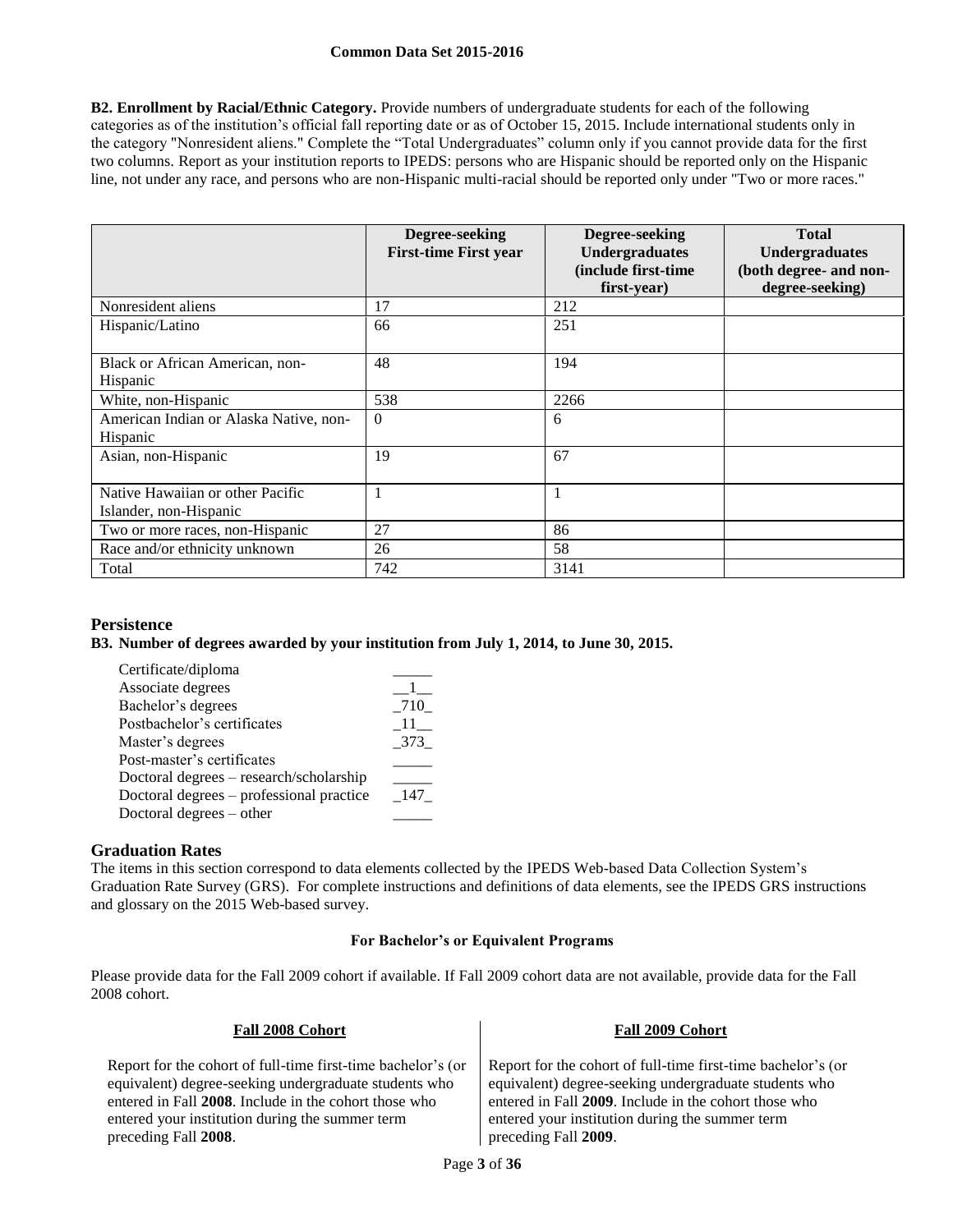**B4.** Initial **2008** cohort of first-time, full-time bachelor's (or equivalent) degree-seeking undergraduate students; total all students:

**B5.** Of the initial **2008** cohort, how many did not persist and did not graduate for the following reasons: death, permanent disability, or service in the armed forces, foreign aid service of the federal government, or official church missions; total allowable exclusions:

**B6.** Final **2008** cohort, after adjusting for allowable exclusions:

\_\_\_\_\_\_\_\_\_\_\_\_\_\_\_\_\_\_\_\_\_\_

\_\_\_\_\_\_\_\_\_\_\_

\_\_\_\_\_\_\_\_\_\_\_\_\_\_\_\_\_

\_\_\_\_\_\_\_\_\_\_\_\_\_\_

(Subtract question B5 from question B4) (Subtract question B5 from question B4)

**B7.** Of the initial **2008** cohort, how many completed the program in four years or less (by August 31, 2012):

**B8**. Of the initial **2008** cohort, how many completed the program in more than four years but in five years or less (after August 31, 2012 and by August 31, 2013):

**B9.** Of the initial **2008** cohort, how many completed the program in more than five years but in six years or less (after August 31, 2013 and by August 31, 2014):

**B10**. Total graduating within six years (sum of questions B7, B8, and B9):

**B11.** Six-year graduation rate for **2008** cohort (question B10 divided by question B6): \_\_\_\_\_\_\_\_\_\_\_\_ %

**B4.** Initial **2009** cohort of first-time, full-time bachelor's (or equivalent) degree-seeking undergraduate students; total all students: \_\_\_\_\_\_\_671\_\_\_\_\_\_\_\_\_\_\_

**B5.** Of the initial **2009** cohort, how many did not persist and did not graduate for the following reasons: death, permanent disability, or service in the armed forces, foreign aid service of the federal government, or official church missions; total allowable exclusions:  $\underline{\hspace{1cm}}0$ 

**B6.** Final **2009** cohort, after adjusting for allowable exclusions: 671

**B7.** Of the initial **2009** cohort, how many completed the program in four years or less (by August 31, 2013):  $-$  371

**B8**. Of the initial **2009** cohort, how many completed the program in more than four years but in five years or less (after August 31, 2013 and by August 31, 2014):  $65$ 

**B9.** Of the initial **2009** cohort, how many completed the program in more than five years but in six years or less (after August 31, 2014 and by August 31, 2015):  $\overline{11}$ 

**B10**. Total graduating within six years (sum of questions B7, B8, and B9): \_\_\_\_\_\_\_447\_\_\_\_\_\_\_\_\_

**B11.** Six-year graduation rate for **2009** cohort (question B10 divided by question B6): \_\_\_\_66.6\_\_\_\_\_\_\_ %

## **For Two-Year Institutions**

Please provide data for the 2012 cohort if available. If 2012 cohort data are not available, provide data for the 2011 cohort.

**2011 Cohort 2012 Cohort**

| <b>B12.</b> Initial 2011 cohort, total of first-time, full-time  | <b>B12.</b> Initial 2012 cohort, total of first-time, full-time  |
|------------------------------------------------------------------|------------------------------------------------------------------|
| degree/certificate-seeking students:                             | degree/certificate-seeking students: ___________                 |
| <b>B13.</b> Of the initial 2011 cohort, how many did not persist | <b>B13.</b> Of the initial 2012 cohort, how many did not persist |
| and did not graduate for the following reasons: death,           | and did not graduate for the following reasons: death,           |
| permanently disability, or service in the armed forces,          | permanently disability, or service in the armed forces,          |
| foreign aid service of the federal government, or official       | foreign aid service of the federal government, or official       |
| church missions; total allowable exclusions:                     | church missions; total allowable exclusions:                     |
| <b>B14.</b> Final 2011 cohort, after adjusting for allowable     | <b>B14.</b> Final 2012 cohort, after adjusting for allowable     |
| exclusions                                                       | exclusions                                                       |
| (Subtract question B13 from question B12)                        | (Subtract question B13 from question B12)                        |
| <b>B15.</b> Completers of programs of less than two years        | <b>B15.</b> Completers of programs of less than two years        |
| duration (total):                                                | duration (total):                                                |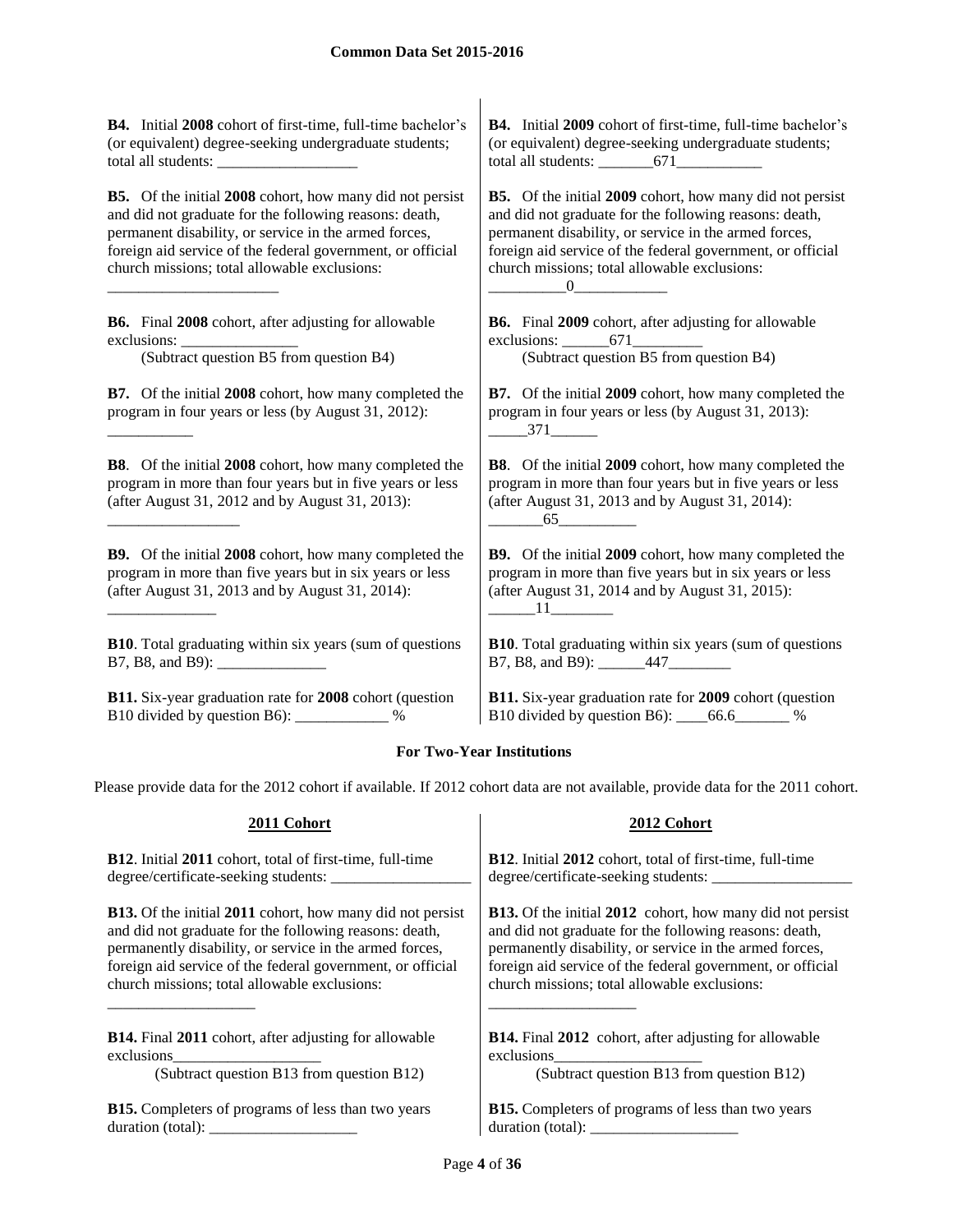| <b>B16.</b> Completers of programs of less than two years                                                                                                                                                                                                                                         | <b>B16.</b> Completers of programs of less than two years        |
|---------------------------------------------------------------------------------------------------------------------------------------------------------------------------------------------------------------------------------------------------------------------------------------------------|------------------------------------------------------------------|
| within 150 percent of normal time:                                                                                                                                                                                                                                                                |                                                                  |
| <b>B17.</b> Completers of programs of at least two but less than                                                                                                                                                                                                                                  | B17. Completers of programs of at least two but less than        |
| four years (total): $\frac{1}{2}$ = $\frac{1}{2}$ = $\frac{1}{2}$ = $\frac{1}{2}$ = $\frac{1}{2}$ = $\frac{1}{2}$ = $\frac{1}{2}$ = $\frac{1}{2}$ = $\frac{1}{2}$ = $\frac{1}{2}$ = $\frac{1}{2}$ = $\frac{1}{2}$ = $\frac{1}{2}$ = $\frac{1}{2}$ = $\frac{1}{2}$ = $\frac{1}{2}$ = $\frac{1}{2}$ | four years (total): $\frac{\phantom{1}}{2}$                      |
| <b>B18.</b> Completers of programs of at least two but less than                                                                                                                                                                                                                                  | <b>B18.</b> Completers of programs of at least two but less than |
| four-years within 150 percent of normal time:                                                                                                                                                                                                                                                     | four-years within 150 percent of normal time:                    |
| <b>B19.</b> Total transfers-out (within three years) to other                                                                                                                                                                                                                                     | <b>B19.</b> Total transfers-out (within three years) to other    |
| institutions:                                                                                                                                                                                                                                                                                     |                                                                  |
| <b>B20.</b> Total transfers to two-year institutions:                                                                                                                                                                                                                                             | <b>B20.</b> Total transfers to two-year institutions:            |
|                                                                                                                                                                                                                                                                                                   |                                                                  |
| <b>B21.</b> Total transfers to four-year institutions:                                                                                                                                                                                                                                            | <b>B21.</b> Total transfers to four-year institutions:           |
|                                                                                                                                                                                                                                                                                                   |                                                                  |

 $\overline{1}$ 

#### **Retention Rates**

Report for the cohort of all full-time, first-time bachelor's (or equivalent) degree-seeking undergraduate students who entered in Fall 2014 (or the preceding summer term). The initial cohort may be adjusted for students who departed for the following reasons: death, permanent disability, or service in the armed forces, foreign aid service of the federal government or official church missions. No other adjustments to the initial cohort should be made.

**B22.** For the cohort of all full-time bachelor's (or equivalent) degree-seeking undergraduate students who entered your institution as freshmen in Fall 2014 (or the preceding summer term), what percentage was enrolled at your institution as of the date your institution calculates its official enrollment in Fall 2015? \_\_\_\_81.9\_\_\_\_\_\_\_ %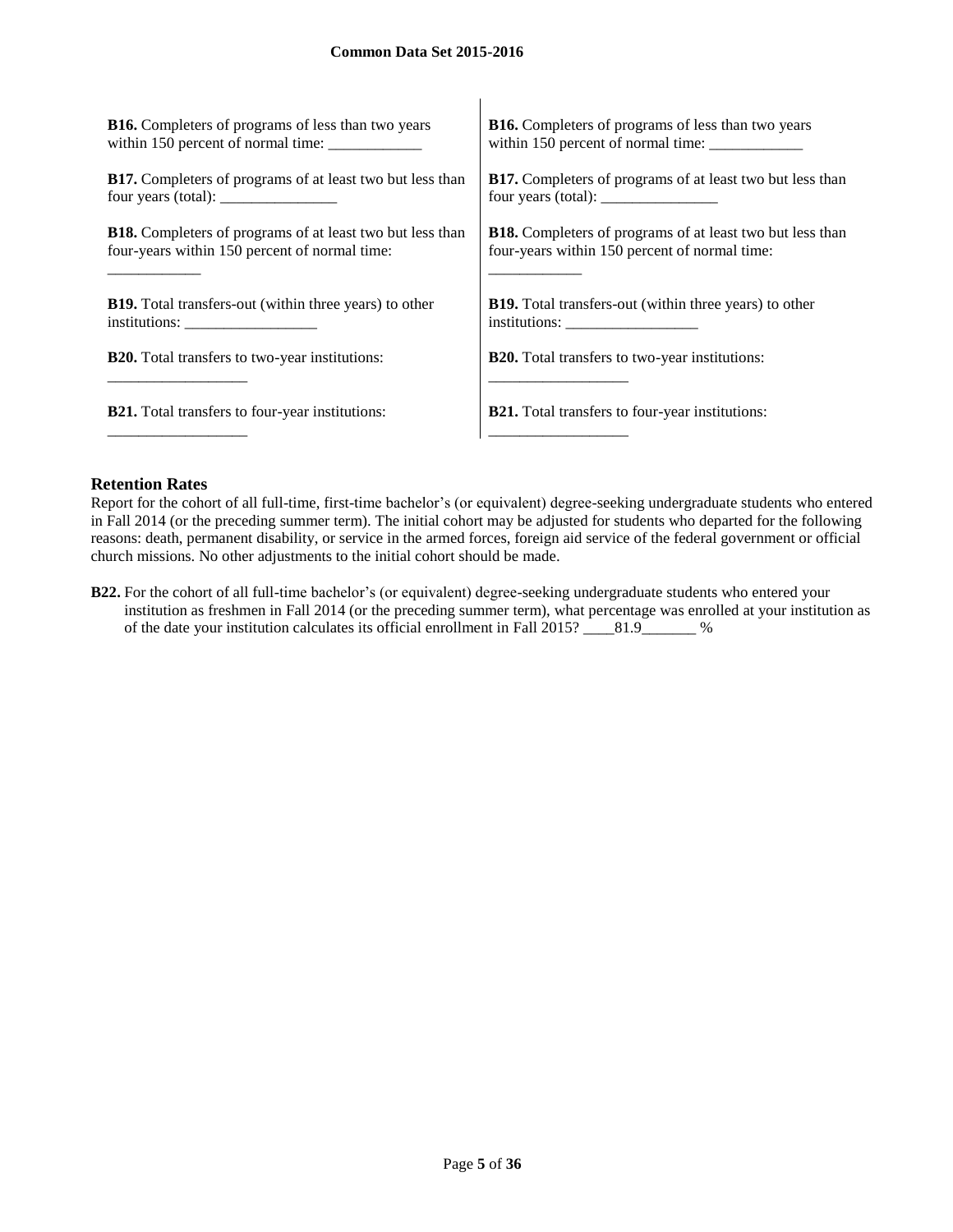## **C. FIRST-TIME, FIRST-YEAR (FRESHMAN) ADMISSION**

## **Applications**

**C1. First-time, first-year (freshman) students:** Provide the number of degree-seeking, first-time, first-year students who applied, were admitted, and enrolled (full- or part-time) in Fall 2015. Include early decision, early action, and students who began studies during summer in this cohort. Applicants should include only those students who fulfilled the requirements for consideration for admission (i.e., who completed actionable applications) and who have been notified of one of the following actions: admission, non-admission, placement on waiting list, or application withdrawn (by applicant or institution). Admitted applicants should include wait-listed students who were subsequently offered admission.

| Total first-time, first-year (freshman) men who applied                        | 3140<br>3517 |
|--------------------------------------------------------------------------------|--------------|
| Total first-time, first-year (freshman) women who applied                      |              |
| Total first-time, first-year (freshman) men who were admitted                  | 2565         |
| Total first-time, first-year (freshman) women who were admitted                | 2887         |
| Total full-time, first-time, first-year (freshman) men who enrolled __363_____ |              |
| Total part-time, first-time, first-year (freshman) men who enrolled __0_______ |              |
| Total full-time, first-time, first-year (freshman) women who enrolled          | 379          |
| Total part-time, first-time, first-year (freshman) women who enrolled          |              |

**C2. Freshman wait-listed students (students who met admission requirements but whose final admission was contingent on space availability)**

Do you have a policy of placing students on a waiting list?  $\Box$  Yes X No If yes, please answer the questions below for Fall 2015 admissions:

Number of qualified applicants offered a place on waiting list Number accepting a place on the waiting list Number of wait-listed students admitted \_\_\_\_\_

Is your waiting list ranked?

If yes, do you release that information to students? Do you release that information to school counselors?

## **Admission Requirements**

## **C3. High school completion requirement**

- Check the appropriate box to identify your high school completion requirement for degree-seeking entering students: X High school diploma is required and GED is accepted
	- $\Box$  High school diploma is required and GED is not accepted
	- $\Box$  High school diploma or equivalent is not required

#### **C4. Does your institution require or recommend a general college-preparatory program for degree-seeking students?**

- $\Box$  Require
- X Recommend

Neither require nor recommend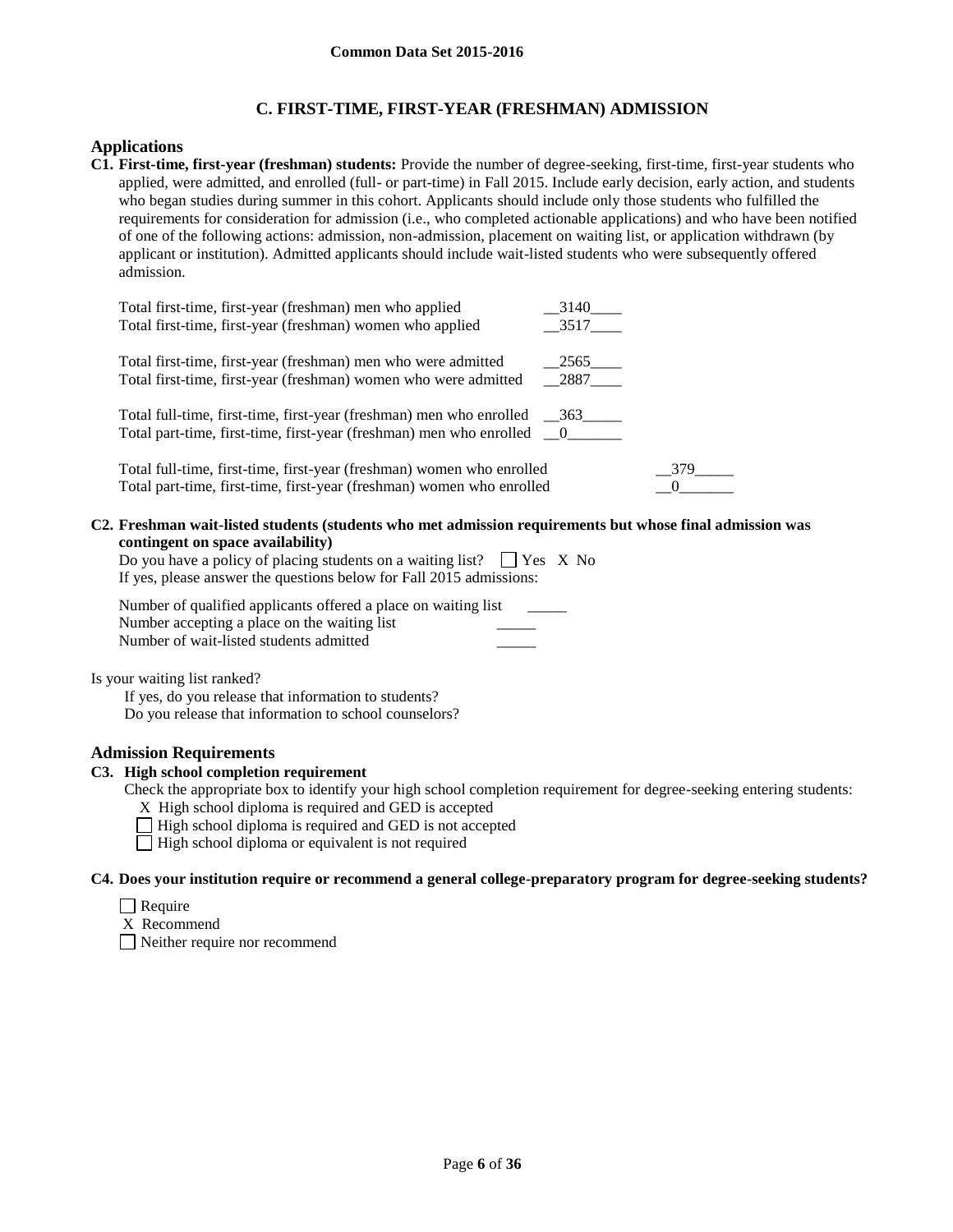**C5. Distribution of high school units required and/or recommended.** Specify the distribution of academic high school course units required and/or recommended of all or most degree-seeking students using Carnegie units (one unit equals one year of study or its equivalent). If you use a different system for calculating units, please convert.

|                                  | <b>Units Required</b> | <b>Units Recommended</b> |
|----------------------------------|-----------------------|--------------------------|
| Total academic units             | 16                    | 19                       |
| English                          | 4                     | $\overline{4}$           |
| <b>Mathematics</b>               | 3                     | 4                        |
| Science                          | $\mathfrak{D}$        | 3                        |
| Of these, units that must be lab | $\mathfrak{D}$        | 3                        |
| Foreign language                 | $\mathfrak{D}$        | $\mathfrak{D}$           |
| Social studies                   |                       |                          |
| <b>History</b>                   | $\mathfrak{D}$        | $\mathcal{D}$            |
| Academic electives               | 3                     | 3                        |
| Computer Science                 |                       |                          |
| Visual/Performing Arts           |                       |                          |
| Other (specify)                  |                       |                          |

## **Basis for Selection**

**C6.** Do you have an open admission policy, under which virtually all secondary school graduates or students with GED equivalency diplomas are admitted without regard to academic record, test scores, or other qualifications? If so, check which applies:

Open admission policy as described above for all students \_\_\_

Open admission policy as described above for most students, but

selective admission for out-of-state students \_\_\_

selective admission to some programs \_\_\_ other (explain) \_

**C7. Relative importance of each of the following academic and nonacademic factors in your first-time, first-year, degree-seeking (freshman) admission decisions.**

|                                  | <b>Very Important</b> | Important | <b>Considered</b> | <b>Not Considered</b> |
|----------------------------------|-----------------------|-----------|-------------------|-----------------------|
| Academic                         |                       |           |                   |                       |
| Rigor of secondary school record | X                     |           |                   |                       |
| Class rank                       |                       | X         |                   |                       |
| Academic GPA                     | X                     |           |                   |                       |
| Standardized test scores         | X                     |           |                   |                       |
| <b>Application Essay</b>         |                       |           | X                 |                       |
| Recommendation                   |                       |           | X                 |                       |
| Nonacademic                      |                       |           |                   |                       |
| Interview                        |                       |           | Χ                 |                       |
| Extracurricular activities       |                       | X         |                   |                       |
| Talent/ability                   |                       | X         |                   |                       |
| Character/personal qualities     |                       | X         |                   |                       |
| First generation                 |                       |           | X                 |                       |
| Alumni/ae relation               |                       | X         |                   |                       |
| Geographical residence           |                       |           |                   | X                     |
| State residency                  |                       |           |                   | X                     |
| Religious affiliation/commitment |                       |           | X                 |                       |
| Racial/ethnic status             |                       |           | X                 |                       |
| Volunteer work                   |                       |           | X                 |                       |
| Work experience                  |                       |           |                   | X                     |
| Level of applicant's interest    |                       |           | X                 |                       |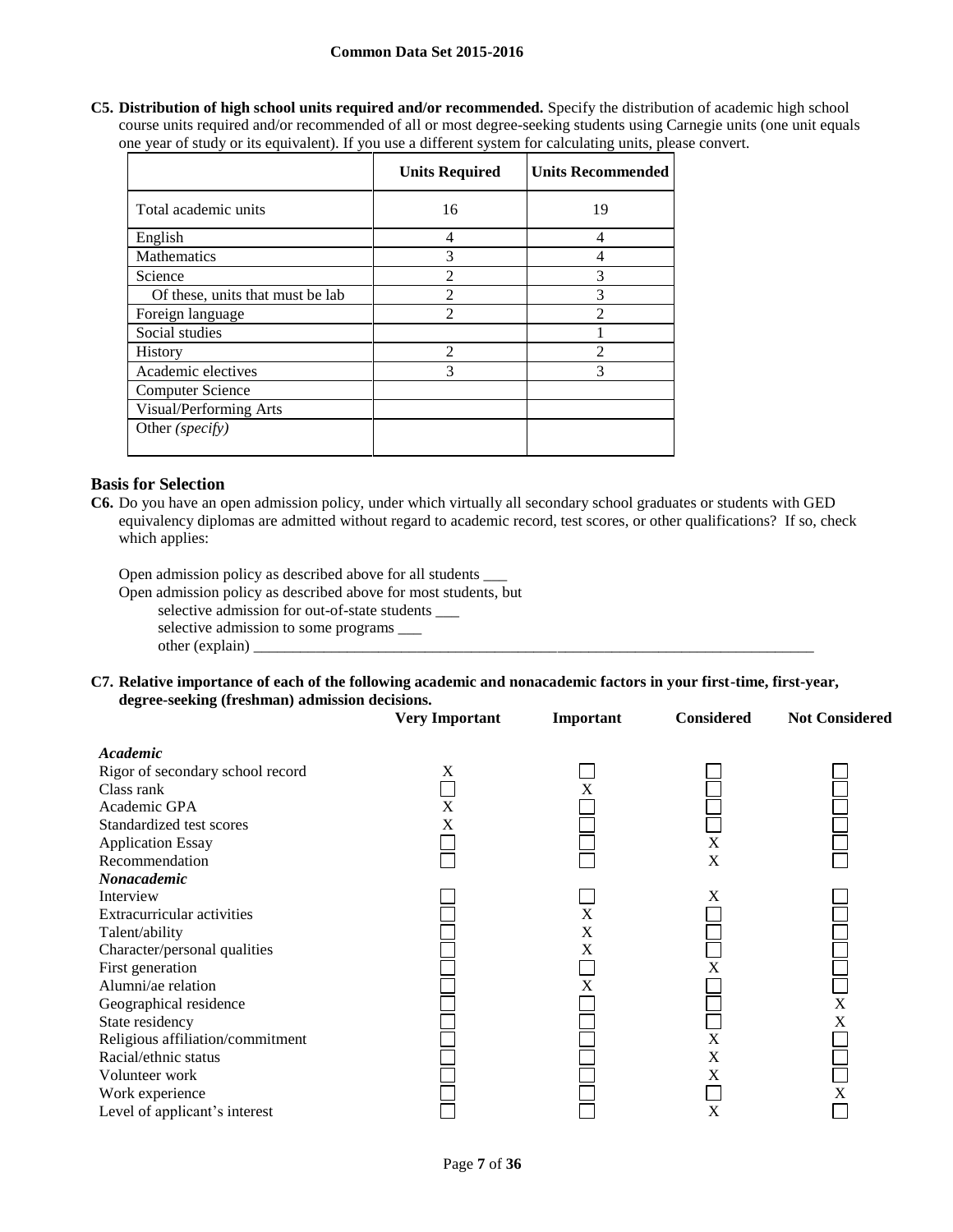## **SAT and ACT Policies**

## **C8. Entrance exams**

A. Does your institution make use of SAT, ACT, or SAT Subject Test scores in **admission** decisions for first-time, first-year, degree-seeking applicants?  $X$  Yes  $\Box$  No

If yes, place check marks in the appropriate boxes below to reflect your institution's policies for use in admission for **Fall 2017.**



B. If your institution will make use of the ACT in admission decisions for first-time, first-year, degree-seeking applicants for Fall 2017 please indicate which ONE of the following applies (regardless of whether the writing score will be used in the admissions process):

ACT with writing required

\_X\_ACT with writing recommended.

\_\_\_ ACT with or without writing accepted

If your institution will make use of the SAT in admission decisions for first-time, first-year, degree-seeking applicants for Fall 2017 please indicate which ONE of the following applies (regardless of whether the Essay score will be used in the admissions process):

\_\_\_ SAT with Essay component required

\_\_\_ SAT with Essay component recommended

\_X\_ SAT with or without Essay component accepted

C. Please indicate how your institution will use the SAT or ACT essay component; check all that apply.

|                                              | SAT essay | ACT essay |
|----------------------------------------------|-----------|-----------|
| For admission                                |           |           |
| For placement                                |           |           |
| For advising                                 |           |           |
| In place of an application essay             |           |           |
| As a validity check on the application essay |           |           |
| No college policy as of now                  |           |           |
| Not using essay component                    |           |           |

D. In addition, does your institution use applicants' test scores for academic advising?  $\_\_\_\$  yes  $\_X\_$  no

- E. Latest date by which SAT or ACT scores must be received for fall-term admission Latest date by which SAT Subject Test scores must be received for fall-term admission
- F. If necessary, use this space to clarify your test policies (e.g., if tests are recommended for some students, or if tests are not required of some students):
- G. Please indicate which tests your institution uses for **placement (e.g., state tests):**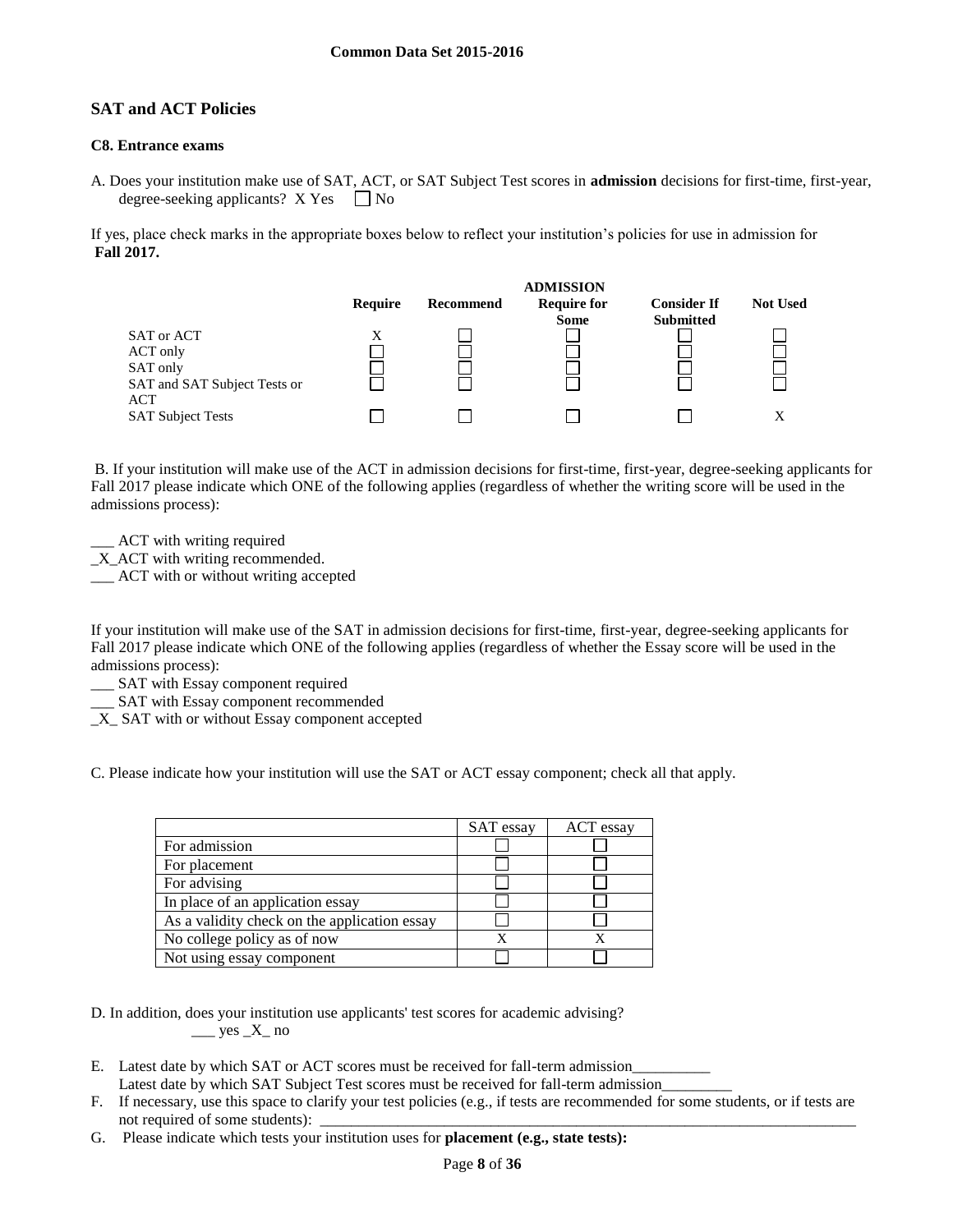| <b>SAT</b>                |   |
|---------------------------|---|
| <b>ACT</b>                |   |
| <b>SAT Subject Tests</b>  |   |
| AP                        |   |
| <b>CLEP</b>               |   |
| <b>Institutional Exam</b> | X |
| State Exam (specify):     |   |

## **Freshman Profile**

Provide percentages for **ALL enrolled, degree-seeking, full-time and part-time, first-time, first-year (freshman) students**  enrolled in Fall 2015, including students who began studies during summer, international students/nonresident aliens, and students admitted under special arrangements.

**C9. Percent and number of first-time, first-year (freshman) students enrolled in Fall 2015 who submitted national standardized (SAT/ACT) test scores.** Include information for **ALL enrolled, degree-seeking, first-time, first-year (freshman) students who submitted test scores**. Do not include partial test scores (e.g., mathematics scores but not critical reading for a category of students) or combine other standardized test results (such as TOEFL) in this item. Do not convert SAT scores to ACT scores and vice versa.

The 25th percentile is the score that 25 percent scored at or below; the 75th percentile score is the one that 25 percent scored at or above.

| Percent submitting SAT scores | - 44   | Number submitting SAT scores | 327 |
|-------------------------------|--------|------------------------------|-----|
| Percent submitting ACT scores | $-$ 76 | Number submitting ACT scores | 561 |

|                             | 25th Percentile | <b>75th Percentile</b> |
|-----------------------------|-----------------|------------------------|
| <b>SAT Critical Reading</b> | 490             | 600                    |
| <b>SAT Math</b>             | 510             | 630                    |
| <b>SAT Writing</b>          | 480             | 590                    |
| <b>SAT Essay</b>            |                 |                        |
| <b>ACT</b> Composite        | 23              | 29                     |
| <b>ACT</b> Math             | 23              | 29                     |
| <b>ACT</b> English          | 23              | 30                     |
| <b>ACT Writing</b>          |                 |                        |

Percent of first-time, first-year (freshman) students with scores in each range:

|         | <b>SAT Critical Reading</b> | <b>SAT Math</b> | <b>SAT Writing</b> |
|---------|-----------------------------|-----------------|--------------------|
| 700-800 | 5.8                         | 8.3             | 3.4                |
| 600-699 | 20.8                        | 29.4            | 18.3               |
| 500-599 | 47.4                        | 40.7            | 45.3               |
| 400-499 | 24.5                        | 20.5            | 30.3               |
| 300-399 | 1.5                         | 0.9             | 2.8                |
| 200-299 |                             | 0.3             |                    |
|         | 100%                        | 100%            | 100%               |

|           | ACT<br>Composite | <b>ACT English</b> | <b>ACT Math</b> |
|-----------|------------------|--------------------|-----------------|
| $30 - 36$ | 21.9             | 28.3               | 20.9            |
| 24-29     | 52.9             | 40.3               | 51.9            |
| 18-23     | 24.8             | 28.3               | 23.2            |
| $12 - 17$ | 0.4              | 3.0                | 4.1             |
| $6 - 11$  |                  |                    |                 |
| Below 6   |                  |                    |                 |
|           | 100%             | 100%               | 100%            |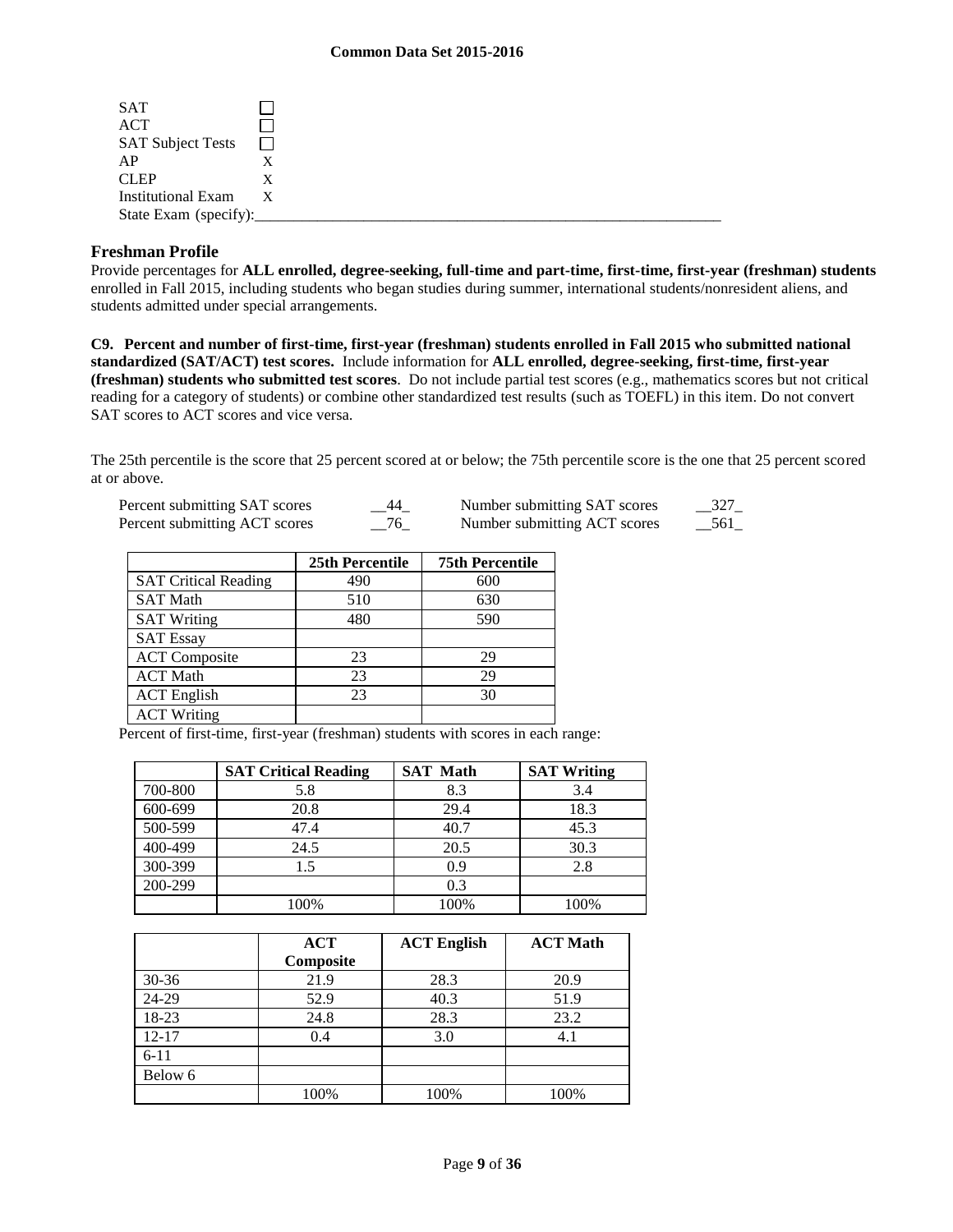#### **C10. Percent of all degree-seeking, first-time, first-year (freshman) students who had high school class rank within each of the following ranges (report information for those students from whom you collected high school rank information).**

Percent in top tenth of high school graduating class 35.1 \_ Percent in top quarter of high school graduating class 64.0 \_ Percent in top half of high school graduating class 91.2 \_ Percent in top half of high school graduating class Percent in bottom half of high school graduating class 8.8  $\_\_$ Percent in bottom quarter of high school graduating class 1.1 Percent of total first-time, first-year (freshman) students who submitted high school class rank: 61\_\_\_\_\_\_\_  $\{$  Top half + bottom half = 100%.

**C11. Percentage of all enrolled, degree-seeking, first-time, first-year (freshman) students who had high school gradepoint averages within each of the following ranges (using 4.0 scale). Report information only for those students from whom you collected high school GPA.**

| Percent who had GPA of 3.75 and higher    | 50.9 |
|-------------------------------------------|------|
| Percent who had GPA between 3.50 and 3.74 | 18.8 |
| Percent who had GPA between 3.25 and 3.49 | 15.0 |
| Percent who had GPA between 3.00 and 3.24 | 10.9 |
| Percent who had GPA between 2.50 and 2.99 | 3.9  |
| Percent who had GPA between 2.0 and 2.49  | 0.5  |
| Percent who had GPA between 1.0 and 1.99  |      |
| Percent who had GPA below 1.0             |      |
|                                           | 100% |

### **C12. Average high school GPA of all degree-seeking, first-time, first-year (freshman) students who submitted GPA:**  $-3.72$ <sub>—</sub>

Percent of total first-time, first-year (freshman) students who submitted high school GPA: 99.9\_%

#### **Admission Policies**

#### **C13. Application fee**

| Does your institution have an application fee?       | $\Box$ Yes | X No      |
|------------------------------------------------------|------------|-----------|
| Amount of application fee:                           |            |           |
| Can it be waived for applicants with financial need? | $\Box$ Yes | $\Box$ No |

## **If you have an application fee and an on-line application option, please indicate policy for students who apply on-line: Same fee: \_\_\_\_**

**Free: \_\_\_\_\_ Reduced: \_\_\_\_**

#### **Can on-line application fee be waived for applicants with financial need? Yes/no**

#### **C14. Application closing date**

| Does your institution have an application closing date? | $\Box$ Yes | $X$ No |
|---------------------------------------------------------|------------|--------|
| Application closing date (fall):                        |            |        |
| Priority date:                                          |            |        |

#### **C15.** Are first-time, first-year students accepted for terms other than the fall?  $X$  Yes  $\Box$  No

#### **C16. Notification to applicants of admission decision sent** *(fill in one only)*

| On a rolling basis beginning (date): $\_\_10/1$ |  |
|-------------------------------------------------|--|
| By (date): $\qquad \qquad \_$                   |  |
| Other:                                          |  |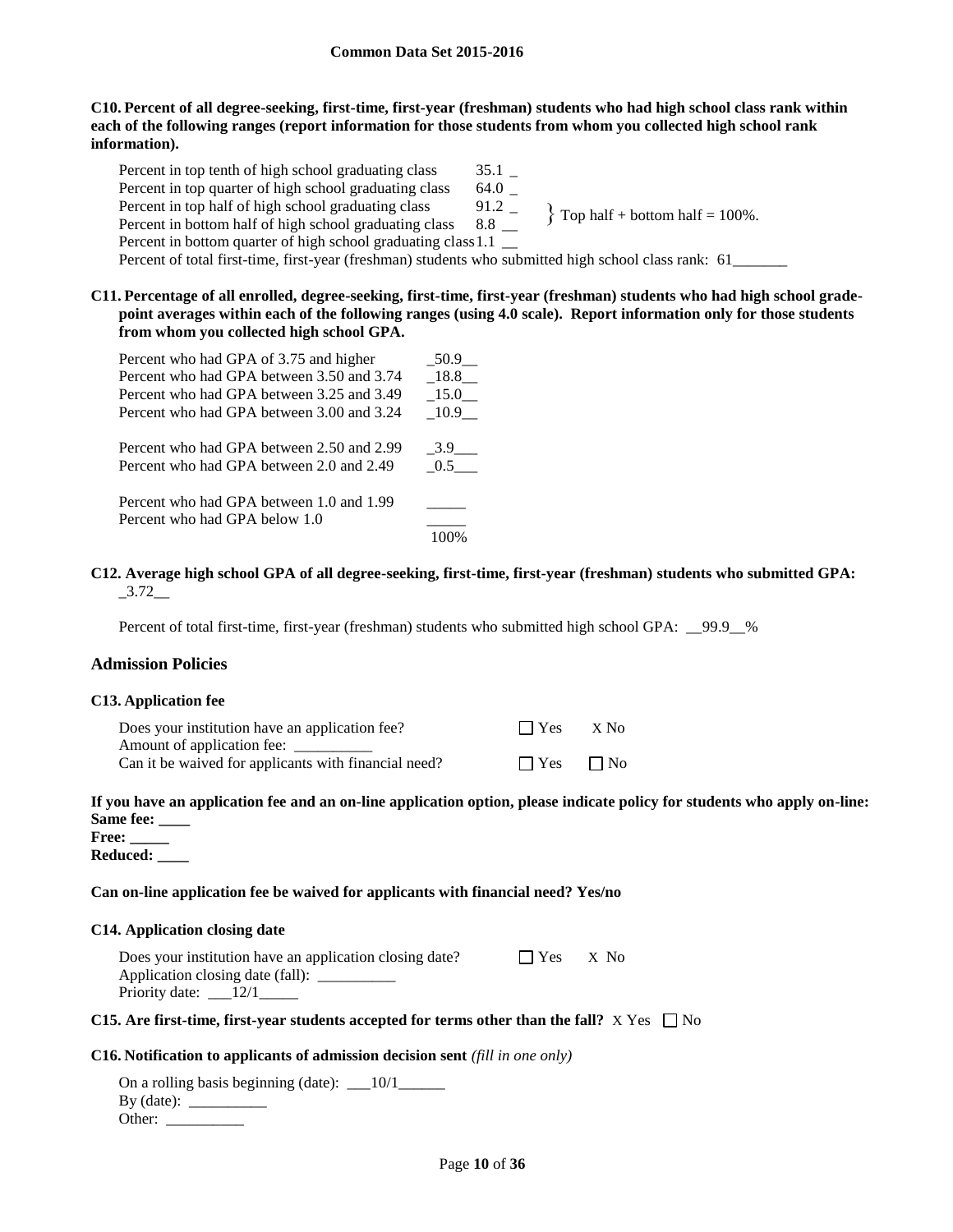**C17. Reply policy for admitted applicants** *(fill in one only)*

Must reply by (date): No set date: Must reply by May 1 or within  $\_\_4\_\_$  weeks if notified thereafter Other: Deadline for housing deposit (MMDD): \_\_\_\_05/01\_\_\_\_\_\_\_\_ Amount of housing deposit:  $$100$ Refundable if student does not enroll?

\_X\_ Yes, in full \_\_\_ Yes, in part  $\_\_\_\_\$  No

**C18. Deferred admission:** Does your institution allow students to postpone enrollment after admission?  $X$  Yes  $\Box$  No

If yes, maximum period of postponement:  $\angle$  1 year $\angle$ 

- **C19. Early admission of high school students:** Does your institution allow high school students to enroll as full-time, firsttime, first-year (freshman) students one year or more before high school graduation?  $\square$  Yes X No
- **C20. Common Application:** Question removed from CDS. (Initiated during 2006-2007 cycle)

#### **Early Decision and Early Action Plans**

**C21. Early decision:** Does your institution offer an early decision plan (an admission plan that permits students to apply and be notified of an admission decision well in advance of the regular notification date and that asks students to commit to attending if accepted) for first-time, first-year (freshman) applicants for fall enrollment?  $\square$  Yes X No

If "yes," please complete the following:

| First or only early decision plan closing date<br>First or only early decision plan notification date                         |  |
|-------------------------------------------------------------------------------------------------------------------------------|--|
| Other early decision plan closing date<br>Other early decision plan notification date                                         |  |
| For the Fall 2015 entering class:                                                                                             |  |
| Number of early decision applications received by your institution<br>Number of applicants admitted under early decision plan |  |
| Please provide significant details about your early decision plan:                                                            |  |

**C22. Early action:** Do you have a nonbinding early action plan whereby students are notified of an admission decision well in advance of the regular notification date but do not have to commit to attending your college?

Yes X No

If "yes," please complete the following:

Early action closing date Early action notification date \_\_\_\_\_\_\_\_\_\_

Is your early action plan a "restrictive" plan under which you limit students from applying to other early plans?

 $\Box$  Yes  $\Box$  No

## **D. TRANSFER ADMISSION**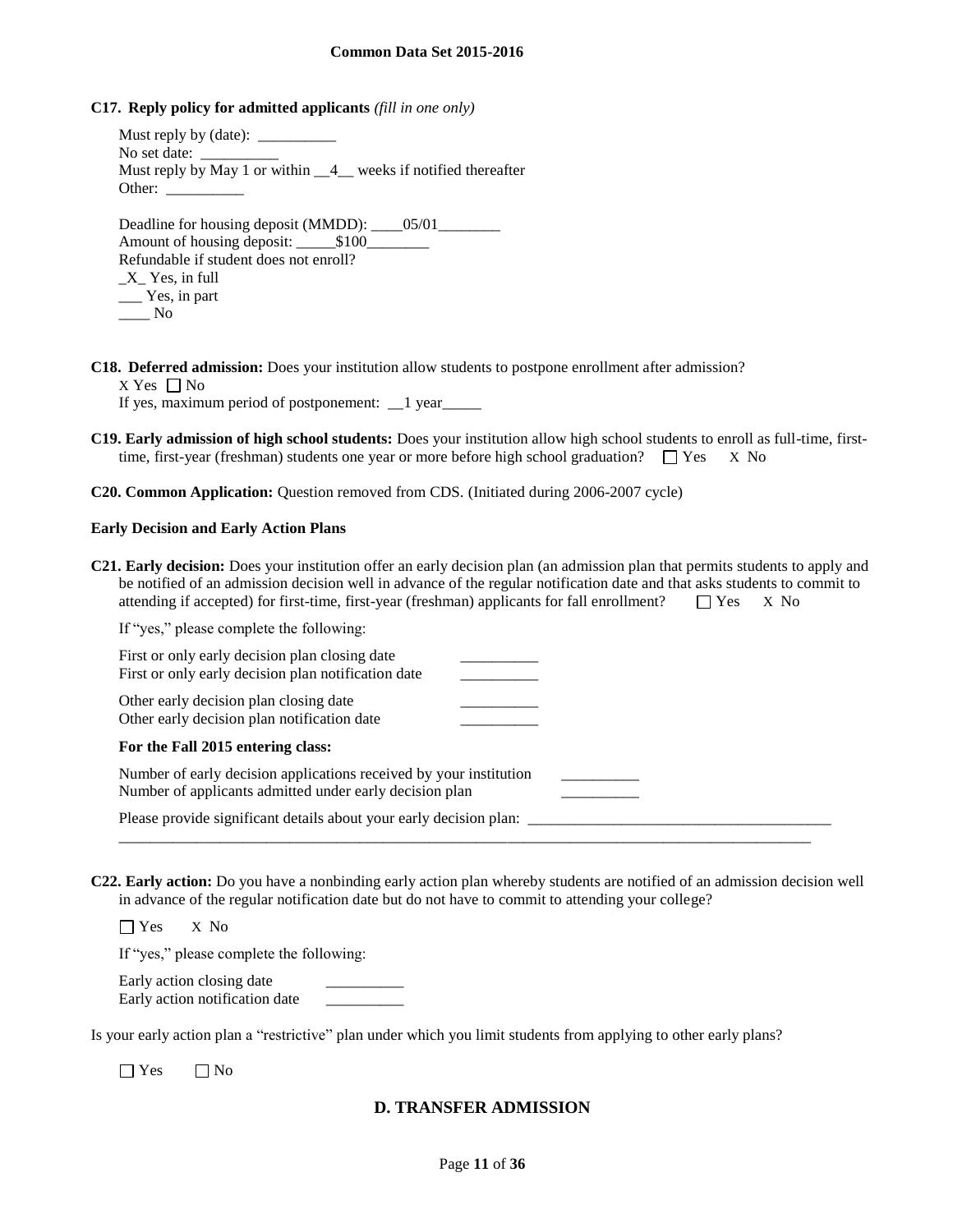## **Fall Applicants**

- **D1.** Does your institution enroll transfer students?  $X$  Yes  $\Box$  No (If no, please skip to Section E) If yes, may transfer students earn advanced standing credit by transferring credits earned from course work completed at other colleges/universities?  $X$  Yes  $\Box$  No
- **D2.** Provide the number of students who applied, were admitted, and enrolled as degree-seeking transfer students in Fall 2015.

|       | <b>Applicants</b> | <b>Admitted Applicants</b> | <b>Enrolled Applicants</b> |
|-------|-------------------|----------------------------|----------------------------|
| Men   |                   | 49                         | 62                         |
| Women | 325               | 289                        |                            |
| Total | 501               | 438                        | 173                        |

#### **Application for Admission**

- **D3.** Indicate terms for which transfers may enroll: X Fall  $\Box$  Winter X Spring X Summer
- **D4.** Must a transfer applicant have a minimum number of credits completed or else must apply as an entering freshman? Yes X No

If yes, what is the minimum number of credits and the unit of measure?

**D5.** Indicate all items required of transfer students to apply for admission:

|                               | <b>Required</b><br>of All | Recommended<br>of All | Recommended<br>of Some | <b>Required of</b><br><b>Some</b> | Not required |
|-------------------------------|---------------------------|-----------------------|------------------------|-----------------------------------|--------------|
| High school transcript        |                           |                       |                        | Χ                                 |              |
| College transcript $(s)$      | $\mathbf{v}$              |                       |                        |                                   |              |
| Essay or personal statement   | $\mathbf{v}$<br>Δ         |                       |                        |                                   |              |
| Interview                     |                           | X                     |                        |                                   |              |
| Standardized test scores      |                           |                       |                        | X                                 |              |
| Statement of good standing    | v                         |                       |                        |                                   |              |
| from prior institution( $s$ ) |                           |                       |                        |                                   |              |

- **D6.** If a minimum high school grade point average is required of transfer applicants, specify (on a 4.0 scale): \_\_\_\_\_\_\_\_\_\_\_\_\_
- **D7**. If a minimum college grade point average is required of transfer applicants, specify (on a 4.0 scale):  $\_\_2.5$
- **D8**. List any other application requirements specific to transfer applicants: Certain programs may require a higher GPA for transfer admission.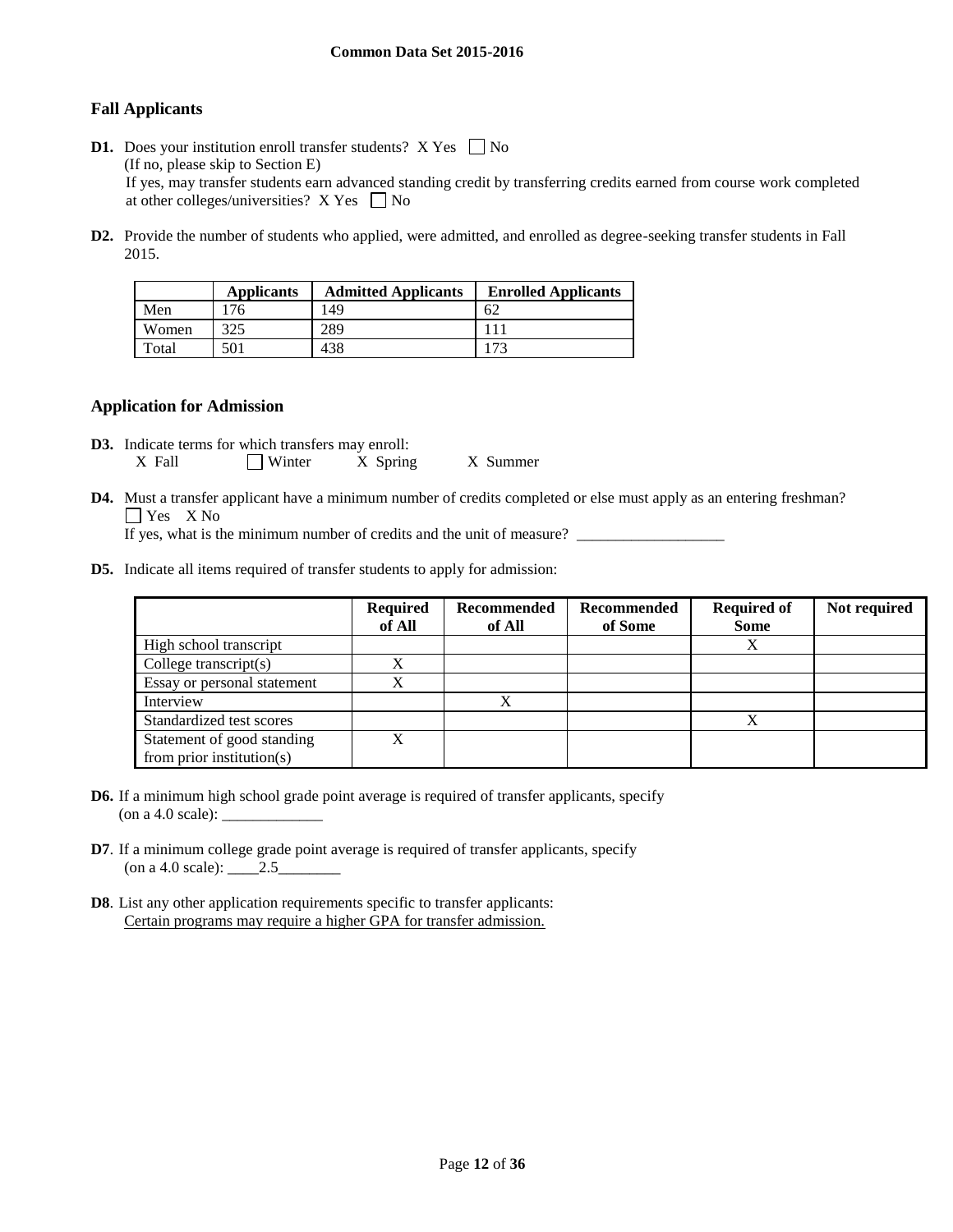**D9.** List application priority, closing, notification, and candidate reply dates for transfer students. If applications are reviewed on a continuous or rolling basis, place a check mark in the "Rolling admission" column.

|        | <b>Priority Date</b> | <b>Closing Date</b> | <b>Notification Date</b> | <b>Reply Date</b> | <b>Rolling</b><br><b>Admission</b> |
|--------|----------------------|---------------------|--------------------------|-------------------|------------------------------------|
| Fall   | 3/1                  |                     |                          |                   |                                    |
| Winter |                      |                     |                          |                   |                                    |
| Spring |                      |                     |                          |                   |                                    |
| Summer |                      |                     |                          |                   |                                    |

- **D10.** Does an open admission policy, if reported, apply to transfer students?  $\Box$  Yes X No
- **D11**. Describe additional requirements for transfer admission, if applicable: Recent academic work is most important.

## **Transfer Credit Policies**

- **D12.** Report the lowest grade earned for any course that may be transferred for credit: \_\_\_\_\_C-\_\_\_\_\_\_\_\_\_\_\_\_\_\_\_\_
- **D13.** Maximum number of credits or courses that may be transferred from a two-year institution: Number 94\_\_\_\_ Unit type credits
- **D14**. Maximum number of credits or courses that may be transferred from a four-year institution: Number \_\_94\_\_\_\_\_ Unit type \_\_credits\_\_\_\_\_\_\_\_\_
- **D15.** Minimum number of credits that transfers must complete at your institution to earn an associate degree:  $\frac{30}{}$
- **D16.** Minimum number of credits that transfers must complete at your institution to earn a bachelor's degree:  $-$  30
- **D17.** Describe other transfer credit policies:

30 of the last 40 credits earned for the degree and half the credits for any major or minor must be in residence. Maximum 4 credits physical education, 12 credits applied music, 4 credits ensemble music transferable. Students enrolled in the College of Engineering may transfer 102 credits maximum. One course in theology must be taken in residence at VU. Credits earned more than 15 years before application for admission are accepted toward graduation on a provisional basis, subject to validation by the first 30 semester hours completed at VU with a 2.0 (C) grade point average.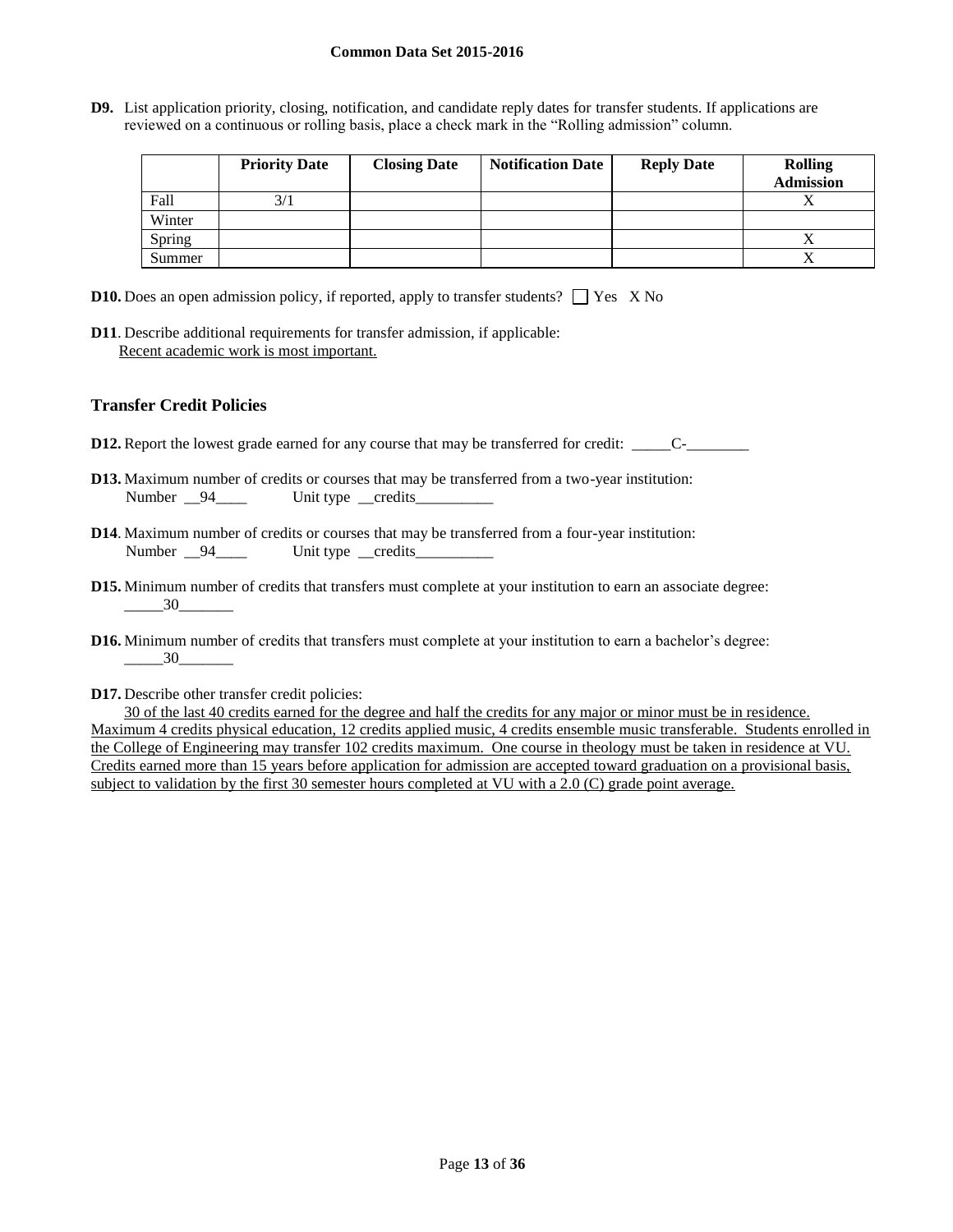## **E. ACADEMIC OFFERINGS AND POLICIES**

**E1. Special study options:** Identify those programs available at your institution. Refer to the glossary for definitions.

- X Accelerated program X Honors program
- X Cooperative education program X Independent study
- X Cross-registration X Internships
- 
- 
- 
- □ Dual enrollment X Study abroad<br>
X English as a Second Language (ESL) X Teacher certification program  $X$  English as a Second Language (ESL)
- $X$  Exchange student program (domestic)  $\Box$  Weekend college
- External degree program
- Other (specify):
- 
- 
- 
- X Distance learning X Liberal arts/career combination
- X Double major X Student-designed major
	-
	-
	-

## **E2. Has been removed from the CDS.**

## **E3. Areas in which all or most students are required to complete some course work prior to graduation:**

- $\Box$  Arts/fine arts  $X$  Humanities □ Computer literacy △ □ Mathematics  $\Box$  English (including composition)  $\Box$  Philosophy X Foreign languages X Sciences (biological or physical) History X Social science X Other (describe): Theology, Cultural Diversity, Valpo Core, Quantitative Analysis
	-
	-
	-
	-
	-

#### **Library Collections: The CDS publishers will collect library data again when a new Academic Libraries Survey is in place.**

## **F. STUDENT LIFE**

#### **F1. Percentages of first-time, first-year (freshman) degree-seeking students and degree-seeking undergraduates enrolled in Fall 2015 who fit the following categories:**

|                                                                      | First-time, first-year<br>(freshman) students | Undergraduates     |
|----------------------------------------------------------------------|-----------------------------------------------|--------------------|
| Percent who are from out of state (exclude international/nonresident |                                               |                    |
| aliens from the numerator and denominator)                           | 59                                            | $-58$              |
| Percent of men who join fraternities                                 | 29                                            | $-20$              |
| Percent of women who join sororities                                 | 21                                            | $-18$ <sub>—</sub> |
| Percent who live in college-owned, -operated, or -affiliated housing | $\_86$                                        | $-66$              |
| Percent who live off campus or commute                               | 14                                            | $-34$              |
| Percent of students age 25 and older                                 | $\overline{0}$                                | 5 <sup>5</sup>     |
| Average age of full-time students                                    | $-18$                                         | $-20$              |
| Average age of all students (full- and part-time)                    | 18                                            | 21                 |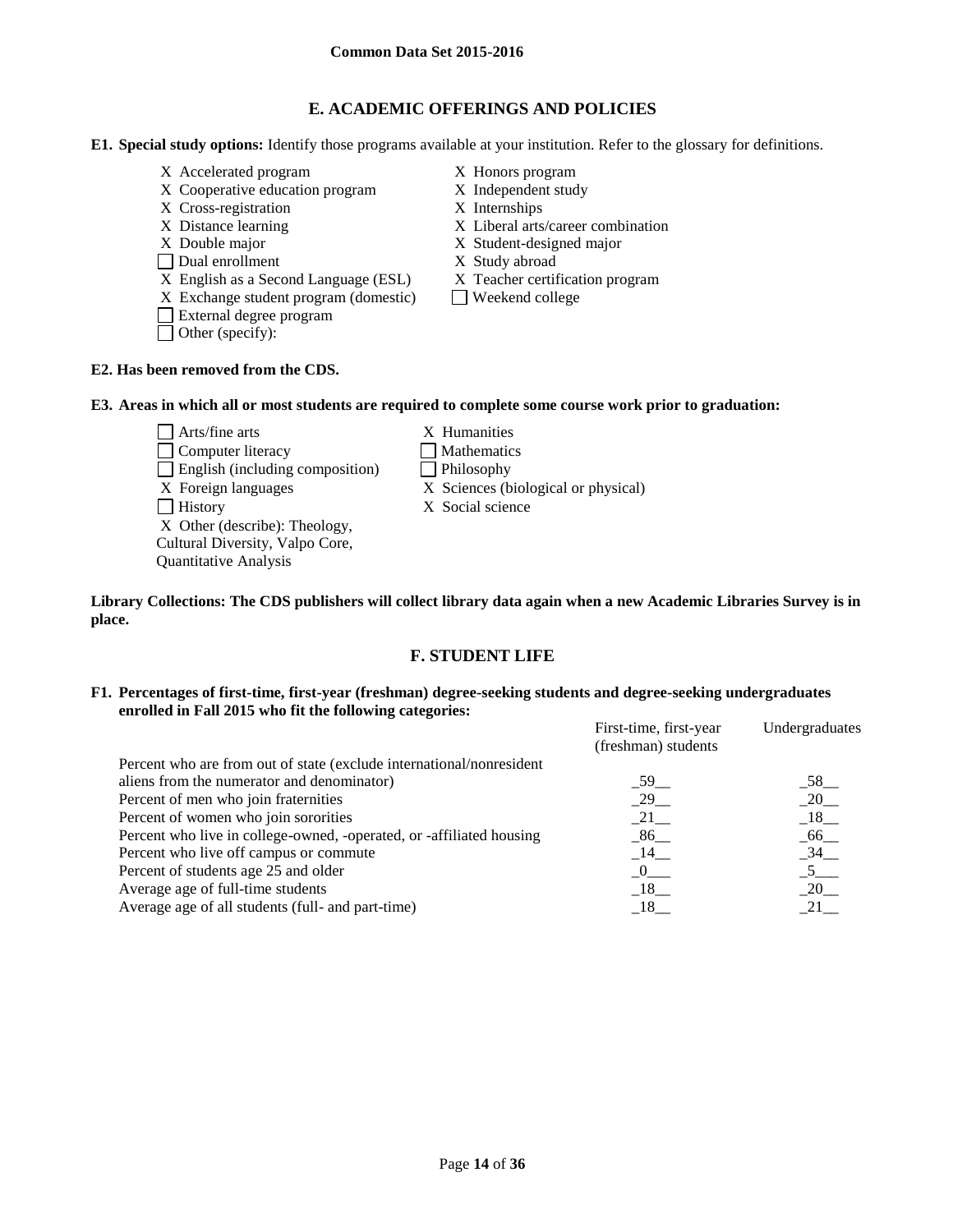**F2. Activities offered** Identify those programs available at your institution.

| X Campus Ministries<br>X Choral groups<br>X Concert band<br>X Dance<br>X Drama/theater<br>X International Student<br>Organization | X Literary magazine<br>Marching band<br>Model UN<br>X Music ensembles<br>X Musical theater<br>Opera | X Radio station<br>X Student government<br>X Student newspaper<br>Student-run film society<br>X Symphony orchestra<br>$\Box$ Television station |
|-----------------------------------------------------------------------------------------------------------------------------------|-----------------------------------------------------------------------------------------------------|-------------------------------------------------------------------------------------------------------------------------------------------------|
| X Jazz band                                                                                                                       | X Pep band                                                                                          | X Yearbook                                                                                                                                      |

**F3. ROTC** (program offered in cooperation with Reserve Officers' Training Corps)

Army ROTC is offered:

X On campus

X At cooperating institution (name): \_At University of Notre Dame, but some courses are held at VU.\_\_

Naval ROTC is offered:

 $\Box$  On campus

 $\Box$  At cooperating institution (name):

Air Force ROTC is offered:

- X On campus
- X At cooperating institution (name): \_At University of Notre Dame, but some courses are held at VU.
- **F4. Housing:** Check all types of college-owned, -operated, or -affiliated housing available for undergraduates at your institution.
	- $X$  Coed dorms  $\Box$  Special housing for disabled students Men's dorms Special housing for international students X Women's dorms X Fraternity/sorority housing  $\Box$  Apartments for married students  $\Box$  Cooperative housing X Apartments for single students X Theme housing Wellness housing

 $\Box$  Other housing options (specify):  $\Box$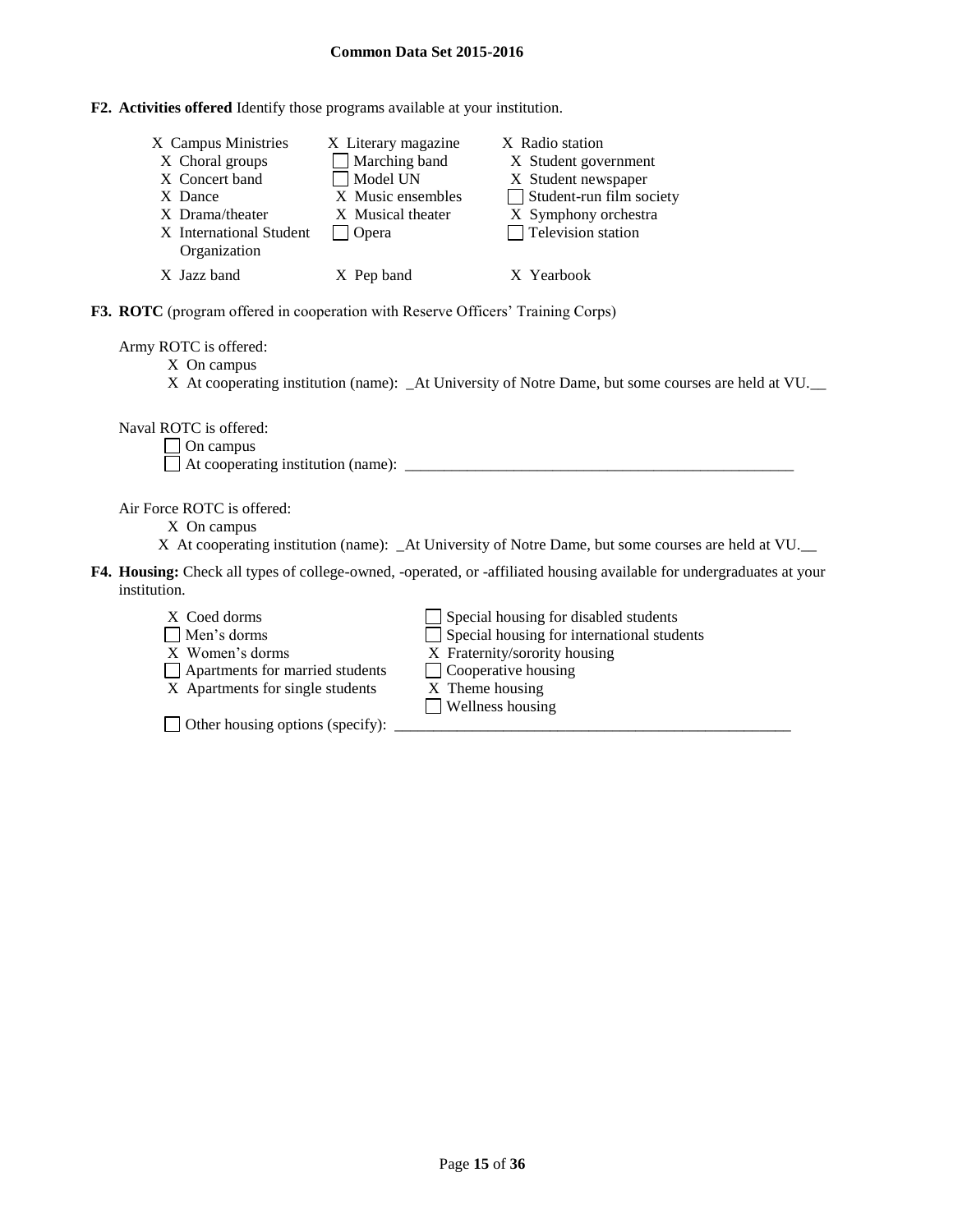## **G. ANNUAL EXPENSES**

#### **G0. Please provide the URL of your institution's net price calculator: \_\_ <http://valpo.collegecosts.com/Estimator/Agreement>**

### **Provide 2016-2017 academic year costs of attendance for the following categories that are applicable to your institution.**

Check here if your institution's 2016-2017 academic year costs of attendance are not available at this time and provide an approximate date (i.e., month/day) when your institution's final 2016-2017 academic year costs of attendance will be available: \_\_\_\_\_\_\_\_\_\_\_\_\_\_\_

#### **G1. Undergraduate full-time tuition, required fees, room and board**

List the typical tuition, required fees, and room and board for a full-time undergraduate student for the FULL 2016-2017 academic year (30 semester hours or 45 quarter hours for institutions that derive annual tuition by multiplying credit hour cost by number of credits). A full academic year refers to the period of time generally extending from September to June; usually equated to two semesters, two trimesters, three quarters, or the period covered by a four-one-four plan. Room and board is defined as double occupancy and 19 meals per week or the maximum meal plan. **Required fees** include only charges that all full-time students must pay that are *not* included in tuition (e.g., registration, health, or activity fees.) Do *not* include optional fees (e.g., parking, laboratory use).

|                             | <b>FIRST-YEAR</b> | <b>UNDERGRADUATES</b> |
|-----------------------------|-------------------|-----------------------|
| PRIVATE INSTITUTION         | 36,280            | 36,280                |
| Tuition:                    | $(2016 - 2017)$   | $(2016 - 2017)$       |
| <b>PUBLIC INSTITUTION</b>   |                   |                       |
| Tuition:                    |                   |                       |
| In-district:                |                   |                       |
| In-state (out-of-district): |                   |                       |
|                             |                   |                       |
| Out-of-state:               |                   |                       |
| <b>NONRESIDENT ALIEN:</b>   |                   |                       |
| Tuition:                    |                   |                       |
| <b>REQUIRED FEES:</b>       | 1,170             | 1,170                 |
| <b>ROOM AND BOARD:</b>      |                   |                       |
| (on-campus)                 |                   |                       |
| <b>ROOM ONLY:</b>           | 6,600             | 6,600-10,200          |
| (on-campus)                 |                   |                       |
| <b>BOARD ONLY:</b>          | 4,260             | 3,660-3,860           |
| (on-campus meal plan)       |                   |                       |

Comprehensive tuition and room and board fee (if your college cannot provide separate tuition and room and board fees):

Other: Engineering students pay an additional \$740 fee.

|  |  | G2. Number of credits per term a student can take for the stated full-time tuition |  |
|--|--|------------------------------------------------------------------------------------|--|
|--|--|------------------------------------------------------------------------------------|--|

12 minimum 19 maximum

**G3.** Do tuition and fees vary by year of study (e.g., sophomore, junior, senior)?  $\Box$  Yes X No

**G4. Do tuition and fees vary by undergraduate instructional program?** X Yes \_\_\_\_\_ No

**If yes, what percentage of full-time undergraduates pay more than the tuition and fees reported in G1?** Engineering students pay an additional \$740 fee. (16% of full-time undergraduates are in the College of Engineering).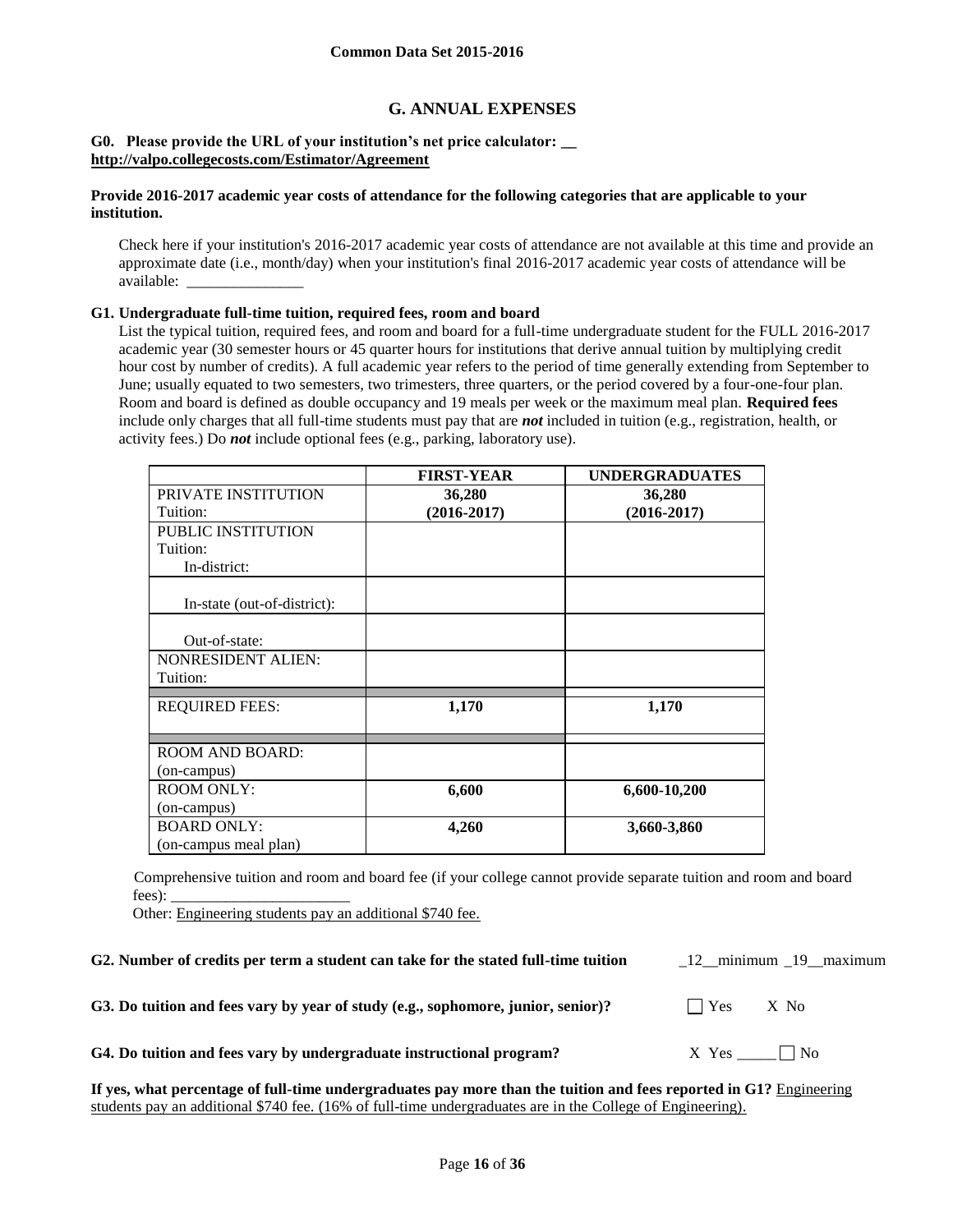# **G5. Provide the estimated expenses for a typical full-time undergraduate student:**

|                                                                                                                                     | <b>Residents</b> | <b>Commuters</b><br>(living at home) | <b>Commuters</b><br>(not living at home) |
|-------------------------------------------------------------------------------------------------------------------------------------|------------------|--------------------------------------|------------------------------------------|
| Books and supplies:                                                                                                                 | 1,200            | 1,200                                | 1,200                                    |
| Room only:                                                                                                                          |                  |                                      | 5,400                                    |
| Board only:                                                                                                                         |                  | 3,500                                | 3,500                                    |
| Room and board total (if<br>your college cannot provide<br>separate room and board<br>figures for commuters not<br>living at home): |                  |                                      |                                          |
| Transportation:                                                                                                                     | 750              | 750                                  | 750                                      |
| Other expenses:                                                                                                                     | 870              | 870                                  | 870                                      |

# **G6. Undergraduate per-credit-hour charges (tuition only):**

| <b>PRIVATE INSTITUTIONS:</b> | 1,615 |
|------------------------------|-------|
| PUBLIC INSTITUTIONS          |       |
| In-district:                 |       |
| In-state (out-of-district):  |       |
| Out-of-state:                |       |
| <b>NONRESIDENT ALIENS:</b>   | 1,615 |
|                              |       |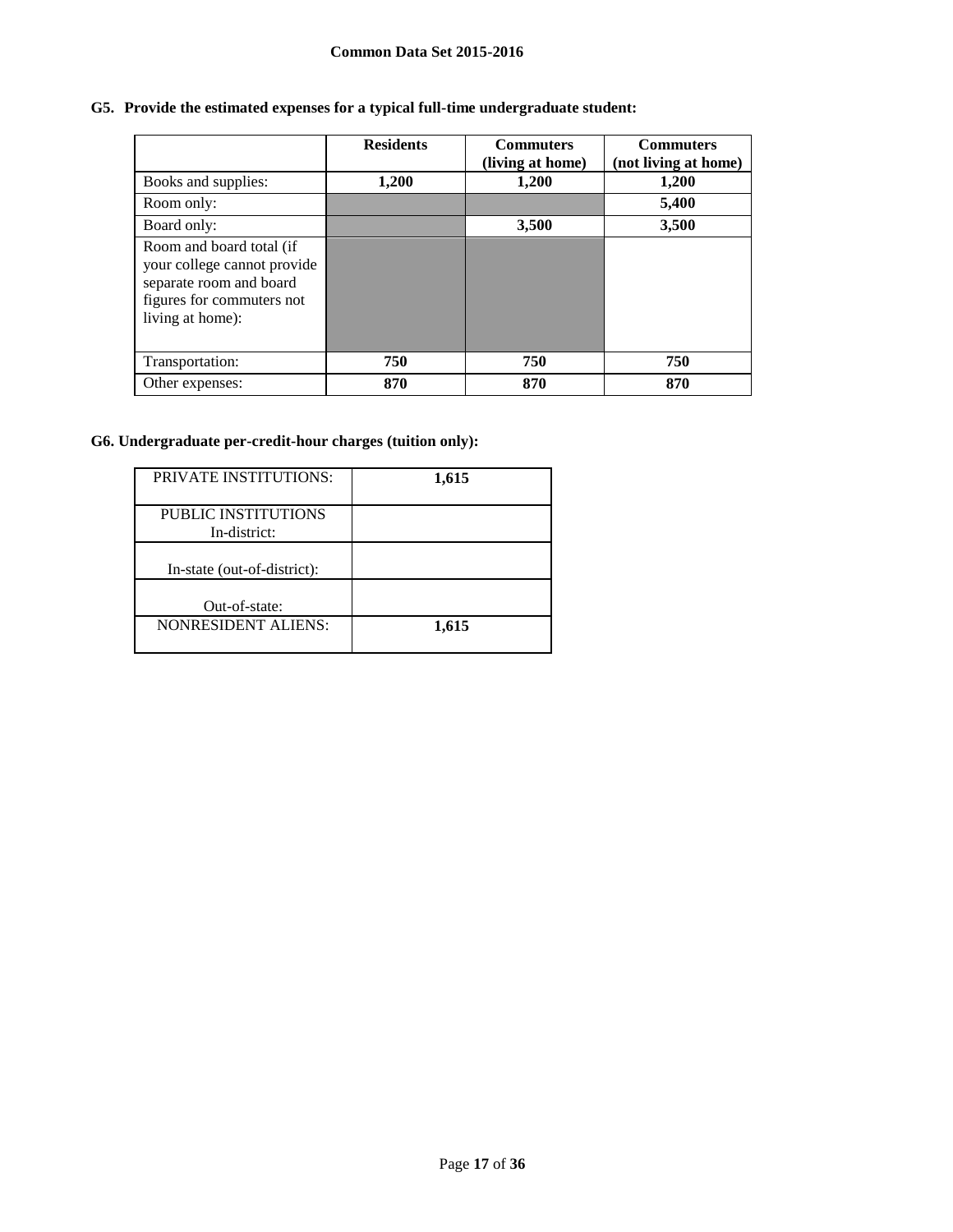## **H. FINANCIAL AID**

## **Please refer to the following financial aid definitions when completing Section H.**

**Awarded aid:** The dollar amounts offered to financial aid applicants.

**Financial aid applicant:** Any applicant who submits **any one of** the institutionally required financial aid applications/forms, such as the FAFSA.

**Indebtedness:** Aggregate dollar amount borrowed through any loan program (federal, state, subsidized, unsubsidized, private, etc.; excluding parent loans) while the student was enrolled at an institution. Student loans co-signed by a parent are assumed to be the responsibility of the student and **should** be included.

**Institutional scholarships and grants**: Endowed scholarships, annual gifts and tuition funded grants for which the institution determines the recipient.

**Financial need:** As determined by your institution using the federal methodology and/or your institution's own standards.

**Need-based aid:** College-funded or college-administered award from institutional, state, federal, or other sources for which a student must have financial need to qualify. This includes both institutional and non-institutional student aid (grants, jobs, and loans).

**Need-based scholarship or grant aid:** Scholarships and grants from institutional, state, federal, or other sources for which a student must have financial need to qualify.

**Need-based self-help aid:** Loans and jobs from institutional, state, federal, or other sources for which a student must demonstrate financial need to qualify.

**Non-need-based scholarship or grant aid:** Scholarships and grants, gifts, or merit-based aid from institutional, state, federal, or other sources (including unrestricted funds or gifts and endowment income) awarded solely on the basis of academic achievement, merit, or any other non-need-based reason. When reporting questions H1 and H2, non-need-based aid that is used to meet need should be counted as need-based aid.

**Note: Suggested order of precedence for counting non-need money as need-based:**

Non-need institutional grants Non-need tuition waivers Non-need athletic awards Non-need federal grants Non-need state grants Non-need outside grants Non-need student loans Non-need parent loans Non-need work

**Non-need-based self-help aid:** Loans and jobs from institutional, state, or other sources for which a student need not demonstrate financial need to qualify.

**External scholarships and grants:** Scholarships and grants received from outside (private) sources that students bring with them (e.g., Kiwanis, National Merit scholarships). The institution may process paperwork to receive the dollars, but it has no role in determining the recipient or the dollar amount awarded.

**Work study and employment**: Federal and state work study aid, and any employment packaged by your institution in financial aid awards.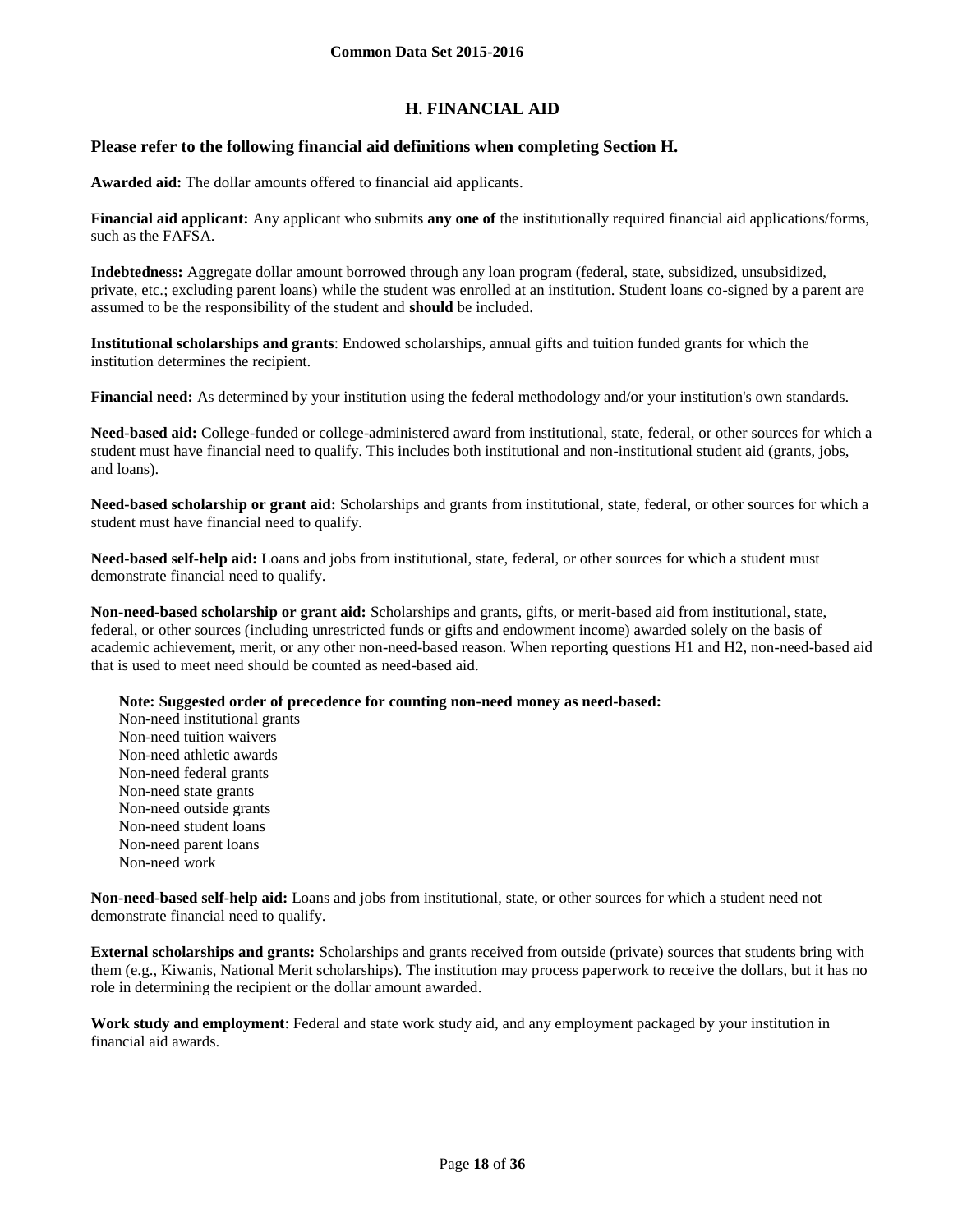## **Aid Awarded to Enrolled Undergraduates**

**H1.** Enter total dollar amounts **awarded** to enrolled full-time and less than full-time degree-seeking undergraduates **(using the same cohort reported in CDS Question B1, "total degree-seeking" undergraduates)** in the following categories. (Note: If the data being reported are final figures for the 2014-2015 academic year (see the next item below), use the 2014-2015 academic year's CDS Question B1 cohort.) Include aid awarded to international students (i.e., those not qualifying for federal aid). **Aid that is non-need-based but that was used to meet need should be reported in the need-based aid column. (For a suggested order of precedence in assigning categories of aid to cover need, see the entry for "non-need-based scholarship or grant aid" on the last page of the definitions section.)**

Indicate the academic year for which data are reported for **items H1**, **H2**, **H2A**, and **H6** below: 2015-2016 estimated or **X** 2014-2015 final

Which needs-analysis methodology does your institution use in awarding institutional aid? **(Formerly H3)** \_\_\_ Federal methodology (FM)

\_\_\_ Institutional methodology (IM)

\_\_X\_ Both FM and IM

|                                                                                                                                                                                         | Need-based<br>(Include non-need-based | Non-need-based<br>(Exclude non-need-based |
|-----------------------------------------------------------------------------------------------------------------------------------------------------------------------------------------|---------------------------------------|-------------------------------------------|
|                                                                                                                                                                                         | aid use to meet need.)                | aid use to meet need.)                    |
|                                                                                                                                                                                         | \$                                    | \$                                        |
| <b>Scholarships/Grants</b>                                                                                                                                                              |                                       |                                           |
| Federal                                                                                                                                                                                 | 5,172,021                             | $\mathbf{0}$                              |
| State (i.e., all states, not only the state in<br>which your institution is located)                                                                                                    | 2,305,436                             | $\Omega$                                  |
| Institutional: Endowed scholarships,<br>annual gifts and tuition funded grants,<br>awarded by the college, excluding athletic<br>aid and tuition waivers (which are<br>reported below). | 36,734,115                            | 13,932,759                                |
| Scholarships/grants from external sources<br>(e.g., Kiwanis, National Merit) not<br>awarded by the college                                                                              | 1,155,019                             | 682,529                                   |
| <b>Total Scholarships/Grants</b>                                                                                                                                                        | 45,366,591                            | 14,615,288                                |
| <b>Self-Help</b>                                                                                                                                                                        |                                       |                                           |
| Student loans from all sources (excluding<br>parent loans)                                                                                                                              | 18,729,683                            | 2,695,193                                 |
| Federal Work-Study                                                                                                                                                                      | 816,568                               |                                           |
| State and other (e.g., institutional) work-<br>study/employment (Note: Excludes<br>Federal Work-Study captured above.)                                                                  | 241,171                               | 1,459,582                                 |
| <b>Total Self-Help</b>                                                                                                                                                                  | 19,787,422                            | 4,154,775                                 |
| <b>Parent Loans</b>                                                                                                                                                                     | 3,891,426                             | 2,085,011                                 |
| <b>Tuition Waivers</b><br>Note: Reporting is optional. Report tuition<br>waivers in this row if you choose to report<br>them. Do not report tuition waivers<br>elsewhere.               |                                       |                                           |
| <b>Athletic Awards</b>                                                                                                                                                                  | 2,134,648                             | 2,052,245                                 |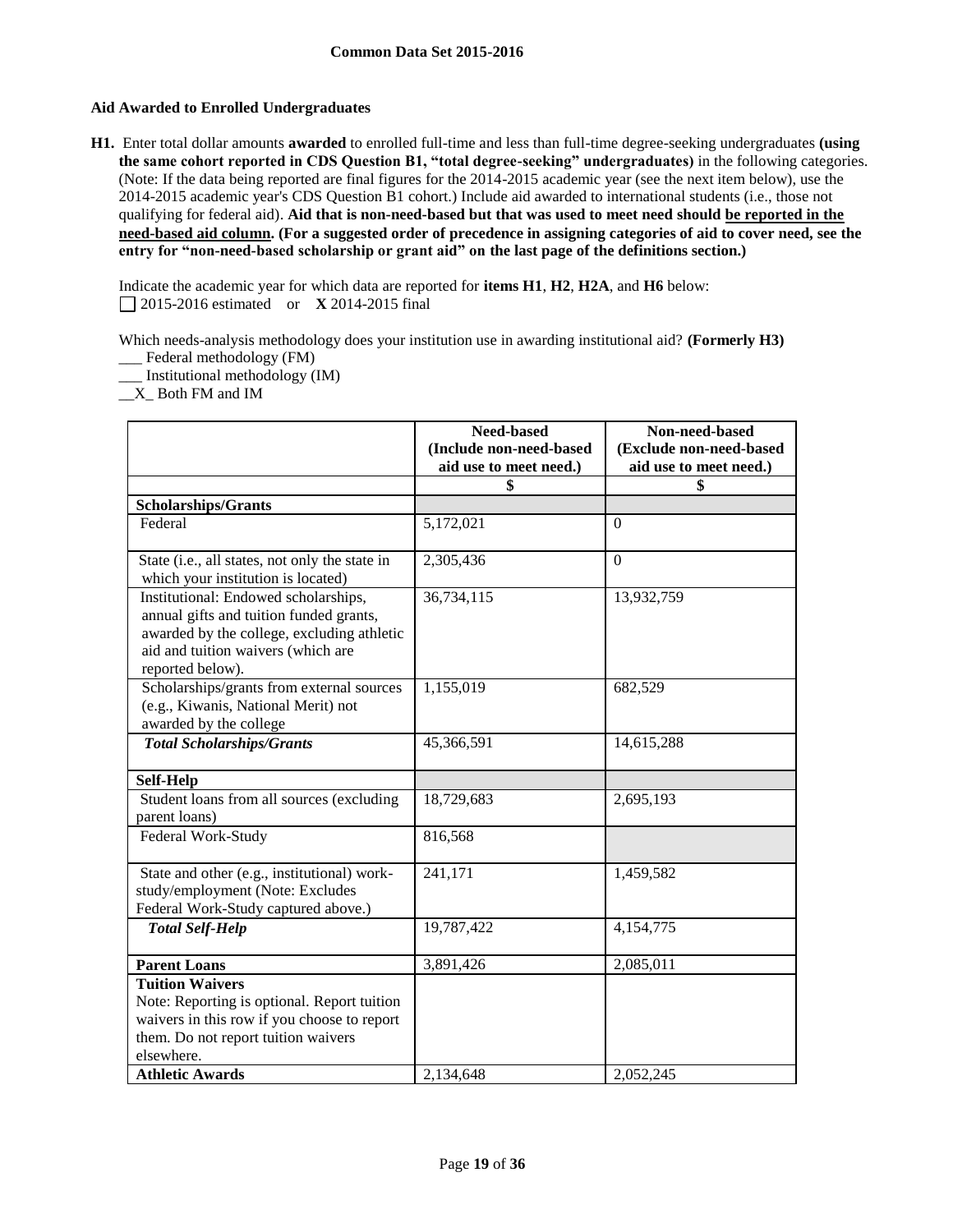**H2. Number of Enrolled Students Awarded Aid:** List the number of degree-seeking full-time and less-than-full-time undergraduates who applied for and were awarded financial aid from any source. **Aid that is non-need-based but that was used to meet need should be counted as need-based aid.** Numbers should reflect the cohort awarded the dollars reported in H1. Note: In the chart below, students may be counted in more than one row, and full-time freshmen should also be counted as full-time undergraduates.

|                |                                                                                                                                                                | <b>First-time</b> | <b>Full-time</b> | <b>Less Than</b> |
|----------------|----------------------------------------------------------------------------------------------------------------------------------------------------------------|-------------------|------------------|------------------|
|                |                                                                                                                                                                | <b>Full-time</b>  | Undergrad        | <b>Full-time</b> |
|                |                                                                                                                                                                | Freshmen          | (Incl. Fresh)    | Undergrad        |
| a)             | Number of degree-seeking undergraduate students (CDS Item B1 if                                                                                                | 714               | 3,137            | 82               |
|                | reporting on Fall 2015 cohort)                                                                                                                                 |                   |                  |                  |
| b)             | Number of students in line a who applied for need-based financial aid                                                                                          | 650               | 2,586            | 45               |
| $\mathbf{c}$ ) | Number of students in line <b>b</b> who were determined to have financial need                                                                                 | 570               | 2,315            | 41               |
| d)             | Number of students in line c who were awarded any financial aid                                                                                                | 568               | 2,308            | 36               |
| e)             | Number of students in line <b>d</b> who were awarded any need-based<br>scholarship or grant aid                                                                | 567               | 2,275            | 27               |
| f)             | Number of students in line d who were awarded any need-based self-help<br>aid                                                                                  | 417               | 1,767            | 26               |
| g)             | Number of students in line d who were awarded any non-need-based<br>scholarship or grant aid                                                                   | 93                | 311              | $\overline{3}$   |
| h)             | Number of students in line <b>d</b> whose need was fully met (exclude PLUS<br>loans, unsubsidized loans, and private alternative loans)                        | 392               | 1,606            | 14               |
| $\mathbf{i}$   | On average, the percentage of need that was met of students who were                                                                                           |                   |                  |                  |
|                | awarded any need-based aid. Exclude any aid that was awarded in excess                                                                                         |                   |                  |                  |
|                | of need as well as any resources that were awarded to replace EFC                                                                                              | 94%               | 93%              | 79%              |
|                | (PLUS loans, unsubsidized loans, and private alternative loans)                                                                                                |                   |                  |                  |
| $\mathbf{j}$   | The average financial aid package of those in line <b>d.</b> Exclude any                                                                                       | \$32,404          | \$28,139         | \$11,673         |
|                | resources that were awarded to replace EFC (PLUS loans, unsubsidized                                                                                           |                   |                  |                  |
|                | loans, and private alternative loans)                                                                                                                          |                   |                  |                  |
| $\bf k)$       | Average need-based scholarship or grant award of those in line e                                                                                               | \$24,489          | \$22,490         | \$9,965          |
| $\overline{1}$ | Average need-based self-help award (excluding PLUS loans,<br>unsubsidized loans, and private alternative loans) of those in line f                             | \$5,110           | \$5,561          | \$4,552          |
| m)             | Average need-based loan (excluding PLUS loans, unsubsidized loans,<br>and private alternative loans) of those in line f who were awarded a need-<br>based loan | \$4,852           | \$5,284          | \$4,377          |

**H2A. Number of Enrolled Students Awarded Non-need-based Scholarships and Grants:** List the number of degreeseeking full-time and less-than-full-time undergraduates who had no financial need and who were awarded institutional non-need-based scholarship or grant aid. Numbers should reflect the cohort awarded the dollars reported in H1. Note: In the chart below, students may be counted in more than one row, and full-time freshmen should also be counted as full-time undergraduates.

|           |                                                                            | <b>First-time</b> | <b>Full-time</b> | <b>Less Than</b> |
|-----------|----------------------------------------------------------------------------|-------------------|------------------|------------------|
|           |                                                                            | <b>Full-time</b>  | Undergrad        | <b>Full-time</b> |
|           |                                                                            | Freshmen          | (Incl. Fresh)    | Undergrad        |
| n)        | Number of students in line <b>a</b> who had no financial need and who were | 110               | 607              | 4                |
|           | awarded institutional non-need-based scholarship or grant aid (exclude     |                   |                  |                  |
|           | those who were awarded athletic awards and tuition benefits)               |                   |                  |                  |
| $\circ$ ) | Average dollar amount of institutional non-need-based scholarship and      | \$15,590          | \$13,984         | \$9,395          |
|           | grant aid awarded to students in line n                                    |                   |                  |                  |
| p)        | Number of students in line a who were awarded an institutional non-        | 20                | 211              |                  |
|           | need-based athletic scholarship or grant                                   |                   |                  |                  |
| q)        | Average dollar amount of institutional non-need-based athletic             | \$29,485          | \$19,808         | \$7,500          |
|           | scholarships and grants awarded to students in line <b>p</b>               |                   |                  |                  |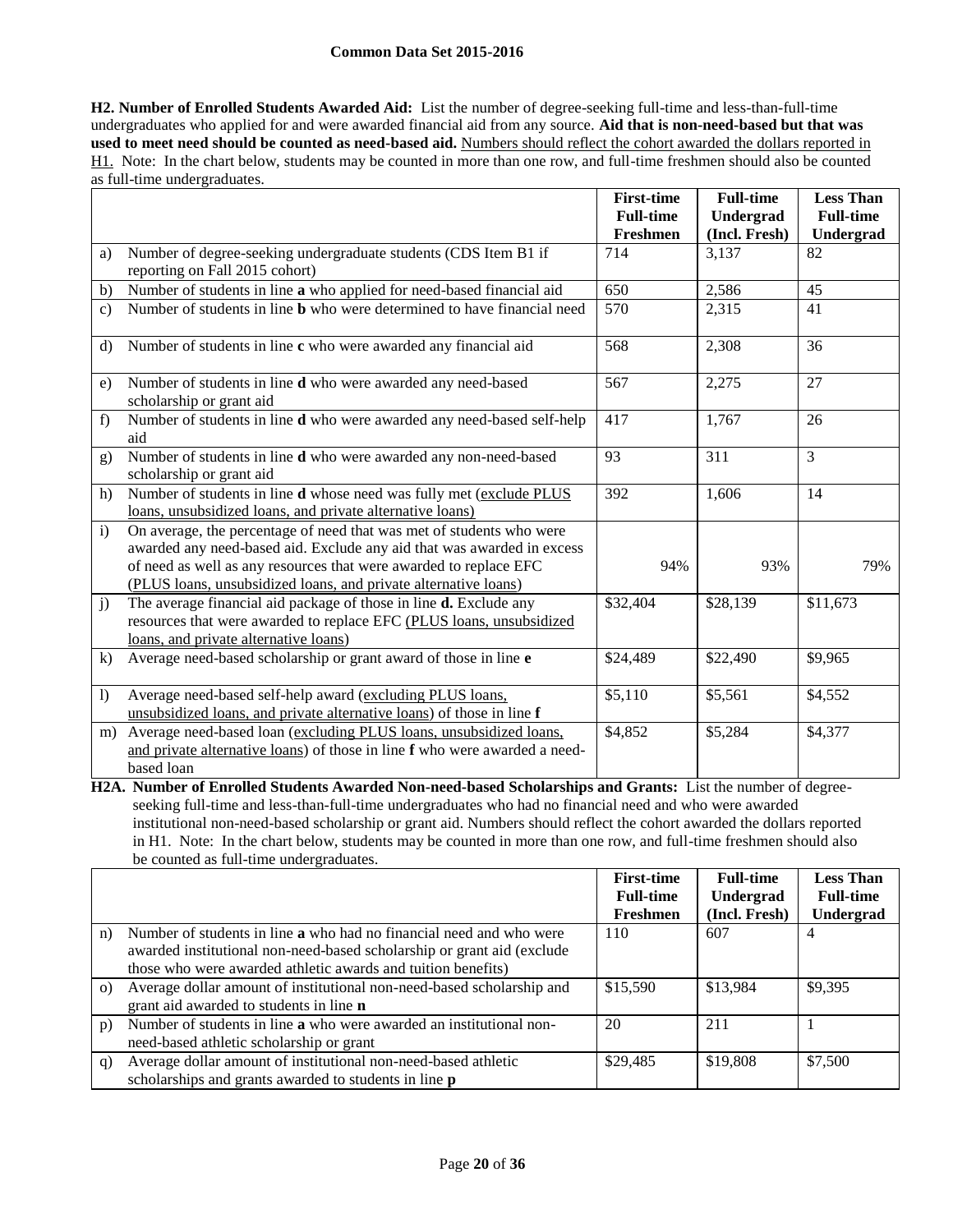Note: These are the graduates and loan types to include and exclude in order to fill out CDS H4 and H5. Include:

- \* 2015 undergraduate class: all students who started at your institution as first-time students and received a bachelor's degree between July 1, 2014 and June 30, 2015.
- \* only loans made to students who borrowed while enrolled at your institution.
- co-signed loans.

### Exclude:

- \* students who transferred in.<br>\* money berrowed at other in
- \* money borrowed at other institutions.
- \* parent loans
- students who did not graduate or who graduated with another degree or certificate (but no bachelor's degree.

H4. Provide the number of students in the 2015 undergraduate class who started at your institution as first-time students and received a bachelor's degree between July 1, 2014 and June 30, 2015. Exclude students who transferred into your institution.  $-524$ 

H5. Number and percent of students in class (defined in H4 above) borrowing from federal, non-federal, and any loan sources, and the average (or mean) amount borrowed

|                |                                                                                                                                                                                                                                                              | Number in the<br>class (defined in<br>H <sub>4</sub> above) who<br>borrowed | Percent of the<br>class (defined<br>above) who<br><b>borrowed</b><br>$(n \text{earest } 1\%)$ | Average per-undergraduate-<br>borrower cumulative principal<br>borrowed, of those in the first<br>column (nearest \$1) |
|----------------|--------------------------------------------------------------------------------------------------------------------------------------------------------------------------------------------------------------------------------------------------------------|-----------------------------------------------------------------------------|-----------------------------------------------------------------------------------------------|------------------------------------------------------------------------------------------------------------------------|
| a)             | Any loan program: Federal Perkins,<br>Federal Stafford Subsidized and<br>Unsubsidized, institutional, state,<br>private loans that your institution is<br>aware of, etc. Include both Federal<br>Direct Student Loans and Federal<br>Family Education Loans. | 361                                                                         | 69%                                                                                           | \$35,252                                                                                                               |
| b)             | Federal loan programs: Federal<br>Perkins, Federal Stafford Subsidized<br>and Unsubsidized. Include both<br>Federal Direct Student Loans and<br>Federal Family Education Loans.                                                                              | 356                                                                         | 68%                                                                                           | \$28,162                                                                                                               |
| $\mathbf{c}$ ) | Institutional loan programs.                                                                                                                                                                                                                                 | 15                                                                          | 3%                                                                                            | \$3,314                                                                                                                |
| d)             | State loan programs.                                                                                                                                                                                                                                         | $\theta$                                                                    | $\theta$                                                                                      | $\Omega$                                                                                                               |
| e)             | Private alternative loans made by a<br>bank or lender.                                                                                                                                                                                                       | 76                                                                          | 14%                                                                                           | \$34,416                                                                                                               |

**Aid to Undergraduate Degree-seeking Nonresident Aliens** (Note: Report numbers and dollar amounts for the same academic year checked in item H1.)

**H6.** Indicate your institution's policy regarding institutional scholarship and grant aid for undergraduate degree-seeking nonresident aliens:

- $\mathcal{L}$ Institutional need-based scholarship or grant aid is available
- $X$  Institutional non-need-based scholarship or grant aid is available<br>Institutional scholarship and grant aid is not available
- Institutional scholarship and grant aid is not available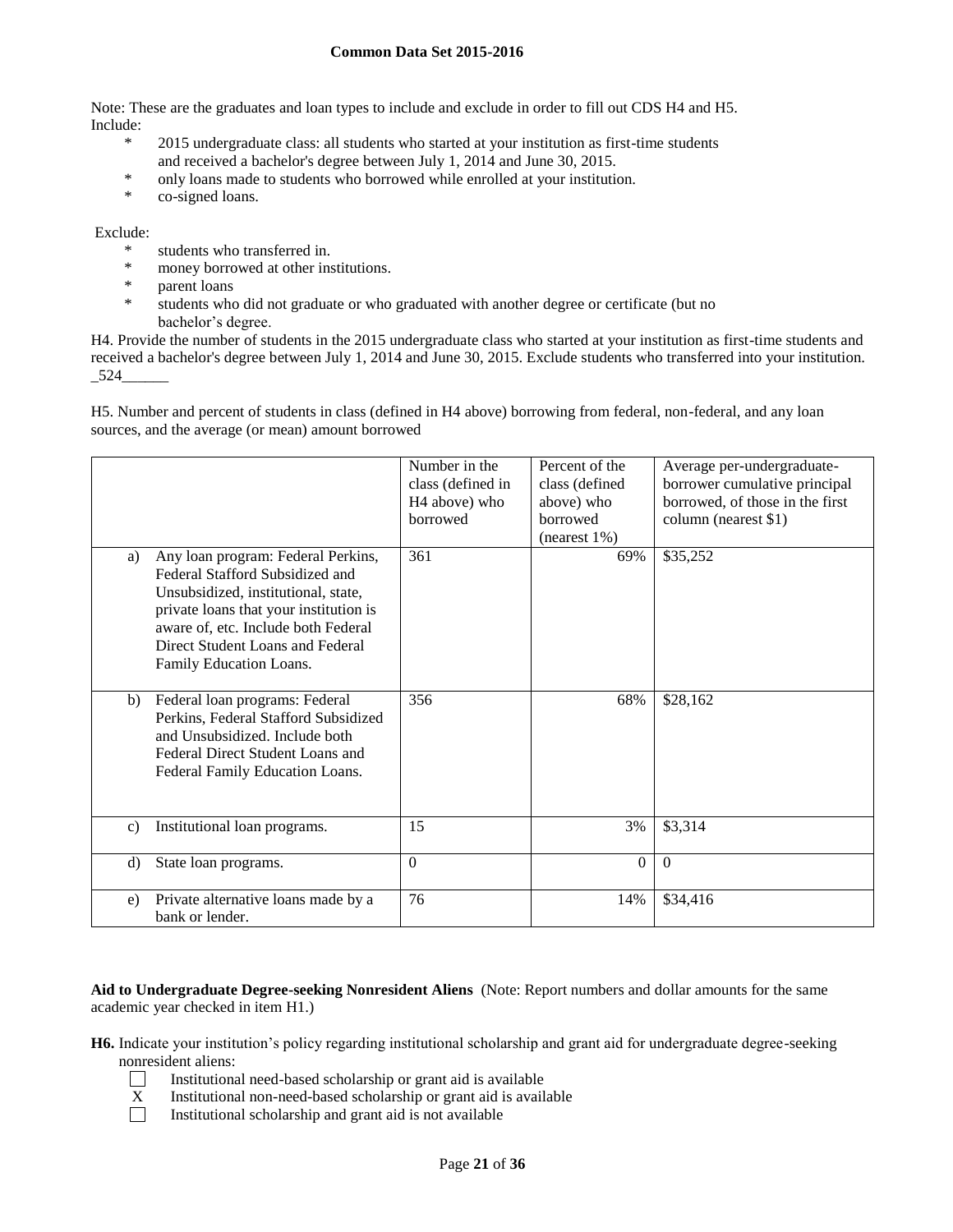If institutional financial aid is available for undergraduate degree-seeking nonresident aliens, provide the number of undergraduate degree-seeking nonresident aliens who were awarded need-based or non-need-based aid: \_89\_\_\_

Average dollar amount of institutional financial aid awarded to undergraduate degree-seeking nonresident aliens: \$ \_\_\_\_18,570\_\_\_\_\_\_\_\_\_\_

Total dollar amount of institutional financial aid awarded to undergraduate degree-seeking nonresident aliens:  $$ \quad 1,652,771$ 

**H7.** Check off all financial aid forms nonresident alien first-year financial aid applicants must submit:

| Institution's own financial aid form              |
|---------------------------------------------------|
| <b>CSS/Financial Aid PROFILE</b>                  |
| International Student's Financial Aid Application |
| International Student's Certification of Finances |
| Other:                                            |

#### **Process for First-Year/Freshman Students**

**H8.** Check off all financial aid forms domestic first-year (freshman) financial aid applicants must submit:

| X | <b>FAFSA</b>                         |
|---|--------------------------------------|
|   | Institution's own financial aid form |
|   | CSS/Financial Aid PROFILE            |
|   | State aid form                       |
|   | Noncustodial PROFILE                 |
|   | Business/Farm Supplement             |
|   | Other:                               |

**H9.** Indicate filing dates for first-year (freshman) students:

Priority date for filing required financial aid forms: \_\_\_3/1\_\_\_\_\_\_\_\_\_\_\_\_\_\_\_\_\_\_\_\_ Deadline for filing required financial aid forms: \_\_\_\_\_\_\_\_\_\_\_\_\_\_\_\_\_\_\_\_\_\_\_\_\_\_\_\_\_\_\_ No deadline for filing required forms (applications processed on a rolling basis): \_\_\_\_\_\_\_\_\_\_\_

**H10.** Indicate notification dates for first-year (freshman) students (answer aor b):

- a.) Students notified on or about (date): \_\_\_\_\_\_\_\_\_\_\_\_\_
- b.) Students notified on a rolling basis: **yes** If yes, starting date: \_\_3/1\_\_\_\_\_

## **H11.** Indicate reply dates:

Students must reply by (date): \_\_\_\_\_\_\_\_\_\_\_\_\_\_ or within \_\_\_\_\_\_\_ weeks of notification.

#### **Types of Aid Available**

Please check off all types of aid available to undergraduates at your institution: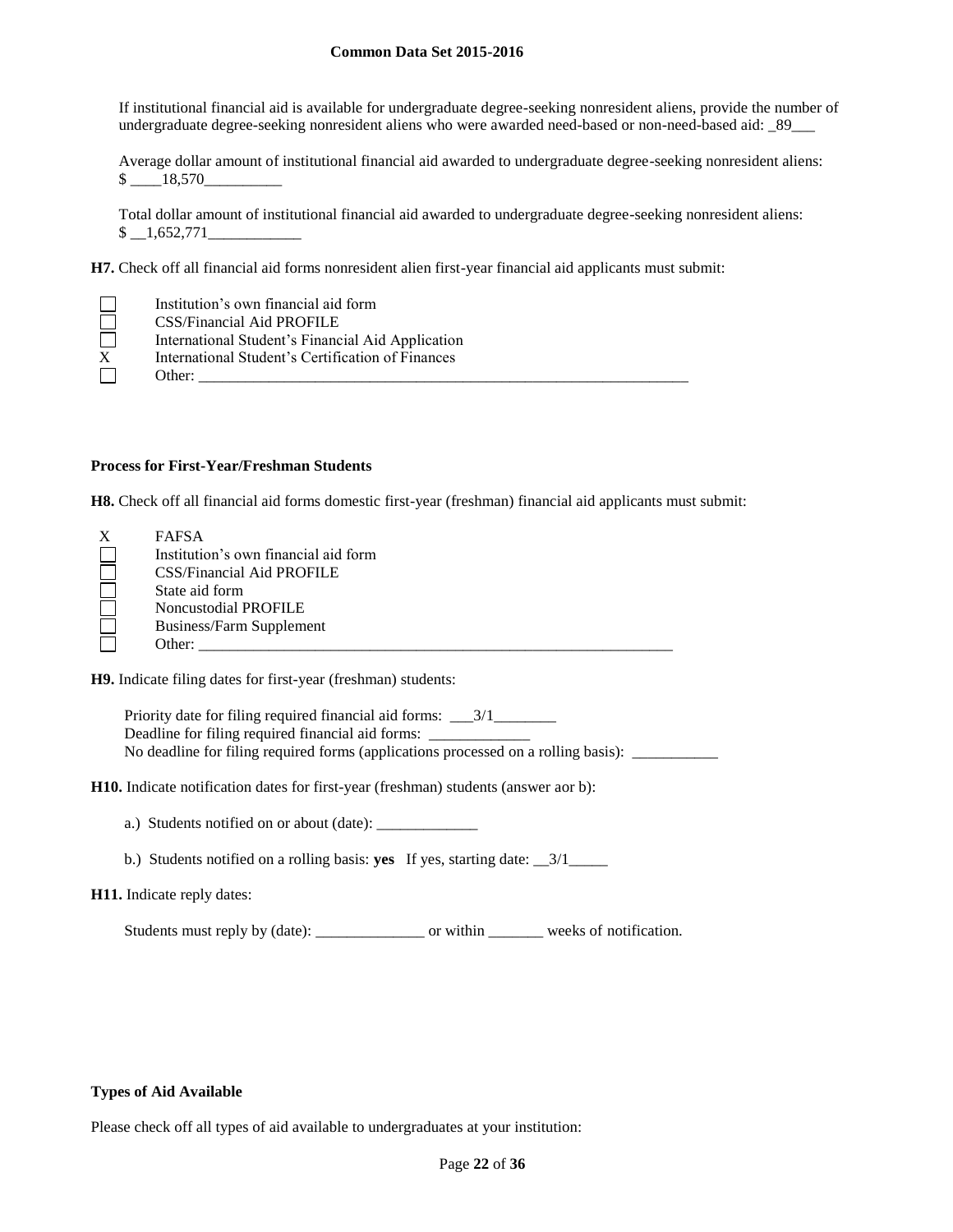## **H12.** Loans

|  |  |  | FEDERAL DIRECT STUDENT LOAN PROGRAM (DIRECT LOAN) |  |
|--|--|--|---------------------------------------------------|--|
|  |  |  |                                                   |  |

- X Direct Subsidized Stafford Loans<br>X Direct Unsubsidized Stafford Loa
- Direct Unsubsidized Stafford Loans
- X Direct PLUS Loans
- X Federal Perkins Loans
- $\Box$ Federal Nursing Loans
- $\Box$ State Loans
- X College/university loans from institutional funds
- X Other (specify): \_Private/Alternative

**H13.** Scholarships and Grants

NEED-BASED:

- X Federal Pell
- X SEOG
- X State scholarships/grants
- X Private scholarships<br>X College/university sc
- X College/university scholarship or grant aid from institutional funds<br>
United Negro College Fund<br>
Federal Nursing Scholarship<br>
Other (specify):
- United Negro College Fund
- Federal Nursing Scholarship
- Other (specify):  $\_\_$

**H14.** Check off criteria used in awarding institutional aid. Check all that apply.

| Non-need     | <b>Need-based</b> |                    | Non-need | <b>Need-based</b> |                          |
|--------------|-------------------|--------------------|----------|-------------------|--------------------------|
| $\mathbf{v}$ |                   | Academics          | Δ        |                   | Leadership               |
|              |                   | Alumni affiliation |          |                   | Minority status          |
|              |                   | Art                |          |                   | Music/drama              |
|              |                   | Athletics          |          | $\Lambda$         | Religious affiliation    |
|              |                   | Job skills         | Λ        |                   | State/district residency |
|              |                   | <b>ROTC</b>        |          |                   |                          |

**H15**. If your institution has recently implemented any major financial aid policy, program, or initiative to make your institution more affordable to incoming students such as replacing loans with grants, or waiving costs for families below a certain income level please provide details below:

\_\_\_\_\_\_\_\_\_\_\_\_\_\_\_\_\_\_\_\_\_\_\_\_\_\_\_\_\_\_\_\_\_\_\_\_\_\_\_\_\_\_\_\_\_\_\_\_\_\_\_\_\_\_\_\_\_\_\_\_\_\_\_\_\_\_\_\_\_\_\_\_\_\_\_\_\_\_\_\_\_\_

\_\_\_\_\_\_\_\_\_\_\_\_\_\_\_\_\_\_\_\_\_\_\_\_\_\_\_\_\_\_\_\_\_\_\_\_\_\_\_\_\_\_\_\_\_\_\_\_\_\_\_\_\_\_\_\_\_\_\_\_\_\_\_\_\_\_\_\_\_\_\_\_\_\_\_\_\_\_\_\_\_\_\_\_\_\_\_\_\_\_\_\_\_\_\_\_\_\_

\_\_\_\_\_\_\_\_\_\_\_\_\_\_\_\_\_\_\_\_\_\_\_\_\_\_\_\_\_\_\_\_\_\_\_\_\_\_\_\_\_\_\_\_\_\_\_\_\_\_\_\_\_\_\_\_\_\_\_\_\_\_\_\_\_\_\_\_\_\_\_\_\_\_\_\_\_\_\_\_\_\_\_\_\_\_\_\_\_\_\_\_\_\_\_\_\_\_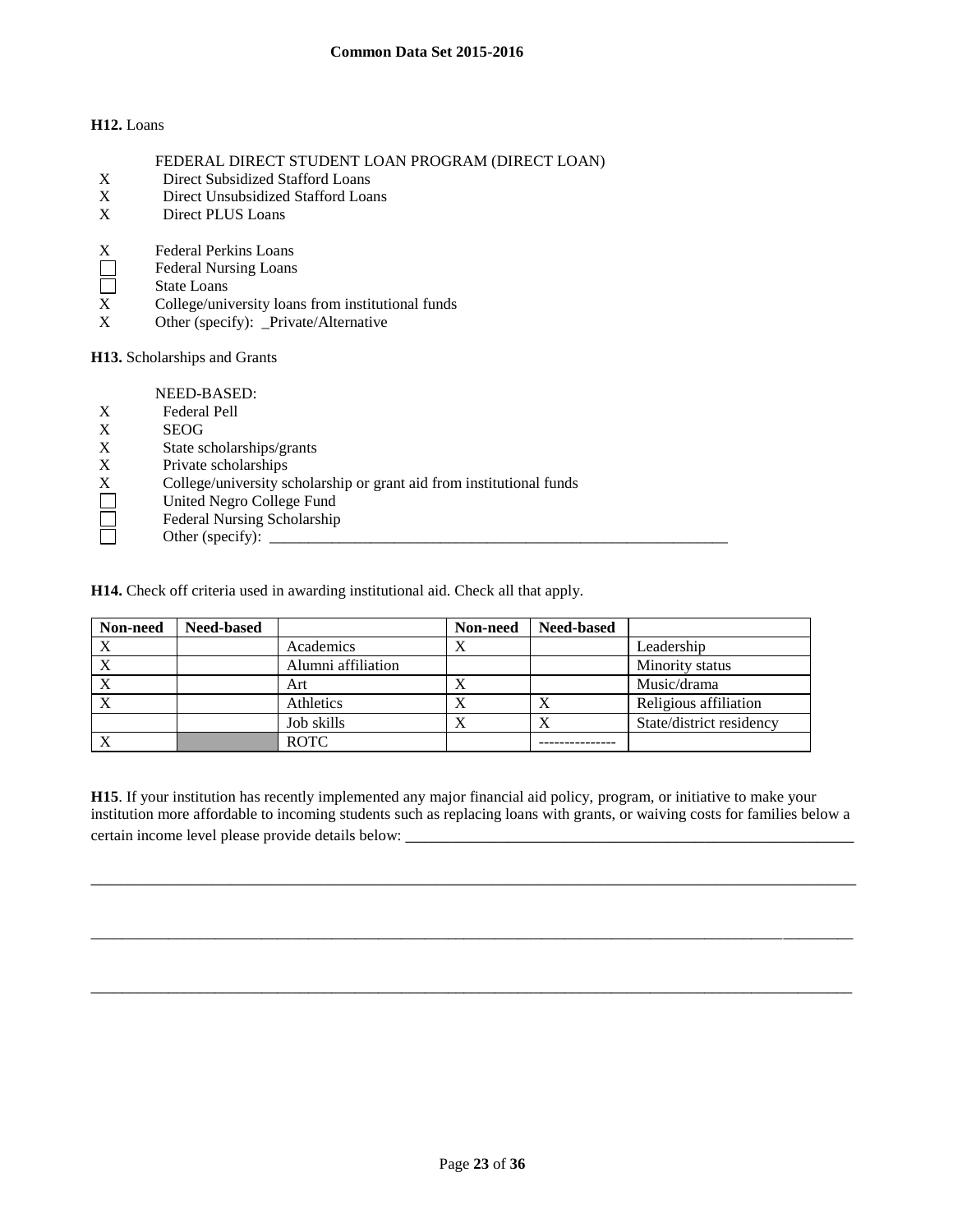## **I. INSTRUCTIONAL FACULTY AND CLASS SIZE**

#### **I-1. Please report the number of instructional faculty members in each category for Fall 2015. Include faculty who are on your institution's payroll on the census date your institution uses for IPEDS/AAUP.**

The following definition of full-time instructional faculty is used by the American Association of University Professors (AAUP) in its annual Faculty Compensation Survey (the part time definitions are not used by AAUP). Instructional Faculty is defined as those members of the instructional-research staff whose major regular assignment is instruction, including those with released time for research. Use the chart below to determine inclusions and exclusions:

|                                                                                                                                                                                                                                             | Full-time | Part-time                                                                   |
|---------------------------------------------------------------------------------------------------------------------------------------------------------------------------------------------------------------------------------------------|-----------|-----------------------------------------------------------------------------|
| (a) instructional faculty in preclinical and clinical medicine, faculty<br>who are not paid (e.g., those who donate their services or are in the<br>military), or research-only faculty, post-doctoral fellows, or pre-<br>doctoral fellows | Exclude   | Include only if<br>they teach one or<br>more non-clinical<br>credit courses |
| (b) administrative officers with titles such as dean of students,<br>librarian, registrar, coach, and the like, even though they may<br>devote part of their time to classroom instruction and may have<br>faculty status                   | Exclude   | Include if they<br>teach one or more<br>non-clinical credit<br>courses      |
| (C) other administrators/staff who teach one or more non-clinical<br>credit courses even though they do not have faculty status                                                                                                             | Exclude   | Include                                                                     |
| (d) undergraduate or graduate students who assist in the instruction<br>of courses, but have titles such as teaching assistant, teaching<br>fellow, and the like                                                                            | Exclude   | Exclude                                                                     |
| (e) faculty on sabbatical or leave with pay                                                                                                                                                                                                 | Include   | Exclude                                                                     |
| (f) faculty on leave without pay                                                                                                                                                                                                            | Exclude   | Exclude                                                                     |
| (g) replacement faculty for faculty on sabbatical leave or leave with<br>pay                                                                                                                                                                | Exclude   | Include                                                                     |

*Full-time instructional faculty:* faculty employed on a full-time basis for instruction (including those with released time for research)

*Part-time instructional faculty:* Adjuncts and other instructors being paid solely for part-time classroom instruction. Also includes full-time faculty teaching less than two semesters, three quarters, two trimesters, or two four-month sessions. Employees who are not considered full-time instruction faculty but who teach one or more non-clinical credit courses may be counted as part-time faculty.

*Minority faculty*: includes faculty who designate themselves as Black, non-Hispanic; American Indian or Alaska Native; Asian, Native Hawaiian or other Pacific Islander, or Hispanic.

*Doctorate*: includes such degrees as Doctor of Philosophy, Doctor of Education, Doctor of Juridical Science, and Doctor of Public Health in any field such as arts, sciences, education, engineering, business, and public administration. Also includes terminal degrees formerly designated as "first professional," including dentistry (DDS or DMD), medicine (MD), optometry (OD), osteopathic medicine (DO), pharmacy (DPharm or BPharm), podiatric medicine (DPM), veterinary medicine (DVM), chiropractic (DC or DCM), or law (JD).

*Terminal master's degree*: a master's degree that is considered the highest degree in a field: example, M. Arch (in architecture) and MFA (master of fine arts in art or theater).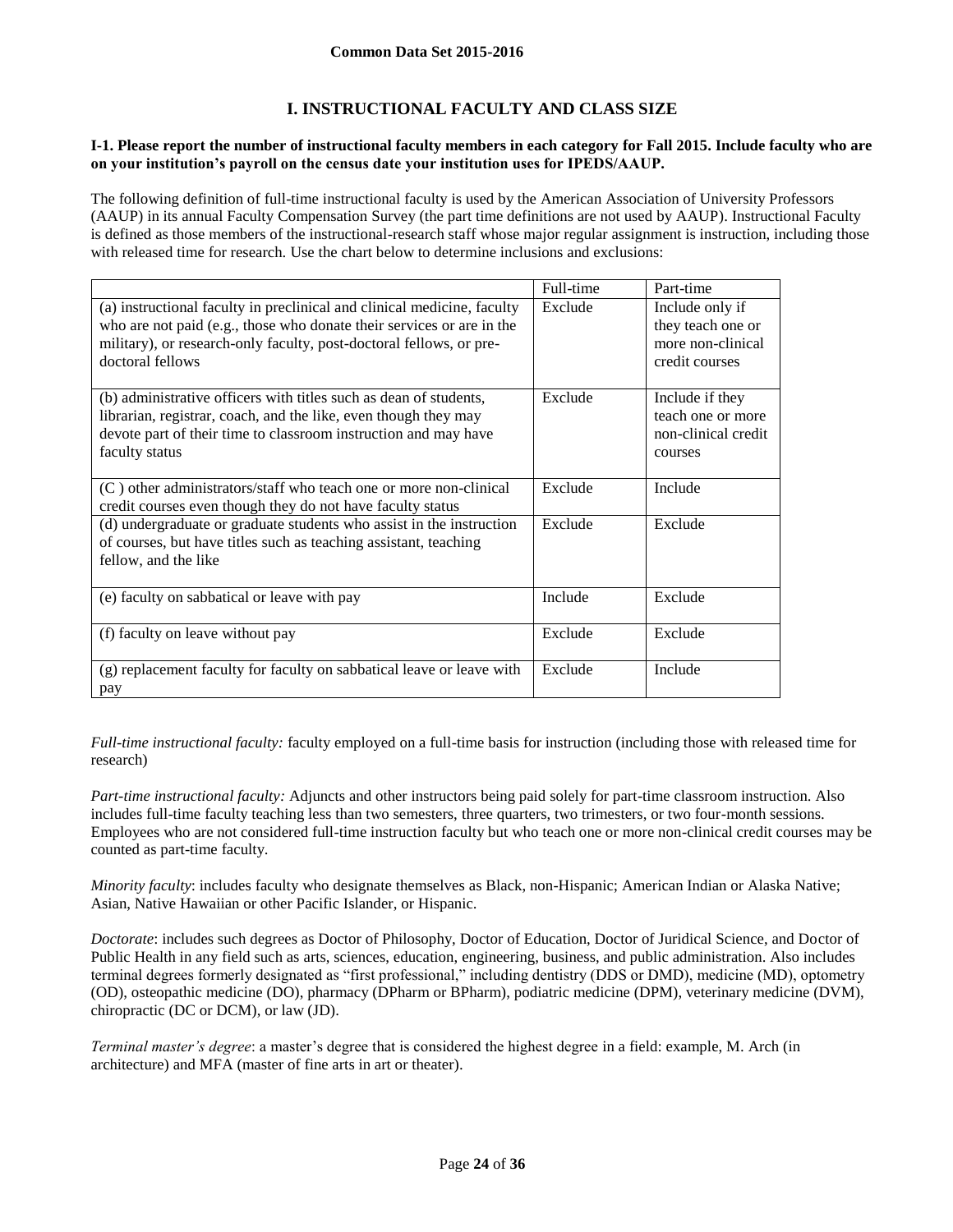|                                                     | <b>Full-time</b> | Part-time | <b>Total</b> |
|-----------------------------------------------------|------------------|-----------|--------------|
| Total number of instructional faculty<br>a.)        | 312              | 102       | 414          |
| Total number who are members of<br>b.)              | 37               | 9         | 46           |
| minority groups                                     |                  |           |              |
| Total number who are women<br>c.                    | 134              | 50        | 184          |
| Total number who are men<br>d.                      | 178              | 52        | 230          |
| Total number who are nonresident aliens<br>$e$ .    | 9                | 1         | 10           |
| (international)                                     |                  |           |              |
| $f$ .<br>Total number with doctorate, or other      | 258              | 54        | 312          |
| terminal degree                                     |                  |           |              |
| Total number whose highest degree is a<br>g.)       | 54               | 47        | 101          |
| master's but not a terminal master's                |                  |           |              |
| h.) Total number whose highest degree is a          | $\Omega$         | 1         | 1            |
| bachelor's                                          |                  |           |              |
| Total number whose highest degree is<br>i.)         | $\Omega$         | $\Omega$  | $\Omega$     |
| unknown or other (Note: Items $f$ , $g$ , $h$ , and |                  |           |              |
| <b>i</b> must sum up to item <b>a</b> .)            |                  |           |              |
| j.) Total number in stand-alone                     | 32               | 23        | 55           |
| graduate/professional programs in which             |                  |           |              |
| faculty teach virtually only graduate-level         |                  |           |              |
| students                                            |                  |           |              |

## **I-2. Student to Faculty Ratio**

Report the Fall 2015 ratio of full-time equivalent students (full-time plus 1/3 part time) to full-time equivalent instructional faculty (full time plus 1/3 part time). In the ratio calculations, exclude both faculty and students in stand-alone graduate or professional programs such as medicine, law, veterinary, dentistry, social work, business, or public health in which faculty teach virtually only graduate level students. Do not count undergraduate or graduate student teaching assistants as faculty.

Fall 2015 Student to Faculty ratio: \_\_\_12\_\_\_ to 1 (based on \_\_3793\_\_\_ students and \_\_\_306.33\_\_faculty).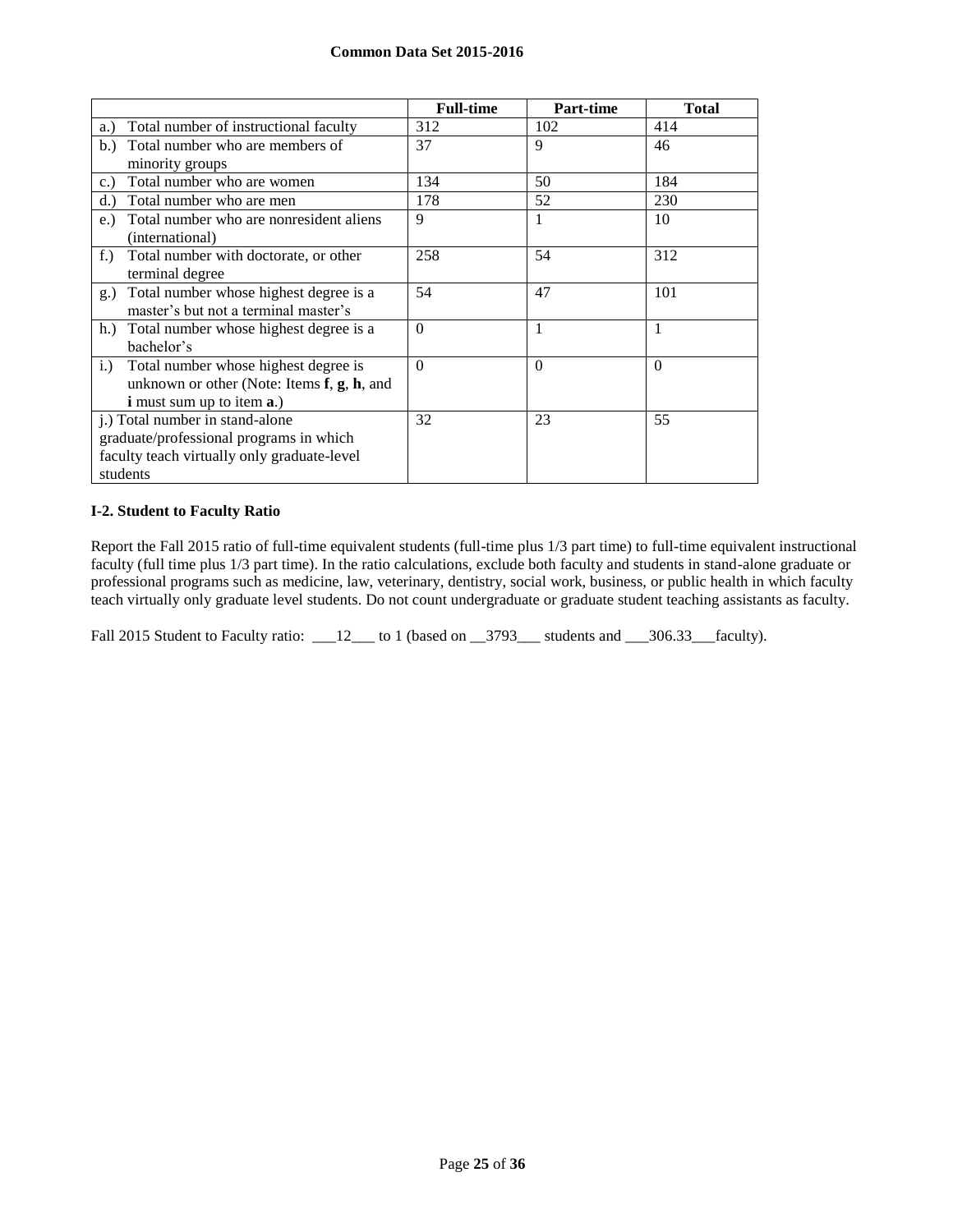### **I-3. Undergraduate Class Size**

In the table below, please use the following definitions to report information about the size of classes and class sections offered in the Fall 2015 term.

*Class Sections:* A class section is an organized course offered for credit, identified by discipline and number, meeting at a stated time or times in a classroom or similar setting, and not a subsection such as a laboratory or discussion session. Undergraduate class sections are defined as any sections in which at least one degree-seeking undergraduate student is enrolled for credit. Exclude distance learning classes and noncredit classes and individual instruction such as dissertation or thesis research, music instruction, or one-to-one readings. Exclude students in independent study, co-operative programs, internships, foreign language taped tutor sessions, practicums, and all students in one-on-one classes. Each class section should be counted only once and should not be duplicated because of course catalog cross-listings.

*Class Subsections:* A class subsection includes any subsection of a course, such as laboratory, recitation, and discussion subsections that are supplementary in nature and are scheduled to meet separately from the lecture portion of the course. Undergraduate subsections are defined as any subsections of courses in which degree-seeking undergraduate students enrolled for credit. As above, exclude noncredit classes and individual instruction such as dissertation or thesis research, music instruction, or one-to-one readings. Each class subsection should be counted only once and should not be duplicated because of cross-listings.

Using the above definitions, please report for each of the following class-size intervals the number of *class sections* and *class subsections* offered in Fall 2015. For example, a lecture class with 800 students who met at another time in 40 separate labs with 20 students should be counted once in the "100+" column in the class section column and 40 times under the "20-29" column of the class subsections table.

| <b>Undergraduate Class Size (provide numbers)</b> |       |         |         |       |       |       |        |       |
|---------------------------------------------------|-------|---------|---------|-------|-------|-------|--------|-------|
|                                                   | $2-9$ | $10-19$ | 20-29   | 30-39 | 40-49 | 50-99 | $100+$ | Total |
| <b>CLASS</b><br><b>SECTIONS</b>                   | 100   | 235     | 229     | 92    | 20    | 25    |        | 706   |
|                                                   |       |         |         |       |       |       |        |       |
|                                                   | $2-9$ | $10-19$ | $20-29$ | 30-39 | 40-49 | 50-99 | $100+$ | Total |
| <b>CLASS SUB-</b><br><b>SECTIONS</b>              | 47    | 56      | 60      | ◠     |       |       |        | 165   |

#### **Number of Class Sections with Undergraduates Enrolled**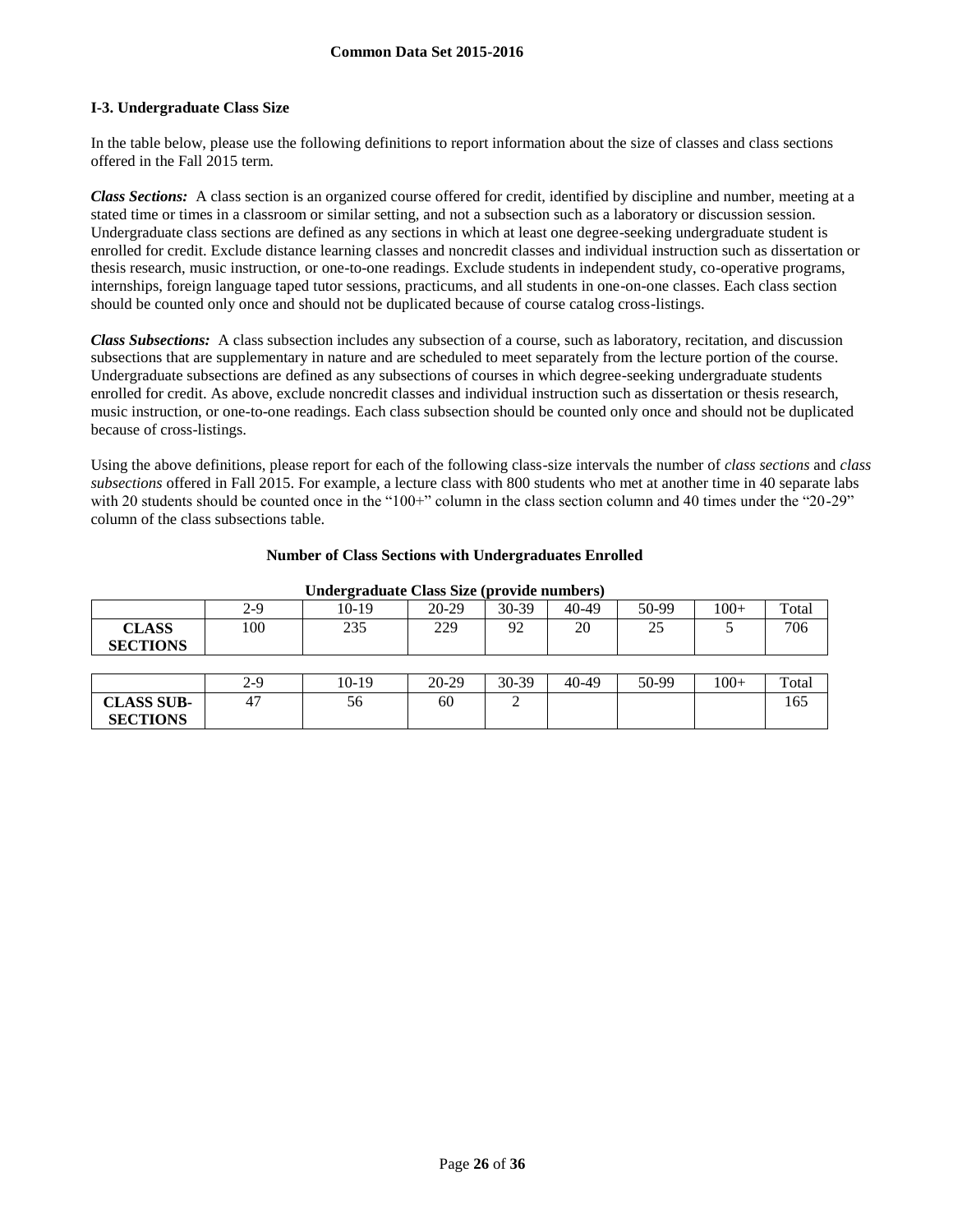## **J. Disciplinary areas of DEGREES CONFERRED**

## **Degrees conferred between July 1, 2014 and June 30, 2015**

For each of the following discipline areas, provide the percentage of diplomas/certificates, associate, and bachelor's degrees awarded. To determine the percentage, use majors, not headcount (e.g., students with one degree but a double major will be represented twice). Calculate the percentage from your institution's IPEDS Completions by using the sum of 1<sup>st</sup> and 2<sup>nd</sup> majors for each CIP code as the numerator and the sum of the Grand Total by 1st Majors and the Grand Total by 2<sup>nd</sup> major as the denominator. If you prefer, you can compute the percentages using 1<sup>st</sup> majors only.

| Category                            | Diploma/            | <b>Associate</b> | <b>Bachelor's</b> | <b>CIP 2010</b>      |
|-------------------------------------|---------------------|------------------|-------------------|----------------------|
|                                     | <b>Certificates</b> |                  |                   | <b>Categories to</b> |
|                                     |                     |                  |                   | <b>Include</b>       |
| Agriculture                         |                     |                  |                   | 1                    |
| Natural resources and               |                     |                  | 0.6               | 3                    |
| conservation                        |                     |                  |                   |                      |
| Architecture                        |                     |                  |                   | 4                    |
| Area, ethnic, and gender studies    |                     |                  | 1.1               | $\overline{5}$       |
| Communication/journalism            |                     |                  | 4.0               | 9                    |
| Communication technologies          |                     |                  |                   | 10                   |
| Computer and information            |                     |                  | 0.6               | 11                   |
| sciences                            |                     |                  |                   |                      |
| Personal and culinary services      |                     |                  |                   | 12                   |
| Education                           |                     |                  | 5.0               | 13                   |
| Engineering                         |                     |                  | 9.0               | 14                   |
| Engineering technologies            |                     |                  |                   | 15                   |
| Foreign languages, literatures, and |                     |                  | 3.4               | 16                   |
| linguistics                         |                     |                  |                   |                      |
| Family and consumer sciences        |                     |                  |                   | 19                   |
| Law/legal studies                   |                     |                  |                   | 22                   |
| English                             |                     |                  | 4.3               | 23                   |
| Liberal arts/general studies        |                     |                  | 0.6               | 24                   |
| Library science                     |                     |                  |                   | 25                   |
| Biological/life sciences            |                     |                  | 5.6               | 26                   |
| Mathematics and statistics          |                     |                  | 1.4               | 27                   |
| Military science and military       |                     |                  |                   | 28 and 29            |
| technologies                        |                     |                  |                   |                      |
| Interdisciplinary studies           |                     |                  | 1.9               | 30                   |
| Parks and recreation                |                     |                  | 3.7               | 31                   |
| Philosophy and religious studies    |                     |                  | 0.6               | 38                   |
| Theology and religious vocations    |                     |                  | 0.6               | 39                   |
| Physical sciences                   |                     |                  | 6.5               | 40                   |
| Science technologies                |                     |                  |                   | 41                   |
| Psychology                          |                     |                  | 4.4               | 42                   |
| Homeland Security, law              |                     |                  |                   | 43                   |
| enforcement, firefighting, and      |                     |                  |                   |                      |
| protective services                 |                     |                  |                   |                      |
| Public administration and social    |                     |                  | $1.\overline{7}$  | 44                   |
| services                            |                     |                  |                   |                      |
| Social sciences                     |                     | 100              | 9.5               | 45                   |
| Construction trades                 |                     |                  |                   | 46                   |
| Mechanic and repair technologies    |                     |                  |                   | 47                   |
| Precision production                |                     |                  |                   | 48                   |
| Transportation and materials        |                     |                  |                   | 49                   |
| moving                              |                     |                  |                   |                      |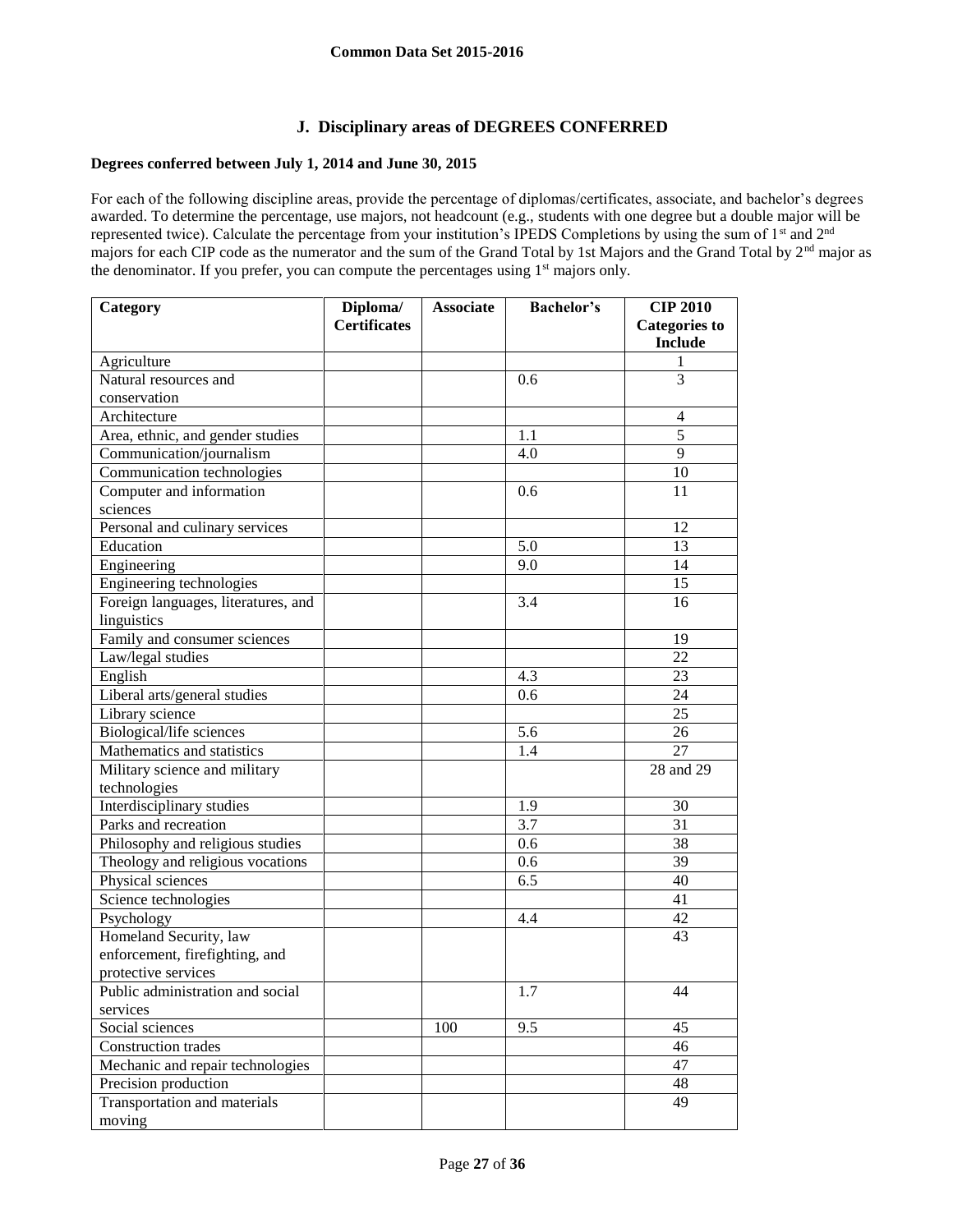| Visual and performing arts                 |      |      | 4.2  | 50 |
|--------------------------------------------|------|------|------|----|
| Health professions and related<br>programs |      |      | 17.6 |    |
| Business/marketing                         |      |      | 12.0 | 52 |
| History                                    |      |      |      | 54 |
| <b>Other</b>                               |      |      |      |    |
| <b>TOTAL</b>                               | 100% | 100% | 100% |    |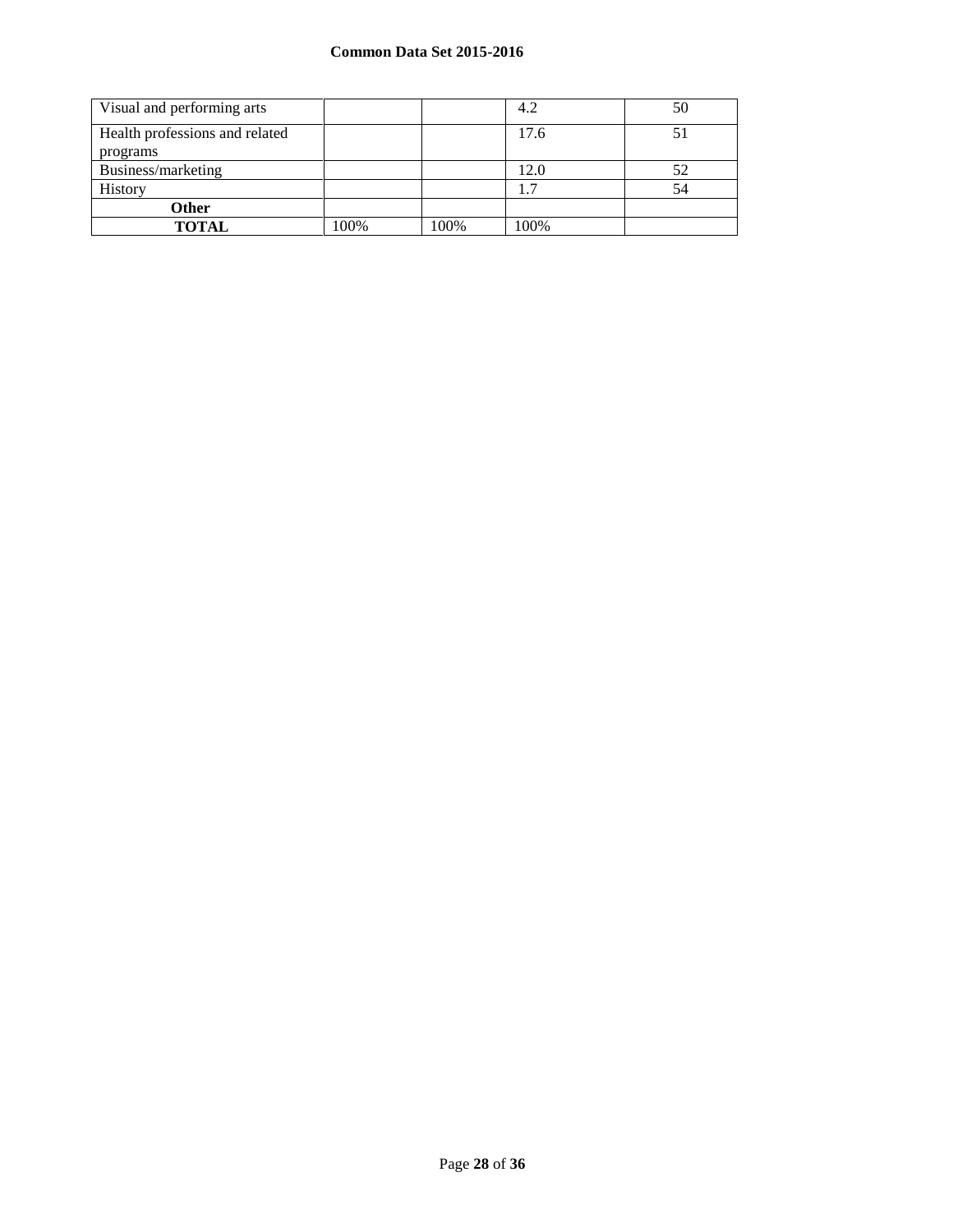## **Common Data Set Definitions**

#### **All definitions related to the financial aid section appear at the end of the Definitions document.**

 Items preceded by an asterisk (\*) represent definitions agreed to among publishers which do not appear on the CDS document but may be present on individual publishers' surveys.

**\*Academic advisement:** Plan under which each student is assigned to a faculty member or a trained adviser, who, through regular meetings, helps the student plan and implement immediate and long-term academic and vocational goals.

**Accelerated program:** Completion of a college program of study in fewer than the usual number of years, most often by attending summer sessions and carrying extra courses during the regular academic term**.**

**Admitted student:** Applicant who is offered admission to a degree-granting program at your institution.

**\*Adult student services:** Admission assistance, support, orientation, and other services expressly for adults who have started college for the first time, or who are re-entering after a lapse of a few years.

**American Indian or Alaska Native:** A person having origins in any of the original peoples of North and South America (including Central America) and maintaining tribal affiliation or community attachment.

**Applicant (first-time, first year):** An individual who has fulfilled the institution's requirements to be considered for admission (including payment or waiving of the application fee, if any) and who has been notified of one of the following actions: admission, nonadmission, placement on waiting list, or application withdrawn (by applicant or institution).

**Application fee:** That amount of money that an institution charges for processing a student's application for acceptance. This amount is *not* creditable toward tuition and required fees, nor is it refundable if the student is not admitted to the institution.

**Asian:** A person having origins in any of the original peoples of the Far East, Southeast Asia, or the Indian subcontinent, including, for example, Cambodia, China, India, Japan, Korea, Malaysia, Pakistan, the Philippine Islands, Thailand, and Vietnam.

**Associate degree:** An award that normally requires at least two but less than four years of full-time equivalent college work.

**Bachelor's degree:** An award (baccalaureate or equivalent degree, as determined by the Secretary of the U.S. Department of Education) that normally requires at least four years but *not* more than five years of full-time equivalent college-level work. This includes ALL bachelor's degrees conferred in a five-year cooperative (work-study plan) program. (A cooperative plan provides for alternate class attendance and employment in business, industry, or government; thus, it allows students to combine actual work experience with their college studies.) Also, it includes bachelor's degrees in which the normal four years of work are completed in three years.

**Black or African American***:* A person having origins in any of the black racial groups of Africa.

**Board (charges):** Assume average cost for 19 meals per week or the maximum meal plan.

**Books and supplies (costs):** Average cost of books and supplies. Do not include unusual costs for special groups of students (e.g., engineering or art majors), unless they constitute the majority of students at your institution.

**Calendar system:** The method by which an institution structures most of its courses for the academic year.

**Campus Ministry:** Religious student organizations (denominational or nondenominational) devoted to fostering religious life on college campuses. May also refer to Campus Crusade for Christ, an interdenominational Christian organization.

**\*Career and placement services:** A range of services, including (often) the following: coordination of visits of employers to campus; aptitude and vocational testing; interest inventories, personal counseling; help in resume writing, interviewing, launching the job search; listings for those students desiring employment and those seeking permanent positions; establishment of a permanent reference folder; career resource materials.

**Carnegie units:** One year of study or the equivalent in a secondary school subject.

#### **Certificate:** See **Postsecondary award, certificate, or diploma.**

**Class rank:** The relative numerical position of a student in his or her graduating class, calculated by the high school on the basis of grade-point average, whether weighted or unweighted.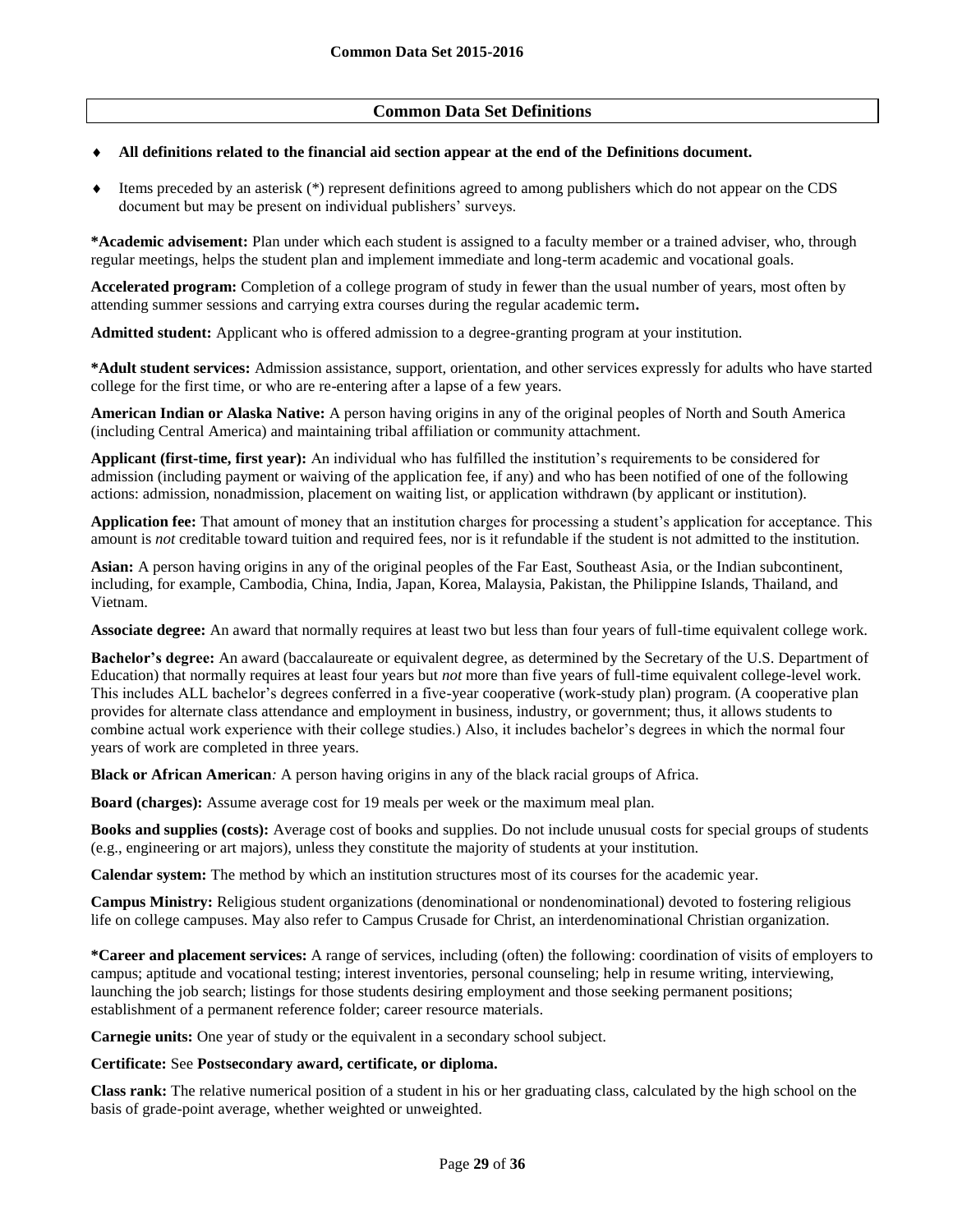**College-preparatory program:** Courses in academic subjects (English, history and social studies, foreign languages, mathematics, science, and the arts) that stress preparation for college or university study.

**Common Application:** The standard application form distributed by the National Association of Secondary School Principals for a large number of private colleges who are members of the Common Application Group.

**\*Community service program:** Referral center for students wishing to perform volunteer work in the community or participate in volunteer activities coordinated by academic departments.

**Commuter:** A student who lives off campus in housing that is not owned by, operated by, or affiliated with the college. This category includes students who commute from home and students who have moved to the area to attend college.

**Contact hour:** A unit of measure that represents an hour of scheduled instruction given to students. Also referred to as clock hour.

**Continuous basis (for program enrollment):** A calendar system classification that is used by institutions that enroll students at any time during the academic year. For example, a cosmetology school or a word processing school might allow students to enroll and begin studies at various times, with no requirement that classes begin on a certain date.

**Cooperative education program:** A program that provides for alternate class attendance and employment in business, industry, or government.

**Cooperative housing:** College-owned, -operated, or -affiliated housing in which students share room and board expenses and participate in household chores to reduce living expenses.

**\*Counseling service:** Activities designed to assist students in making plans and decisions related to their education, career, or personal development.

**Credit:** Recognition of attendance or performance in an instructional activity (course or program) that can be applied by a recipient toward the requirements for a degree, diploma, certificate, or other formal award.

**Credit course:** A course that, if successfully completed, can be applied toward the number of courses required for achieving a degree, diploma, certificate, or other formal award.

**Credit hour:** A unit of measure representing an hour (50 minutes) of instruction over a 15-week period in a semester or trimester system or a 10-week period in a quarter system. It is applied toward the total number of hours needed for completing the requirements of a degree, diploma, certificate, or other formal award.

**Cross-registration:** A system whereby students enrolled at one institution may take courses at another institution without having to apply to the second institution.

**Deferred admission:** The practice of permitting admitted students to postpone enrollment, usually for a period of one academic term or one year.

**Degree:** An award conferred by a college, university, or other postsecondary education institution as official recognition for the successful completion of a program of studies.

**Degree-seeking students:** Students enrolled in courses for credit who are recognized by the institution as seeking a degree or formal award. At the undergraduate level, this is intended to include students enrolled in vocational or occupational programs.

**Differs by program (calendar system):** A calendar system classification that is used by institutions that have occupational/vocational programs of varying length. These schools may enroll students at specific times depending on the program desired. For example, a school might offer a two-month program in January, March, May, September, and November; and a three-month program in January, April, and October.

#### **Diploma:** See **Postsecondary award, certificate, or diploma.**

**Distance learning:** An option for earning course credit at off-campus locations via cable television, internet, satellite classes, videotapes, correspondence courses, or other means.

**Doctor's degree-research/scholarship**: A Ph.D. or other doctor's degree that requires advanced work beyond the master's level, including the preparation and defense of a dissertation based on original research, or the planning and execution of an original project demonstrating substantial artistic or scholarly achievement. Some examples of this type of degree may include Ed.D., D.M.A., D.B.A., D.Sc., D.A., or D.M, and others, as designated by the awarding institution.

**Doctor's degree-professional practice**: A doctor's degree that is conferred upon completion of a program providing the knowledge and skills for the recognition, credential, or license required for professional practice. The degree is awarded after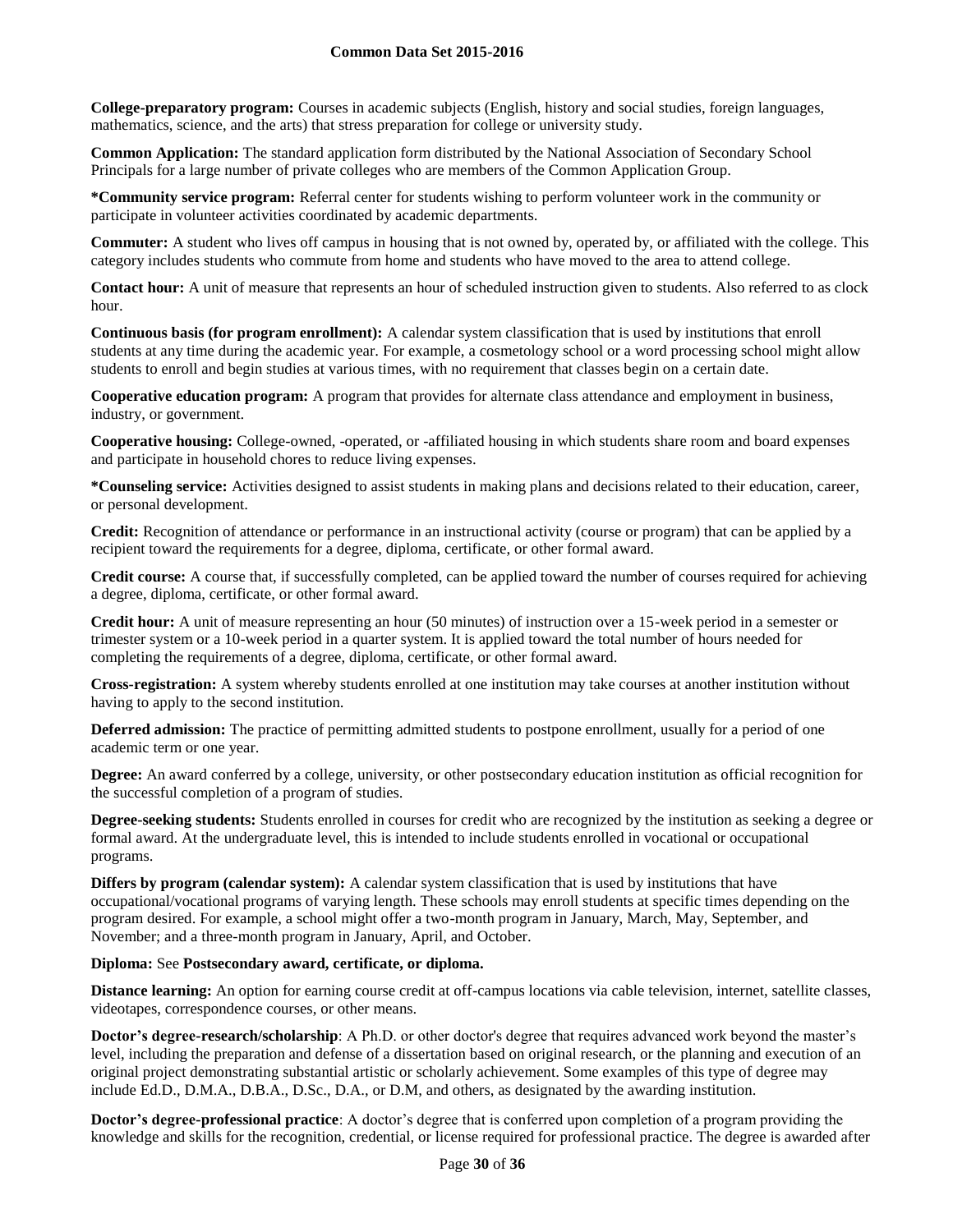a period of study such that the total time to the degree, including both pre-professional and professional preparation, equals at least six full-time equivalent academic years. Some of these degrees were formerly classified as "first-professional" and may include: Chiropractic (D.C. or D.C.M.); Dentistry (D.D.S. or D.M.D.); Law (L.L.B. or J.D.); Medicine (M.D.); Optometry (O.D.); Osteopathic Medicine (D.O); Pharmacy (Pharm.D.); Podiatry (D.P.M., Pod.D., D.P.); or, Veterinary Medicine (D.V.M.), and others, as designated by the awarding institution.

**Doctor's degree-other**: A doctor's degree that does not meet the definition of a doctor's degree - research/scholarship or a doctor's degree - professional practice.

**Double major:** Program in which students may complete two undergraduate programs of study simultaneously.

**Dual enrollment:** A program through which high school students may enroll in college courses while still enrolled in high school. Students are not required to apply for admission to the college in order to participate.

**Early action plan:** An admission plan that allows students to apply and be notified of an admission decision well in advance of the regular notification dates. If admitted, the candidate is not committed to enroll; the student may reply to the offer under the college's regular reply policy.

**Early admission:** A policy under which students who have not completed high school are admitted and enroll full time in college, usually after completion of their junior year.

**Early decision plan:** A plan that permits students to apply and be notified of an admission decision (and financial aid offer if applicable) well in advance of the regular notification date. Applicants agree to accept an offer of admission and, if admitted, to withdraw their applications from other colleges. There are three possible decisions for early decision applicants: admitted, denied, or not admitted but forwarded for consideration with the regular applicant pool, without prejudice.

**English as a Second Language (ESL):** A course of study designed specifically for students whose native language is not English.

**Exchange student program-domestic:** Any arrangement between a student and a college that permits study for a semester or more at another college **in the United States** without extending the amount of time required for a degree. **See also Study abroad**.

**External degree program:** A program of study in which students earn credits toward a degree through independent study, college courses, proficiency examinations, and personal experience. External degree programs require minimal or no classroom attendance.

**Extracurricular activities (as admission factor):** Special consideration in the admissions process given for participation in both school and nonschool-related activities of interest to the college, such as clubs, hobbies, student government, athletics, performing arts, etc.

**First-time student:** A student attending any institution for the first time at the level enrolled. Includes students enrolled in the fall term who attended a postsecondary institution for the first time at the same level in the prior summer term. Also includes students who entered with advanced standing (college credit earned before graduation from high school).

**First-time, first-year (freshman) student:** A student attending any institution for the first time at the undergraduate level. Includes students enrolled in the fall term who attended college for the first time in the prior summer term. Also includes students who entered with advanced standing (college credits earned before graduation from high school).

**First-year student:** A student who has completed less than the equivalent of 1 full year of undergraduate work; that is, less than 30 semester hours (in a 120-hour degree program) or less than 900 contact hours.

**Freshman:** A first-year undergraduate student.

**\*Freshman/new student orientation:** Orientation addressing the academic, social, emotional, and intellectual issues involved in beginning college. May be a few hours or a few days in length; at some colleges, there is a fee.

**Full-time student (undergraduate):** A student enrolled for 12 or more semester credits, 12 or more quarter credits, or 24 or more contact hours a week each term.

**Geographical residence (as admission factor):** Special consideration in the admission process given to students from a particular region, state, or country of residence.

**Grade-point average (academic high school GPA):** The sum of grade points a student has earned in secondary school divided by the number of courses taken. The most common system of assigning numbers to grades counts four points for an A, three points for a B, two points for a C, one point for a D, and no points for an E or F. Unweighted GPA's assign the same weight to each course. Weighting gives students additional points for their grades in advanced or honors courses.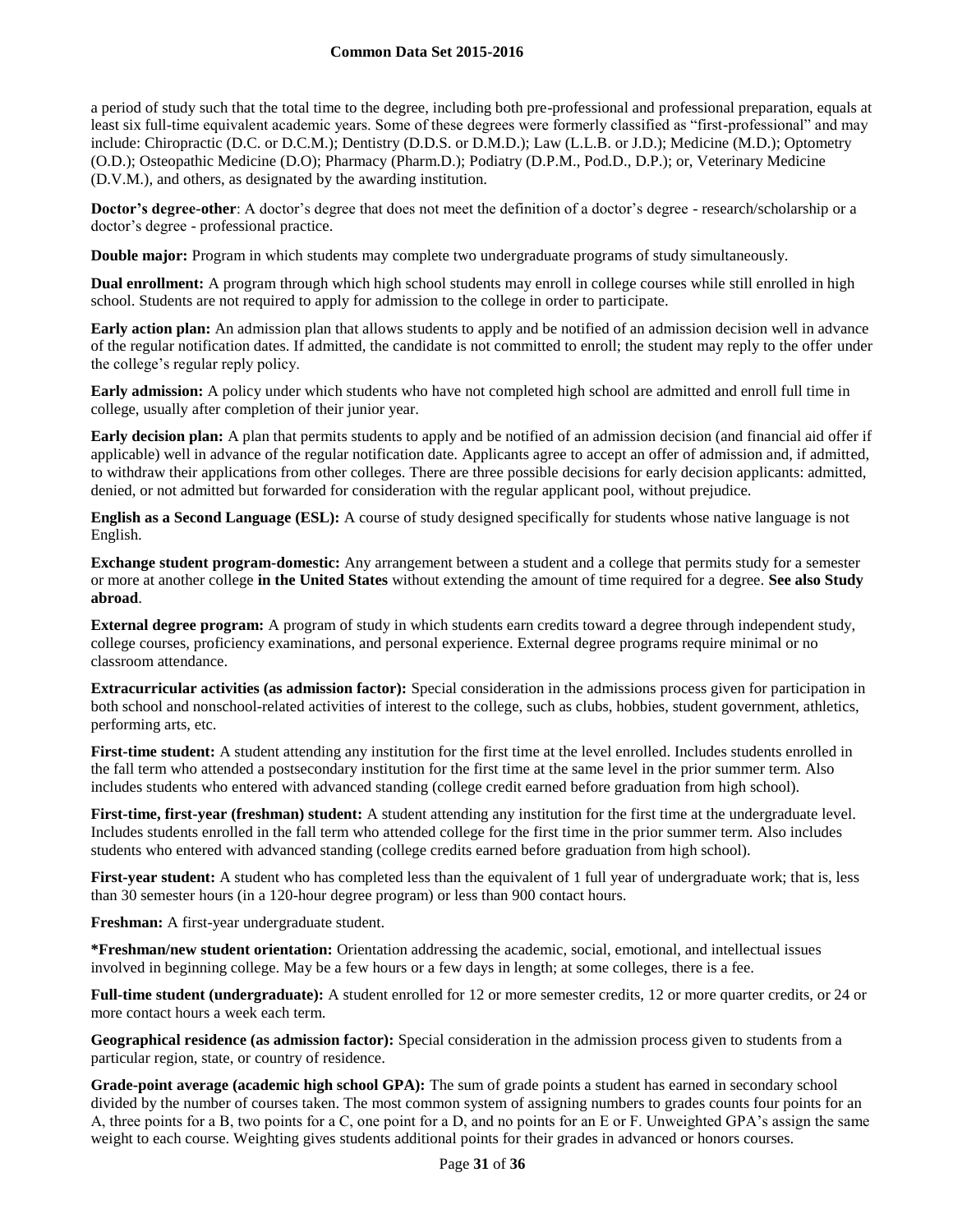**Graduate student:** A student who holds a bachelor's or equivalent, and is taking courses at the post-baccalaureate level.

**\*Health services:** Free or low cost on-campus primary and preventive health care available to students.

**High school diploma or recognized equivalent:** A document certifying the successful completion of a prescribed secondary school program of studies, or the attainment of satisfactory scores on the Tests of General Educational Development (GED), or another state-specified examination.

**Hispanic or Latino:** A person of Mexican, Puerto Rican, Cuban, South or Central American, or other Spanish culture or origin, regardless of race.

**Honors program:** Any special program for very able students offering the opportunity for educational enrichment, independent study, acceleration, or some combination of these.

**Independent study:** Academic work chosen or designed by the student with the approval of the department concerned, under an instructor's supervision, and usually undertaken outside of the regular classroom structure.

**In-state tuition:** The tuition charged by institutions to those students who meet the state's or institution's residency requirements.

#### **International student:** See **Nonresident alien.**

**International student group:** Student groups that facilitate cultural dialogue, support a diverse campus, assist international students in acclimation and creating a social network.

**Internship:** Any short-term, supervised work experience usually related to a student's major field, for which the student earns academic credit. The work can be full- or part-time, on- or off-campus, paid or unpaid.

**\*Learning center:** Center offering assistance through tutors, workshops, computer programs, or audiovisual equipment in reading, writing, math, and skills such as taking notes, managing time, taking tests.

**\*Legal services:** Free or low cost legal advice for a range of issues (personal and other).

**Liberal arts/career combination:** Program in which a student earns undergraduate degrees in two separate fields, one in a liberal arts major and the other in a professional or specialized major, whether on campus or through cross-registration.

**Master's degree**: An award that requires the successful completion of a program of study of generally one or two full-time equivalent academic years of work beyond the bachelor's degree. Some of these degrees, such as those in Theology (M.Div., M.H.L./Rav) that were formerly classified as "first-professional", may require more than two full-time equivalent academic years of work.

**Minority affiliation (as admission factor):** Special consideration in the admission process for members of designated racial/ethnic minority groups.

**\*Minority student center:** Center with programs, activities, and/or services intended to enhance the college experience of students of color.

**Model United Nations:** A simulation activity focusing on conflict resolution, globalization, and diplomacy. Assuming roles as foreign ambassadors and "delegates," students conduct research, engage in debate, draft resolutions, and may participate in a national Model UN conference.

**Native Hawaiian or Other Pacific Islander:** A person having origins in any of the original peoples of Hawaii, Guam, Samoa, or other Pacific Islands.

**Nonresident alien:** A person who is not a citizen or national of the United States and who is in this country on a visa or temporary basis and does not have the right to remain indefinitely.

**\*On-campus day care:** Licensed day care for students' children (usually age 3 and up); usually for a fee.

**Open admission:** Admission policy under which virtually all secondary school graduates or students with GED equivalency diplomas are admitted without regard to academic record, test scores, or other qualifications.

**Other expenses (costs):** Include average costs for clothing, laundry, entertainment, medical (if not a required fee), and furnishings.

**Out-of-state tuition:** The tuition charged by institutions to those students who do not meet the institution's or state's residency requirements.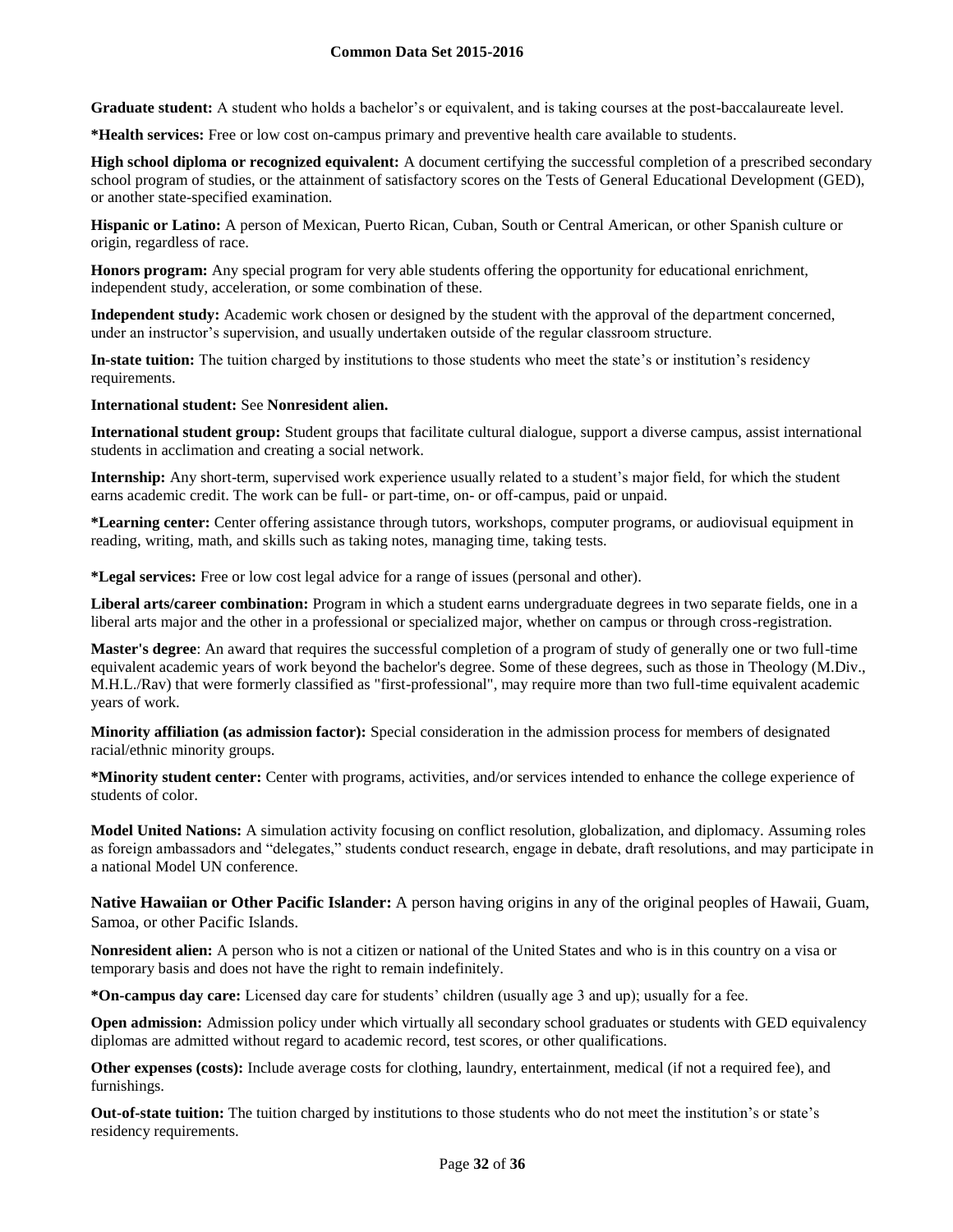**Part-time student (undergraduate):** A student enrolled for fewer than 12 credits per semester or quarter, or fewer than 24 contact hours a week each term.

**\*Personal counseling**: One-on-one or group counseling with trained professionals for students who want to explore personal, educational, or vocational issues.

**Post-baccalaureate certificate:** An award that requires completion of an organized program of study requiring 18 credit hours beyond the bachelor's; designed for persons who have completed a baccalaureate degree but do not meet the requirements of academic degrees carrying the title of master.

**Post-master's certificate:** An award that requires completion of an organized program of study of 24 credit hours beyond the master's degree but does not meet the requirements of academic degrees at the doctoral level.

**Postsecondary award, certificate, or diploma:** Includes the following three IPEDS definitions for postsecondary awards, certificates, and diplomas of varying durations and credit/contact hour requirements—

*Less Than 1 Academic Year:* Requires completion of an organized program of study at the postsecondary level (below the baccalaureate degree) in less than 1 academic year (2 semesters or 3 quarters) or in less than 900 contact hours by a student enrolled full-time.

*At Least 1 But Less Than 2 Academic Years:* Requires completion of an organized program of study at the postsecondary level (below the baccalaureate degree) in at least 1 but less than 2 full-time equivalent academic years, or designed for completion in at least 30 but less than 60 credit hours, or in at least 900 but less than 1,800 contact hours.

*At Least 2 But Less Than 4 Academic Years:* Requires completion of an organized program of study at the postsecondary level (below the baccalaureate degree) in at least 2 but less than 4 full-time equivalent academic years, or designed for completion in at least 60 but less than 120 credit hours, or in at least 1,800 but less than 3,600 contact hours.

**Private institution:** An educational institution controlled by a private individual(s) or by a nongovernmental agency, usually supported primarily by other than public funds, and operated by other than publicly elected or appointed officials.

**Private for-profit institution:** A private institution in which the individual(s) or agency in control receives compensation, other than wages, rent, or other expenses for the assumption of risk.

**Private nonprofit institution:** A private institution in which the individual(s) or agency in control receives no compensation, other than wages, rent, or other expenses for the assumption of risk. These include both independent nonprofit schools and those affiliated with a religious organization.

## **Proprietary institution:** See **Private for-profit institution.**

**Public institution:** An educational institution whose programs and activities are operated by publicly elected or appointed school officials, and which is supported primarily by public funds.

**Quarter calendar system:** A calendar system in which the academic year consists of three sessions called quarters of about 12 weeks each. The range may be from 10 to 15 weeks. There may be an additional quarter in the summer.

**Race/ethnicity:** Category used to describe groups to which individuals belong, identify with, or belong in the eyes of the community. The categories do not denote scientific definitions of anthropological origins. A person may be counted in only one group.

**Race/ethnicity unknown:** Category used to classify students or employees whose race/ethnicity is not known and whom institutions are unable to place in one of the specified racial/ethnic categories.

**Religious affiliation/commitment (as admission factor):** Special consideration given in the admission process for affiliation with a certain church or faith/religion, commitment to a religious vocation, or observance of certain religious tenets/lifestyle.

**\*Religious counseling:** One-on-one or group counseling with trained professionals for students who want to explore religious problems or issues.

**\*Remedial services:** Instructional courses designed for students deficient in the general competencies necessary for a regular postsecondary curriculum and educational setting.

**Required fees:** Fixed sum charged to students for items not covered by tuition and required of such a large proportion of all students that the student who does NOT pay is the exception. Do not include application fees or optional fees such as lab fees or parking fees.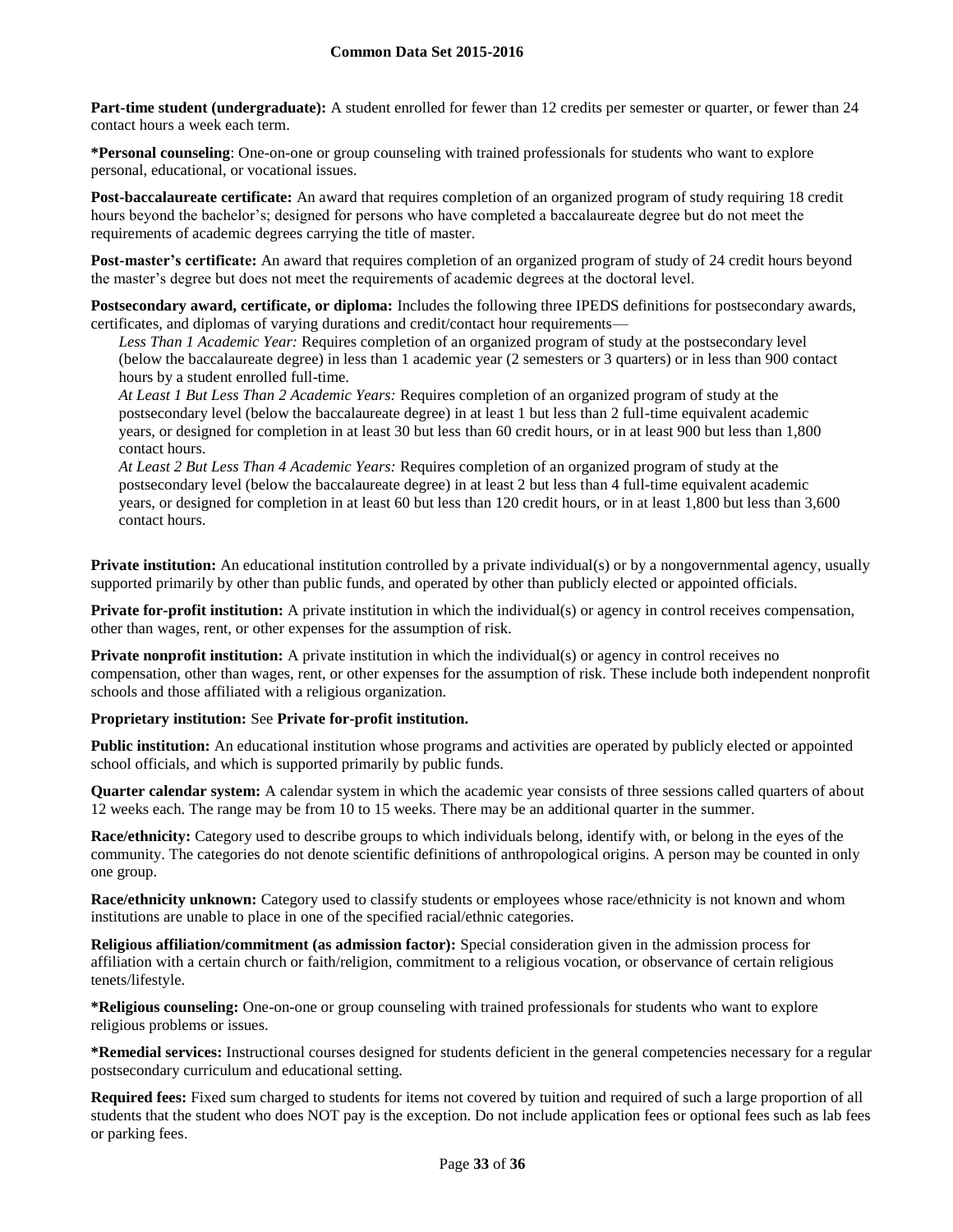**Resident alien or other eligible non-citizen:** A person who is not a citizen or national of the United States and who has been admitted as a legal immigrant for the purpose of obtaining permanent resident alien status (and who holds either an alien registration card [Form I-551 or I-151], a Temporary Resident Card [Form I-688], or an Arrival-Departure Record [Form I-94] with a notation that conveys legal immigrant status, such as Section 207 Refugee, Section 208 Asylee, Conditional Entrant Parolee or Cuban-Haitian).

**Room and board (charges)—on campus:** Assume double occupancy in institutional housing and 19 meals per week (or maximum meal plan).

**Secondary school record (as admission factor):** Information maintained by the secondary school that may include such things as the student's high school transcript, class rank, GPA, and teacher and counselor recommendations.

**Semester calendar system:** A calendar system that consists of two semesters during the academic year with about 16 weeks for each semester of instruction. There may be an additional summer session.

**Student-designed major:** A program of study based on individual interests, designed with the assistance of an adviser.

**Study abroad:** Any arrangement by which a student completes part of the college program studying in another country. Can be at a campus abroad or through a cooperative agreement with some other U.S. college or an institution of another country.

**\*Summer session:** A summer session is shorter than a regular semester and not considered part of the academic year. It is not the third term of an institution operating on a trimester system or the fourth term of an institution operating on a quarter calendar system. The institution may have 2 or more sessions occurring in the summer months. Some schools, such as vocational and beauty schools, have year-round classes with no separate summer session.

**Talent/ability (as admission factor):** Special consideration given to students with demonstrated talent/abilities in areas of interest to the institution (e.g., sports, the arts, languages, etc.).

**Teacher certification program:** Program designed to prepare students to meet the requirements for certification as teachers in elementary, middle/junior high, and secondary schools.

**Transfer applicant:** An individual who has fulfilled the institution's requirements to be considered for admission (including payment or waiving of the application fee, if any) and who has previously attended another college or university and earned college-level credit.

**Transfer student:** A student entering the institution for the first time but known to have previously attended a postsecondary institution at the same level (e.g., undergraduate). The student may transfer with or without credit.

**Transportation (costs):** Assume two round trips to student's hometown per year for students in institutional housing or daily travel to and from your institution for commuter students.

**Trimester calendar system:** An academic year consisting of 3 terms of about 15 weeks each.

**Tuition:** Amount of money charged to students for instructional services. Tuition may be charged per term, per course, or per credit.

**\*Tutoring:** May range from one-on-one tutoring in specific subjects to tutoring in an area such as math, reading, or writing. Most tutors are college students; at some colleges, they are specially trained and certified.

Unit: a standard of measurement representing hours of academic instruction (e.g., semester credit, quarter credit, contact hour).

**Undergraduate:** A student enrolled in a four- or five-year bachelor's degree program, an associate degree program, or a vocational or technical program below the baccalaureate.

**\*Veteran's counseling:** Helps veterans and their dependents obtain benefits for their selected program and provides certifications to the Veteran's Administration. May also provide personal counseling on the transition from the military to a civilian life.

**\*Visually impaired:** Any person whose sight loss is not correctable and is sufficiently severe as to adversely affect educational performance.

**Volunteer work (as admission factor):** Special consideration given to students for activity done on a volunteer basis (e.g., tutoring, hospital care, working with the elderly or disabled) as a service to the community or the public in general.

Wait list: List of students who meet the admission requirements but will only be offered a place in the class if space becomes available.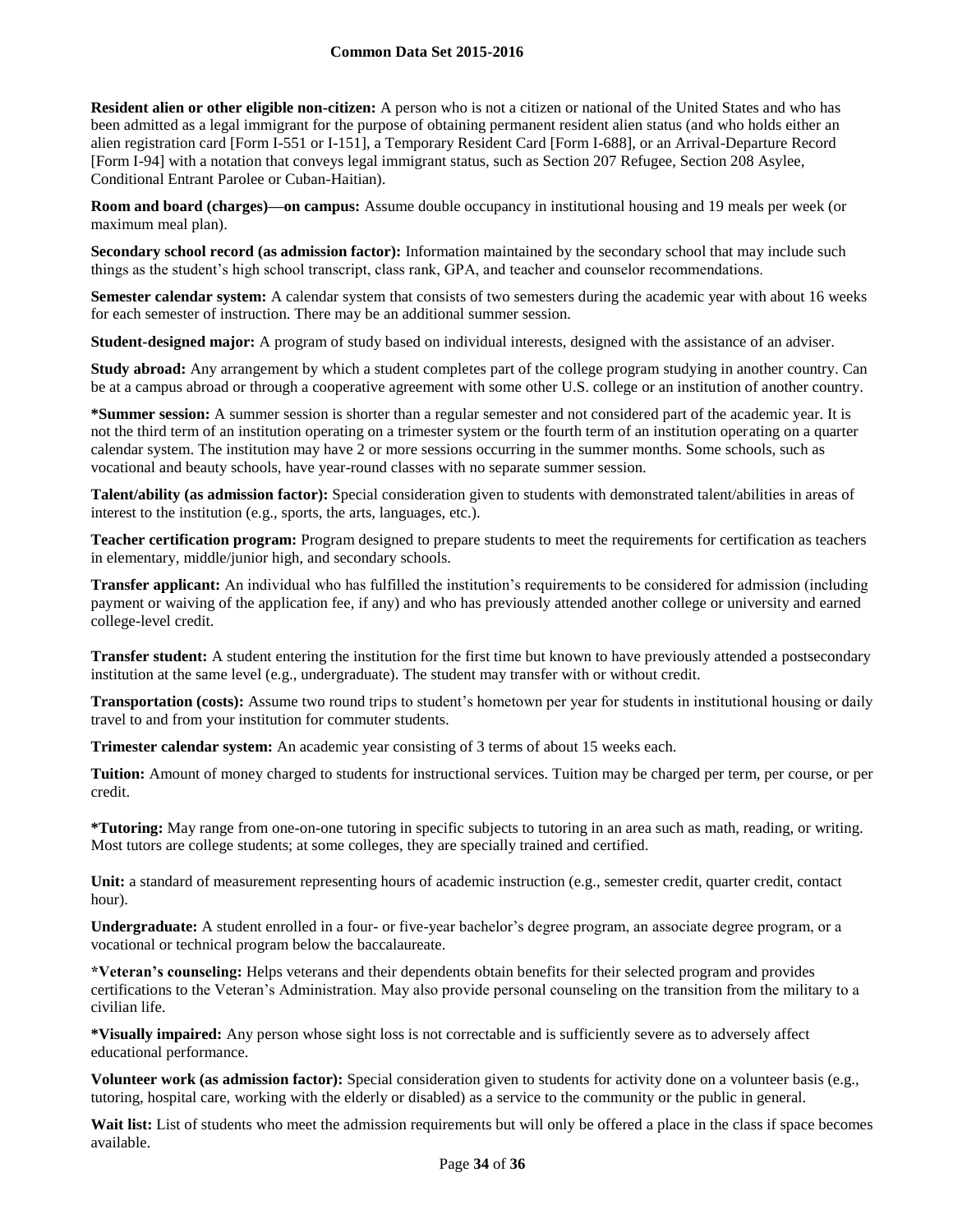**Weekend college:** A program that allows students to take a complete course of study and attend classes only on weekends.

**White:** A person having origins in any of the original peoples of Europe, the Middle East, or North Africa.

**\*Women's center:** Center with programs, academic activities, and/or services intended to promote an understanding of the evolving roles of women.

**Work experience (as admission factor):** Special consideration given to students who have been employed prior to application, whether for relevance to major, demonstration of employment-related skills, or as explanation of student's academic and extracurricular record.